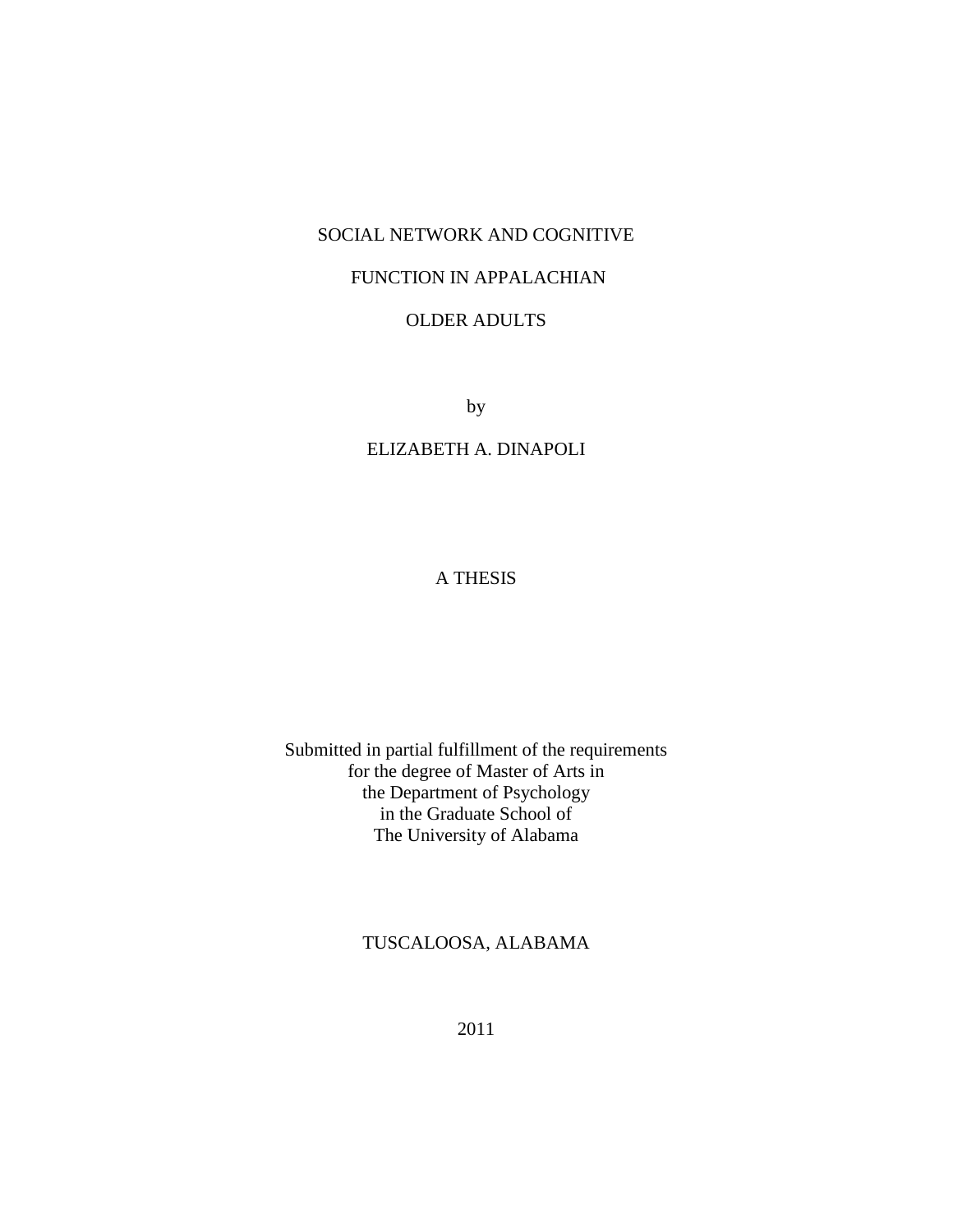Copyright Elizabeth A. DiNapoli 2011 ALL RIGHTS RESERVED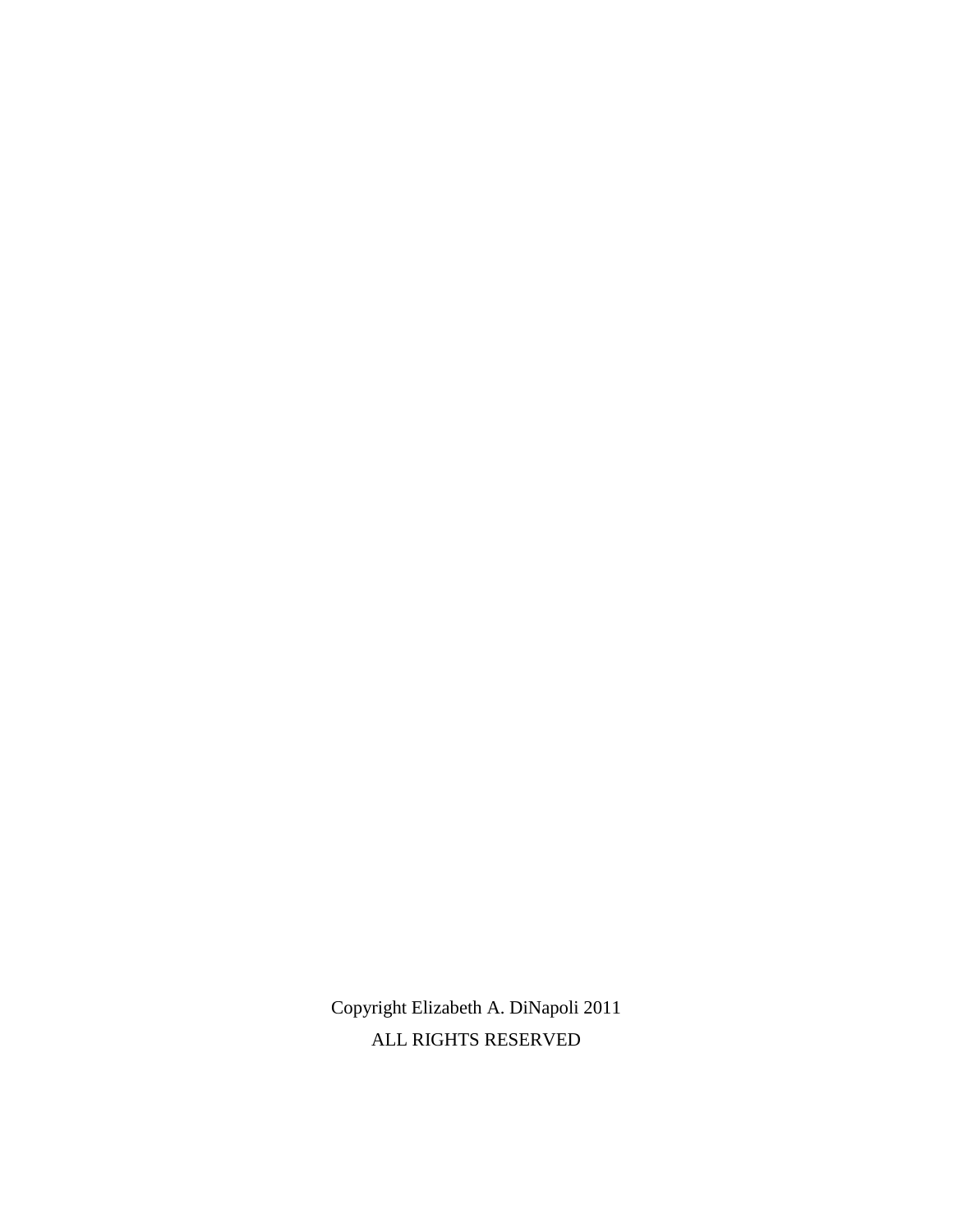### ABSTRACT

The present study examined the association between social network and cognitive function in 268 Appalachian older adults without dementia who had a mean age of 78.5. Cognitive functioning was assessed in two ways using results data from an extensive neuropsychological battery: an overall composite score of all the tests and an overall composite score for tests in specified cognitive domains (working memory, visuospatial ability, semantic memory, and episodic memory). Social networks were measured from structured questions using the Lubben Social Network Scale-6 (LSNS-6). The associations of social network to cognitive function were assessed in two hierarchical linear regression models: Model B controlled for age, education and Geriatric Depression Scores (GDS), whereas Model A did not. Results suggest a significant main effect and positive association with social network and global cognitive function, episodic memory, working memory, semantic memory and visuospatial ability. Therefore, these findings confirm that larger social networks in older adults are associated with better cognitive functioning and this remains true across varied cognitive domains.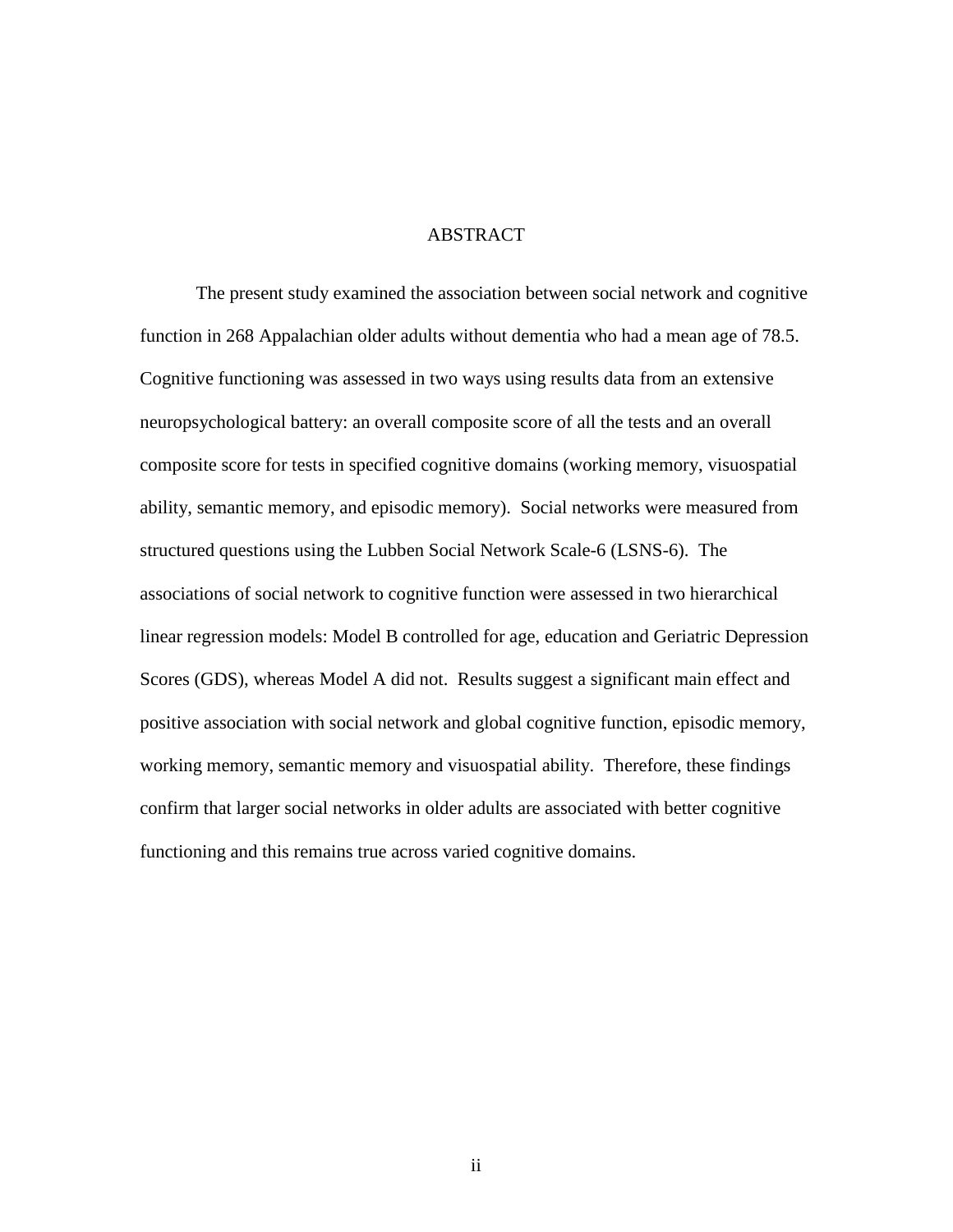# LIST OF ABBREVIATIONS AND SYMBOLS

| $\alpha$         | In statistical hypothesis testing, the probability of making a Type I error; |
|------------------|------------------------------------------------------------------------------|
|                  | Cronbach's index of internal consistency                                     |
| $\beta$          | Population values of regression coefficients                                 |
| $\boldsymbol{F}$ | Fisher's $F$ ratio: A ratio of two variances                                 |
| $\boldsymbol{M}$ | Mean: the sum of a set of measurements divided by the number of              |
|                  | measurements in the set                                                      |
| $\overline{N}$   | Statistical notation for total sample size                                   |
| $\boldsymbol{p}$ | Probability associated with the occurrence under the null hypothesis of a    |
|                  | value as extreme as or more extreme than the observed value.                 |
| r                | Estimate of the Pearson product-moment correlation coefficient               |
| $R^2$            | Multiple correlation squared; measure of strength of association             |
| <b>SD</b>        | Standard deviation                                                           |
| SE               | Standard error                                                               |
| Δ                | Increment of change                                                          |
| $<\,$            | Less than                                                                    |
| $\leq$           | Less than or equal to                                                        |
| $\equiv$         | Equal to                                                                     |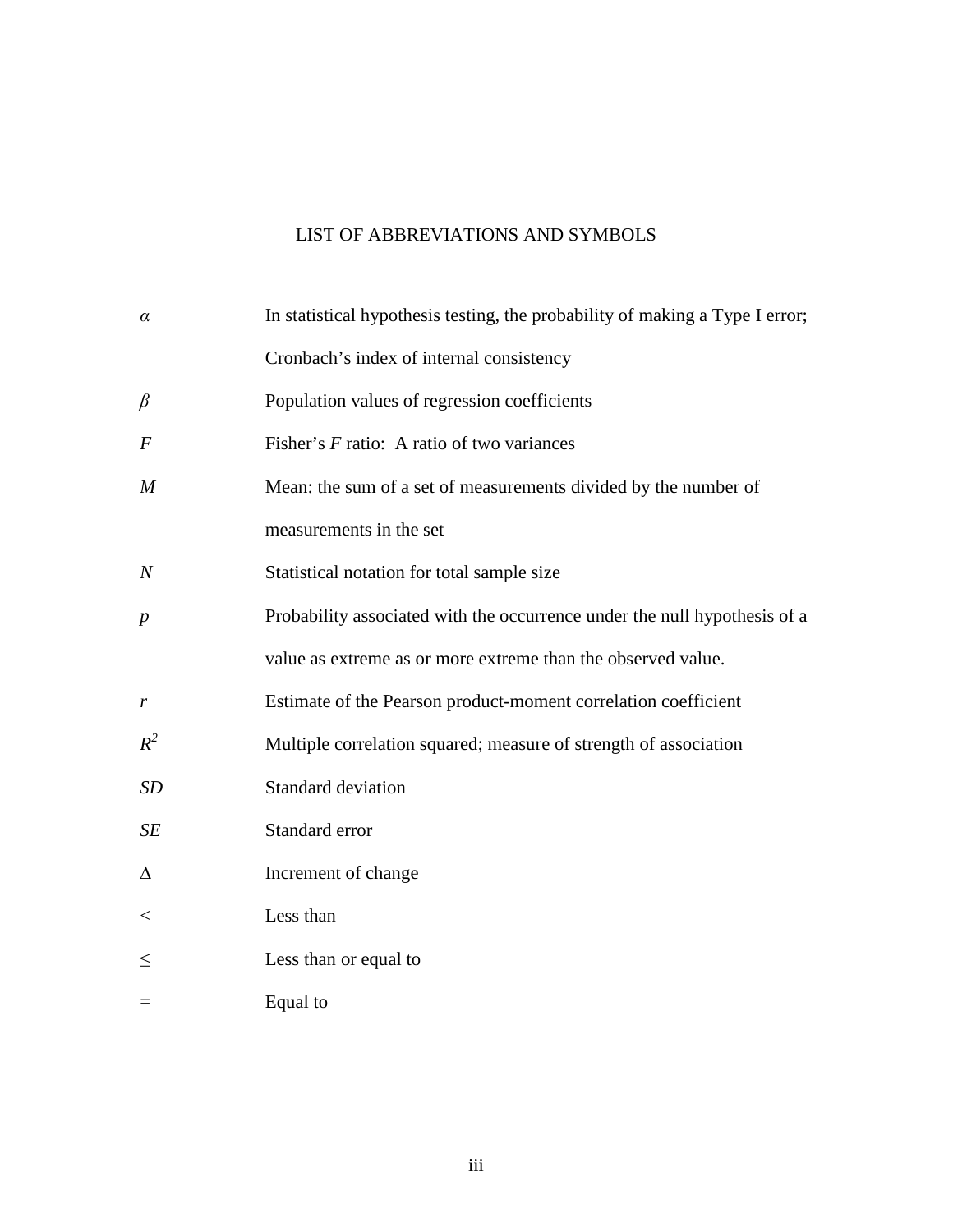#### ACKNOWLEDGEMENTS

I am pleased to have this opportunity to express my sincerest gratitude to a number of colleagues, friends, and faculty members who have helped me with this thesis project. I thank Forrest Scogin for providing mentorship and guidance with this research project, while always maintaining a perfect balance of constructive feedback and wonderful sense of humor. I would also like to thank my thesis committee members, Martha Crowther and Ron McCarver for their input, questions and support of my thesis. I am grateful to fellow Scogin lab members Avani Shah and Andrew Presnell for providing thesis advice and peer mentorship. Additionally, I am extremely grateful to Bei Wu for allowing me the opportunity to manage an amazing research project and granting me access to that data for this project. Moreover, I am appreciative of my cohort, graduate student colleagues and close friends for their moral support and consultation. I also express eternal gratitude to my parents, brother, and James Dominguez for undeniably encouraging and supporting me in my career goals. Finally, I wish to thank the participants who graciously volunteered their time to make this research possible.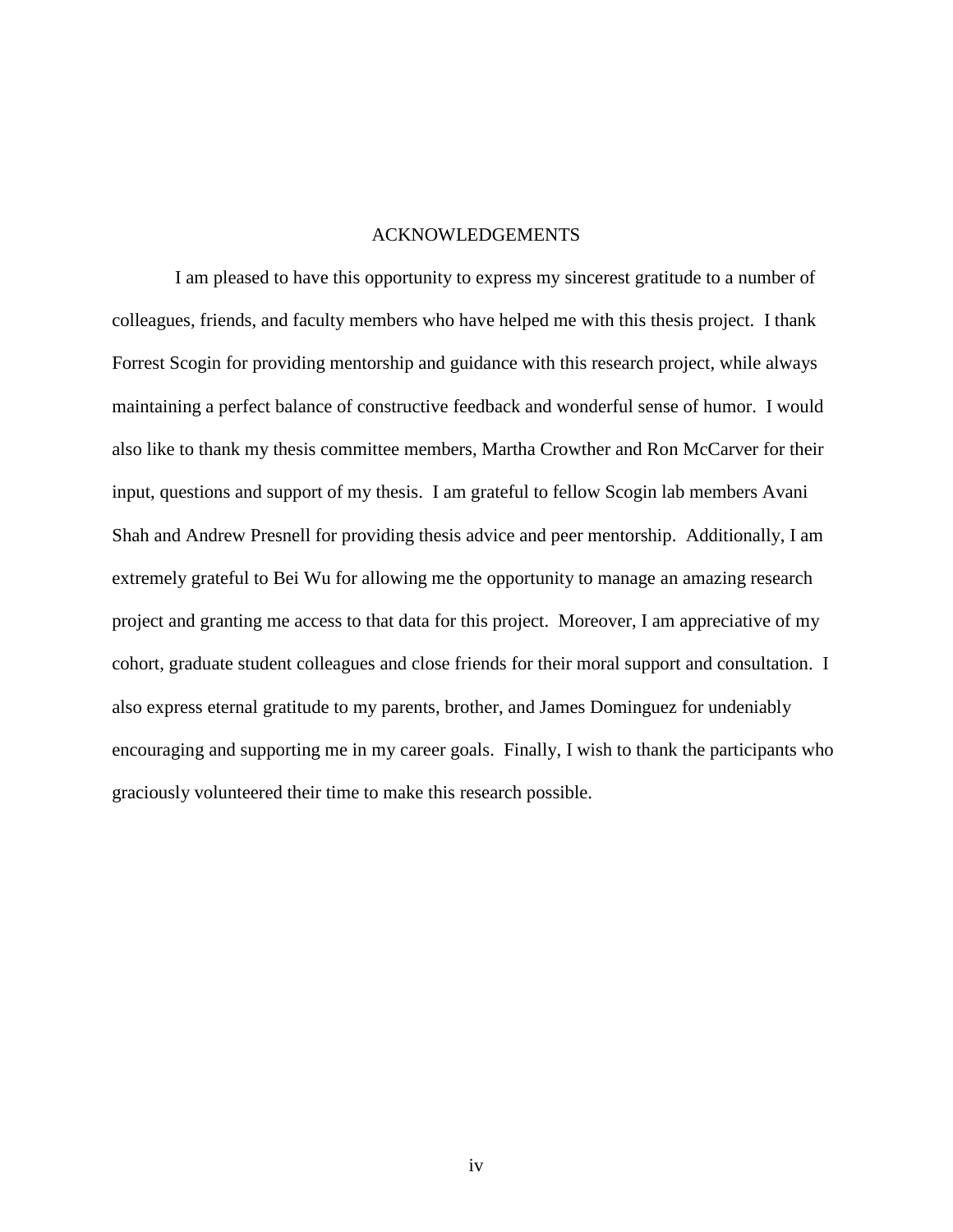# **CONTENTS**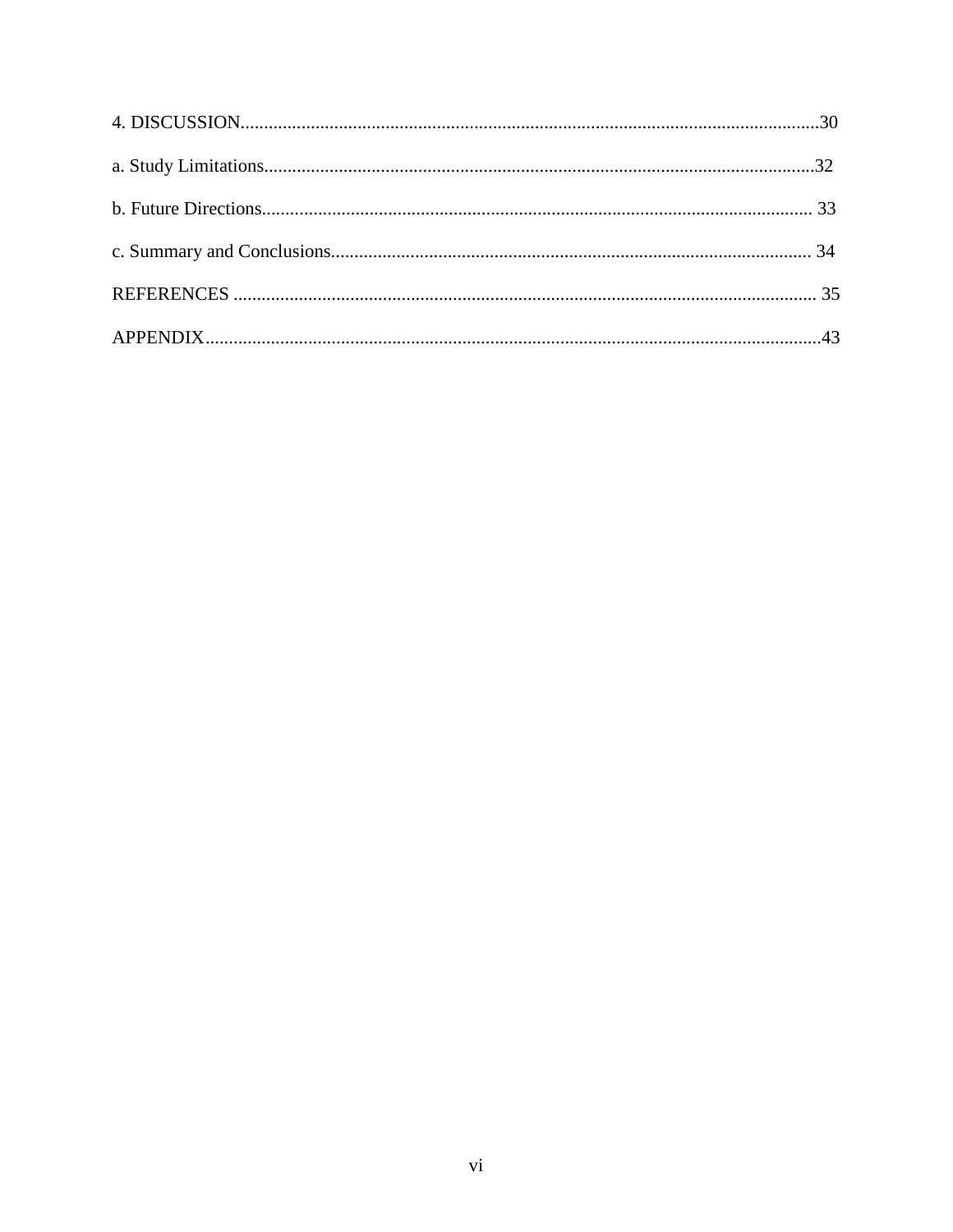# LIST OF TABLES

| Table 1: Participant Demographics                                            | 19 |
|------------------------------------------------------------------------------|----|
| Table 2: Correlations of Demographic Variables with Criterion Variables      | 20 |
| Table 3: Regression Analyses of Overall Cognitive Domains on Social Network  | 22 |
| Table 4: Regression Analyses of Specific Cognitive Domains on Social Network | 25 |
| Table 5: Regression Analyses of Semantic Memory Tasks on Social Network      | 29 |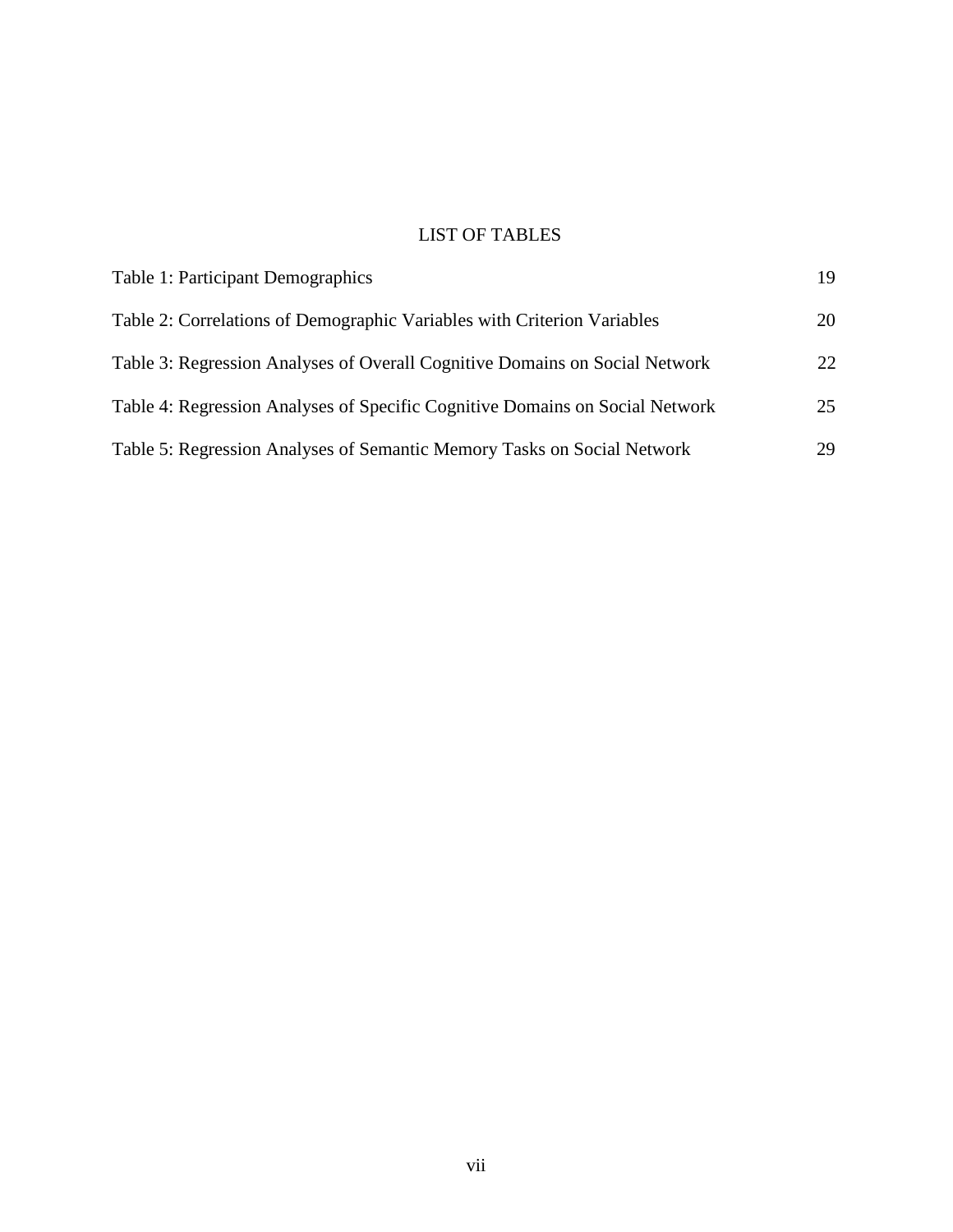# LIST OF FIGURES

| Figure 1: Scatterplot and regression line of overall cognitive function with social network | 21 |
|---------------------------------------------------------------------------------------------|----|
| Figure 2: Scatterplot and regression line of episodic memory with social network            | 22 |
| Figure 3: Scatterplot and regression line of visuospatial ability with social network       | 23 |
| Figure 4: Scatterplot and regression line of working memory with social network             | 23 |
| Figure 5: Scatterplot and regression line of semantic memory with social network            | 24 |
| Figure 6: Scatterplot and regression line of animal naming with social network              | 26 |
| Figure 7: Scatterplot and regression line of COWAT with social network                      | 26 |
| Figure 8: Scatterplot and regression line of BNT with social network                        | 27 |
| Figure 9: Scatterplot and regression line of NAART with social network                      | 27 |
| Figure 10: Interaction of GDS and Social Network with BNT                                   | 28 |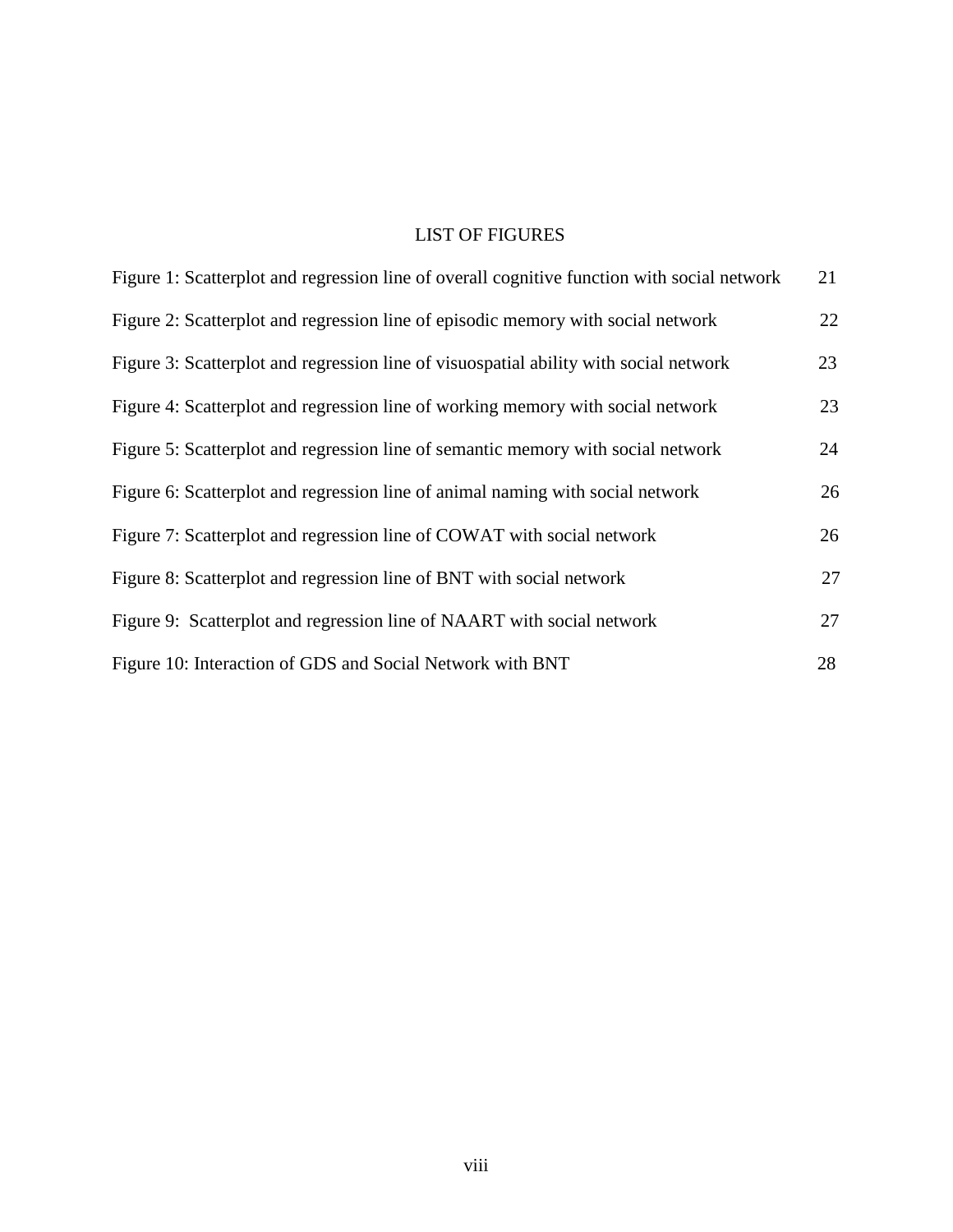#### **INTRODUCTION**

Memory loss poses a considerable clinical and public health care burden to older adults. In fact, memory loss is a strong risk factor for and characteristic of dementia, which in 2002 was estimated to affect up to 3.4 million individuals (13.9%) aged 71 and older in the US (Plassman et al., 2007), with 4.6 million new worldwide cases every year (Ferri et al., 2005). This burden is expected to increase substantially because the older adult segment of the US population is the fastest growing demographic (U.S. Census Bureau, 2009). Therefore, there is increased need to elucidate factors that may contribute to memory decline in order to protect this increasing number of older adults. This paper focuses on investigating potential relations between social network and cognitive function.

Cognitive functioning is associated with functional capacity (Buchman, Boyle, Leurgans, Barnes, & Bennett, 2011; McGuire, Ford, & Ajani, 2006) and the ability to maintain independence of daily activities into old age (Steen, Sonn, Hanson, & Steen, 2001), which in turn are related to quality of life (Hellström, Persson, & Hallberg, 2004). A substantial body of research (Petersen et al., 1999; Ritchie, Ledesert, & Touchon, 2000; Unverzaget et al., 2001) indicates that impaired memory is an important health outcome and a potential early warning sign of more severe cognitive impairment. More severe cognitive impairment is further associated with increased risk of institutionalization (Aguero-Torres, von Strauss, Viitanen, Winblad, & Fratiglioni, 2001), dementia (Hogan & Ebly, 2008; Petersen et al., 2001), and mortality (Dewey & Saz, 2001; Smits, Deeg, Kriegsman, & Schmand, 1999).

These statistics are particularly concerning because older adults are the fastest growing US age-group. From the year 2000, the number of individuals over 85 years of age will more than double by 2030, from 4.2 million to 8.7 million (Administration on Aging, 2009).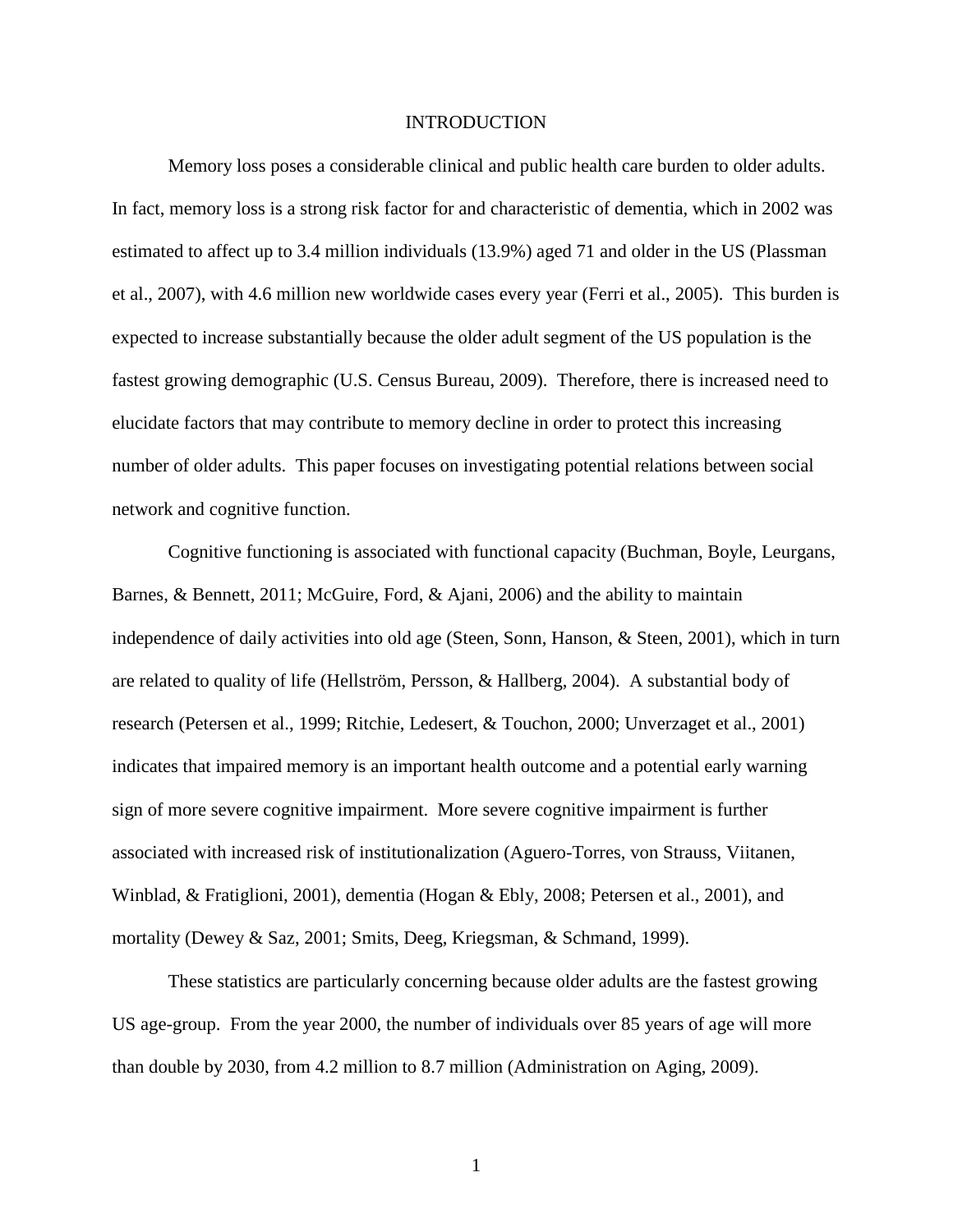Therefore, research on the important issues that will affect older adults is critical. Specifically, there is great need for effective strategies aimed at preventing and treating age-associated cognitive decline.

Numerous investigations have identified physical health characteristics as risk factors for cognitive decline. These factors include the presence of depression (Jorm, 2000; Sachs-Ericsson, Joiner, Plant, & Blazer, 2005), diabetes (Xiu et al., 2009; Xiu, Qui, Winblad & Fratiglioni, 2007), and cardiovascular disease (Newman et al., 2005; Whitmer, Sidney, Selby, Johnston, & Yaffe, 2005). Other factors are also associated with increased risk of cognitive decline, such as female sex (Giampaoli, 2000), low education attainment (Albert et al., 1995; Gatz et al., 2007), low annual household income (Lee, Buring, Cook, & Grodstein, 2006), alcohol abuse (Thomas & Rockwood, 2001) and smoking (Stewart, Deary, Fowkes, & Price, 2005). Considerably fewer investigations have sought to determine relations between social network and patterns of cognitive functioning.

It has long been proposed that a low quantity, and sometimes low quality, of social relationships increased risk of death, even after controlling for baseline health (House, Landis, & Umberson, 1988). From the recent research that is available, it appears that greater social resources are positively associated with health benefits (Seeman & Crimmins, 2001). For example, increased social resources are associated with increased longevity (Seeman et al., 1993) and reduced risk of mortality (Bowling & Grundy, 1998; Glass, Mendes de Leon, Marottoli, & Berkman, 1999; Penninx et al., 1997) and dementia (Fratiglioni, Wang, Ericsson, Maytan & Winblad, 2000; Wang, Karp, Winblad, & Fratiglioni, 2002). Likewise, extensive epidemiological research has reported that social resources are protective against factors associated with cognitive decline, such as depression, cardiovascular disease, stroke and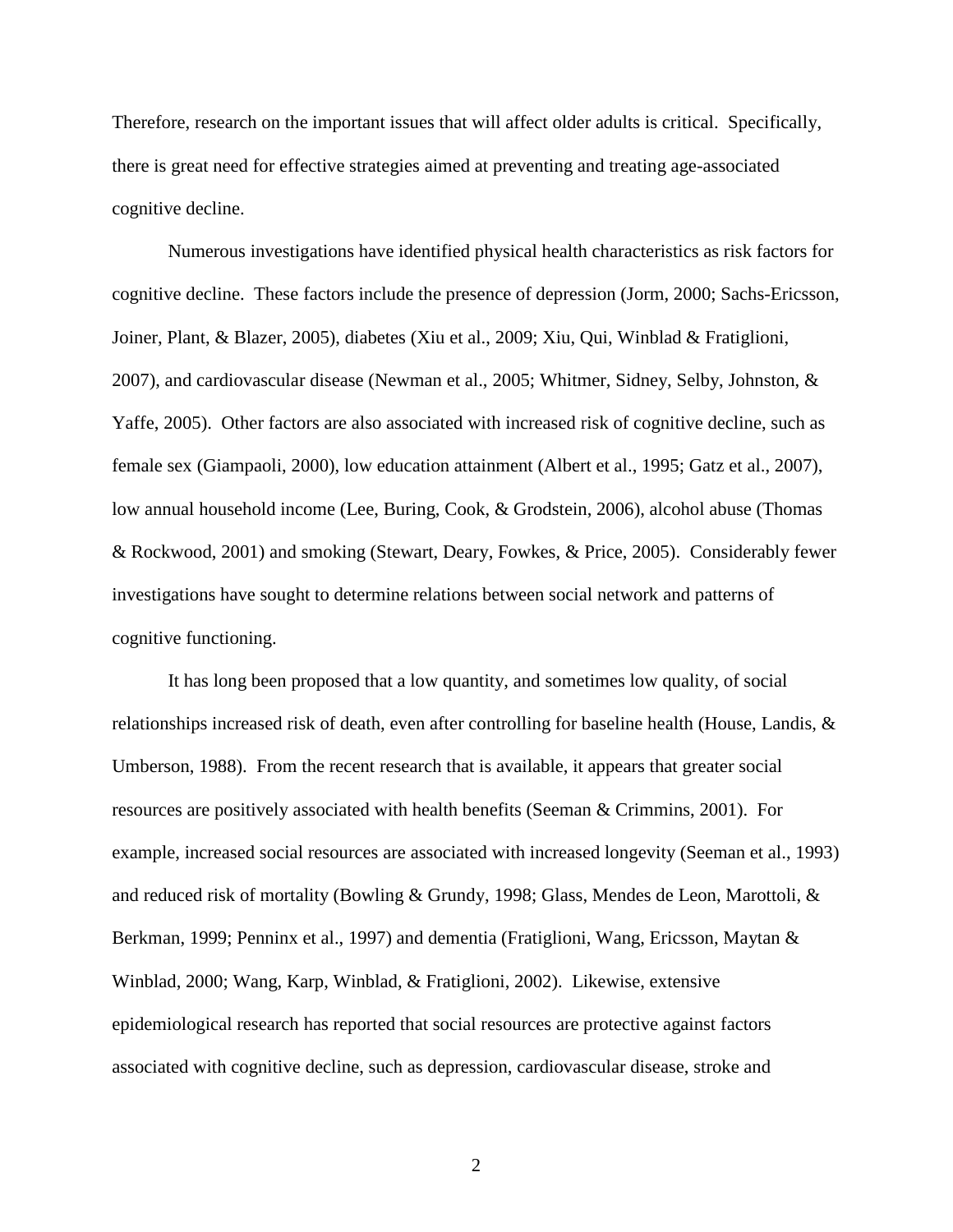hypertension (Rosengren, Lars Wilhelmsen, & Orth-Gomer, 2004; Seeman, Lusignolo, Albert, & Berkman, 2001).

Even with robust evidence linking social engagement to health benefits, the influence of social relationships on cognitive function remains largely unexamined. Berkman, Glass, Brissette, and Seeman (2000) have proposed a conceptual model whereby social networks impose a broader impact on the social environment than other social resources because they provide the possibility for social support and engagement. However, studies that have explored this relation have yielded conflicting results.

Several studies have suggested that social networks are important predictors of cognitive outcomes among older adults. Specifically, a positive relation is proposed to exist between the size of social network and cognitive function. Barnes, Mendes de Leon, Wilson, Bienias and Evans (2004) measured social network size based on the number of children, relatives, and friends seen at least once per month. They found that a higher number of social networks (90th percentile) was correlated with a higher initial level of cognitive function and an attenuated rate of cognitive decline. Similarly, social disengagement (i.e., having few close ties and social activities in the community) resulted in a two-fold increase in risk of cognitive decline compared to the most engaged respondents (those with five or more ties; Bassuk, Glass, & Berkman, 1999). Additionally, Crooks et al. (2008) found that larger social networks have a protective influence on cognitive function among elderly women. Studies further suggest that having more frequent social contacts and preserving social networks prevents cognitive decline and the onset of dementia (Holtzman et al., 2004; Fratiglioni, Paillard-Borg, & Winblad, 2004).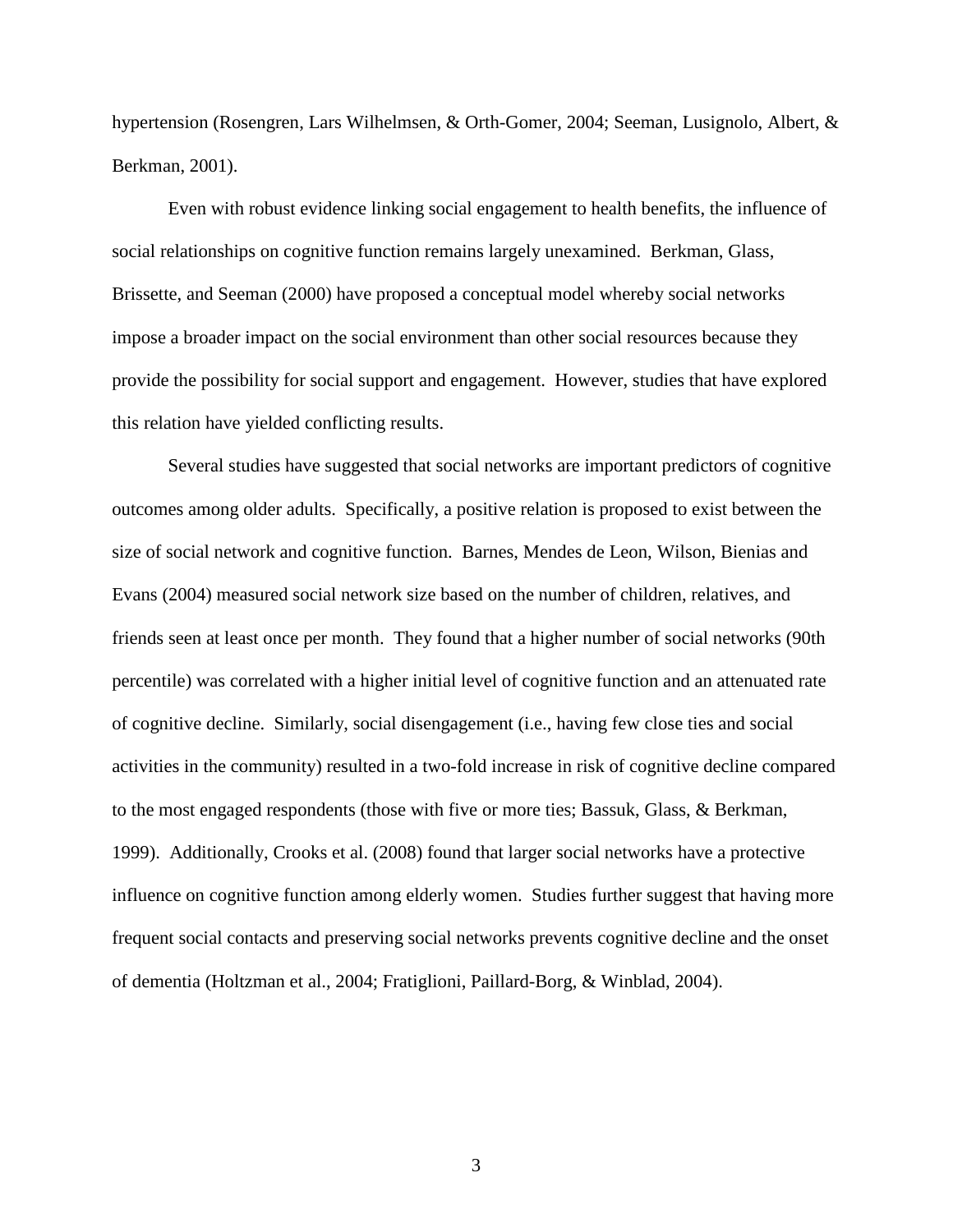In addition, social isolation variables have been found to be a significant predictor of emotional loneliness in older rural adults (Dungan & Kivett, 1994). Since loneliness is associated with increased risk of developing dementia and a more rapid decline in global cognition and semantic memory (Berkman et al., 2000; Wilson et al., 2007), it may be beneficial to study aspects of social network in a population of older rural adults.

It seems apparent that an active and socially engaged lifestyle confers protection against cognitive decline (Bassuk et al., 1999; Fratiglioni et al., 2004; Holtzman et al., 2004; Zunzunegui, Alvarado, Del Ser & Otero, 2003). However, it is not clear which aspects of social interactions are associated with cognitive function. For example, despite the relation between frequency of emotional support and reduced cognitive decline, Wilson et al. (2007) determined that social network size was not associated with incidence of Alzheimer's disease (AD) or cognitive performance. Similarly, Krueger et al. (2009) found that social network size was not strongly related to global cognition, despite the positive relations between social activity and social support with cognitive function. Therefore, such discrepancies warrant further examination to determine which features of social interaction and stimulation are associated with cognitive function. This study consists of a secondary analysis of data collected from prior research conducted at West Virginia University Center on Aging by principal investigator Wu (2008). The purpose of the original study was to expand on previous findings (Stein, Desrosiers, Donegan, Yepes, & Kryscio, 2007; Wu, Plassman, Crout, & Liang, 2008) elucidating relations between memory and oral health in older adults.

This analysis seeks to extend existing data by examining the relations between social network size and cognitive function. Data from the Wu (2008) study offers several distinct advantages for the analyses. First, it represents a unique sample of community-dwelling men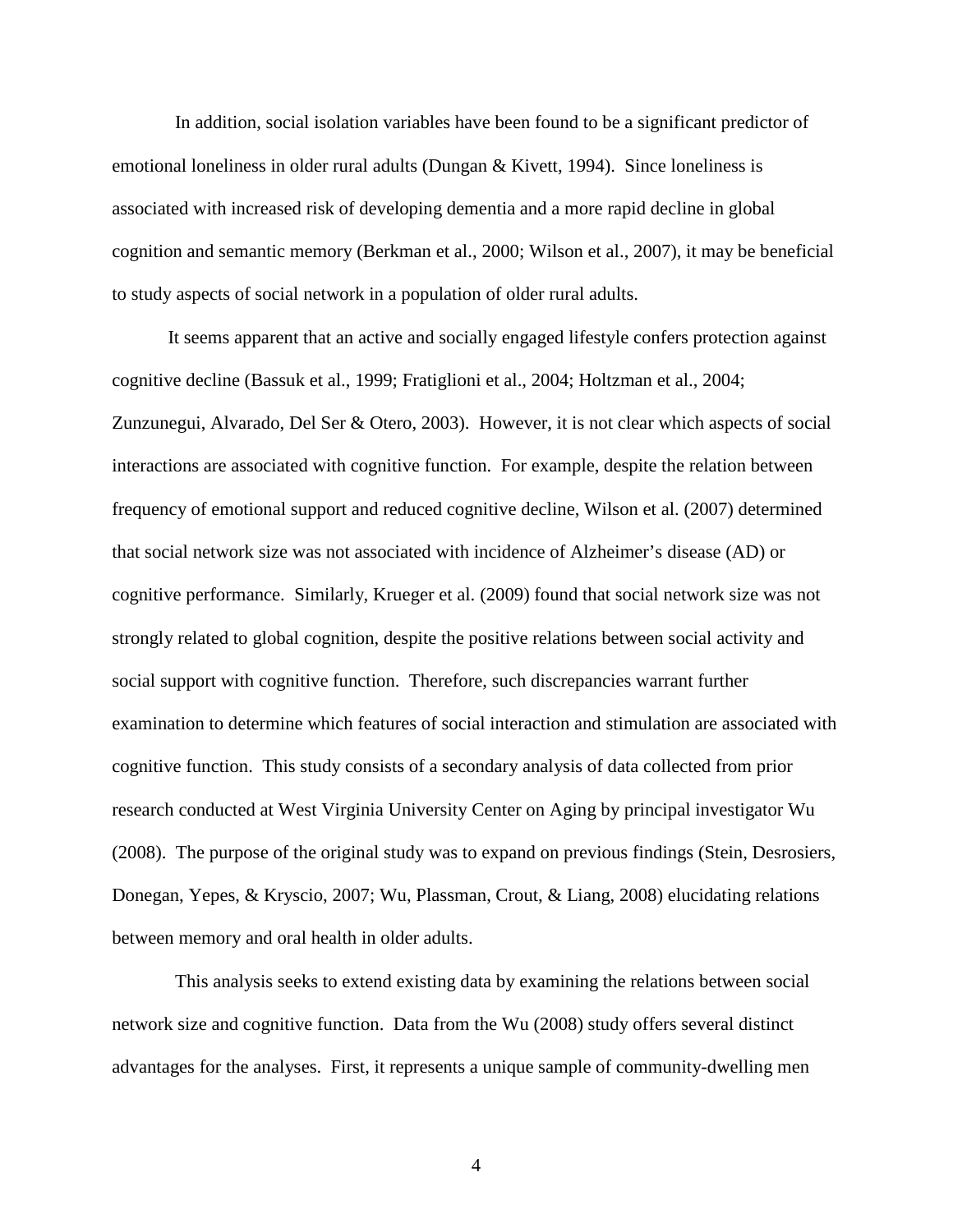and women. West Virginia is the only state that lies entirely within Appalachia (Appalachian Regional Commission, 2008), where residents have been labeled a "neglected minority" (Tripp-Reimer & Friedl, 1977). Furthermore, Appalachian residents are affected with numerous health problems (University of Pittsburgh Center for Rural Health Practice, 2004). Nearly 45% of West Virginia's population is rural, compared with only 17% of the United States (United States Department of Agriculture, Economic Research Service, 2008). Therefore, this subject pool constitutes a doubly underrepresented population in research: rural and older.

Second, although published findings on social network and cognitive function are suggestive, further interpretations of results are often hindered by operational and conceptual limitations. For instance, there is variability in how social interaction is defined and how adequately it is assessed. The concept of social network is a multidimensional construct, therefore it has been difficult to quantify. Furthermore, previous studies have used multiple indices (e.g., social support, social network size and social ties) to measure social networks, so comparing results is difficult. For this reason, there is a need for further research to establish a universal measure of social networks, to facilitate more robust statistical analysis and cross-study comparisons. The questionnaire used in the Wu (2008) study emulated that of Crooks et al. (2008), by using the abbreviated Lubben Social Network Scale (LSNS-6; Lubben, 1988), a validated measure of social network.

Third, this data set includes a more comprehensive assessment of cognitive function in contrast to nearly all previous studies, which generally rely on only one measure to identify cognitive functioning. The cognitive assessments available in the study provide a more complete assessment of major domains of cognitive function such as episodic memory, semantic memory, working memory and visuospatial ability. Studies that assess multiple domains are important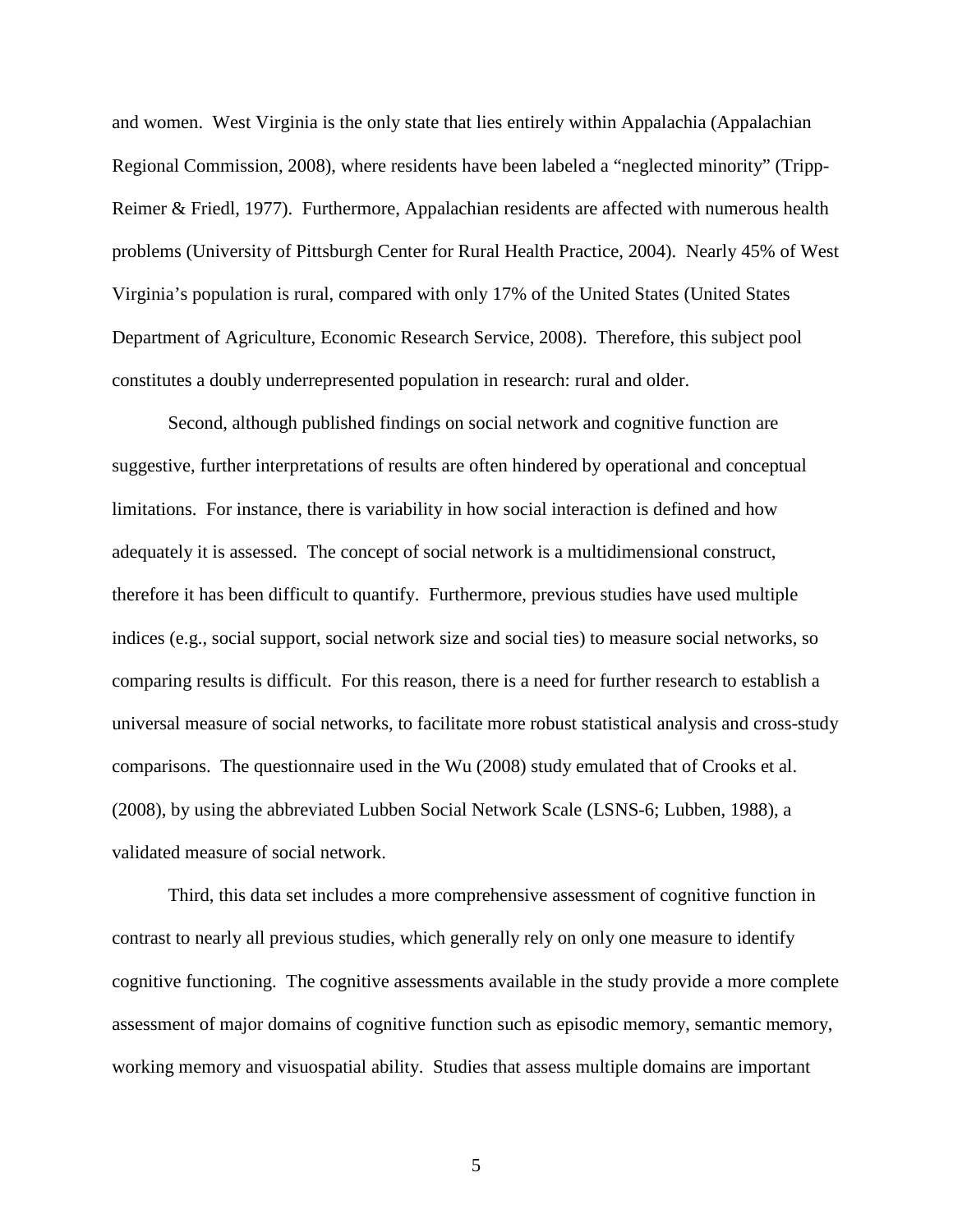since dementia criteria consists of a loss of memory and cognitive impairment in at least two cognitive domains that cause impaired functioning in daily living (Roman et al., 1993). Memory deficits that occur prior to a diagnosis of AD have been demonstrated in multiple cognitive domains, including verbal ability and reasoning (Jacobs et al., 1995), visuospatial ability (Small, Herlitz, Fratiglioni, Almkvist & Bäckman, 1997) and episodic memory (Grober, Lipton, Hall & Crystal, 2000). Furthermore, the different domains of cognition are distinctly influenced by environmental factors and developmental paths across the life span (Kramer, Bherer, Colcombe, Dong & Greenough, 2004). One study found that "less satisfaction with support" was marginally associated with a decline in episodic memory performance (e.g., delayed, cued, and recognition; Hughes, Andel, Small, Borensein, & Mortimer, 2008). Conversely, Krueger et al. (2009) found that social support was positively related to level of function in working memory and visuospatial ability, but not in episodic or semantic memory. However, little research has examined which specific domains of cognitive function are associated with social networks.

The hypotheses for this retrospective analysis are as follows: Social networks will have a significant  $(p < .05)$  positive association with cognitive functioning. The analysis also plans to investigate the following exploratory hypotheses: Social networks 1) will not have a significant  $(p > .05)$  positive association with episodic memory and semantic memory, but 2) will have a significant  $(p < .05)$  positive association with working memory and visuospatial ability.

The working hypothesis of this analysis is that larger social networks will be associated with higher levels of cognitive functioning, putatively due to increased social interactions that engage aspects of cognitive functioning. Therefore, older rural adults with larger social networks will have better cognitive functioning (higher overall composite score). In the exploratory analyses, by comparing domain composite scores, it is possible to test whether larger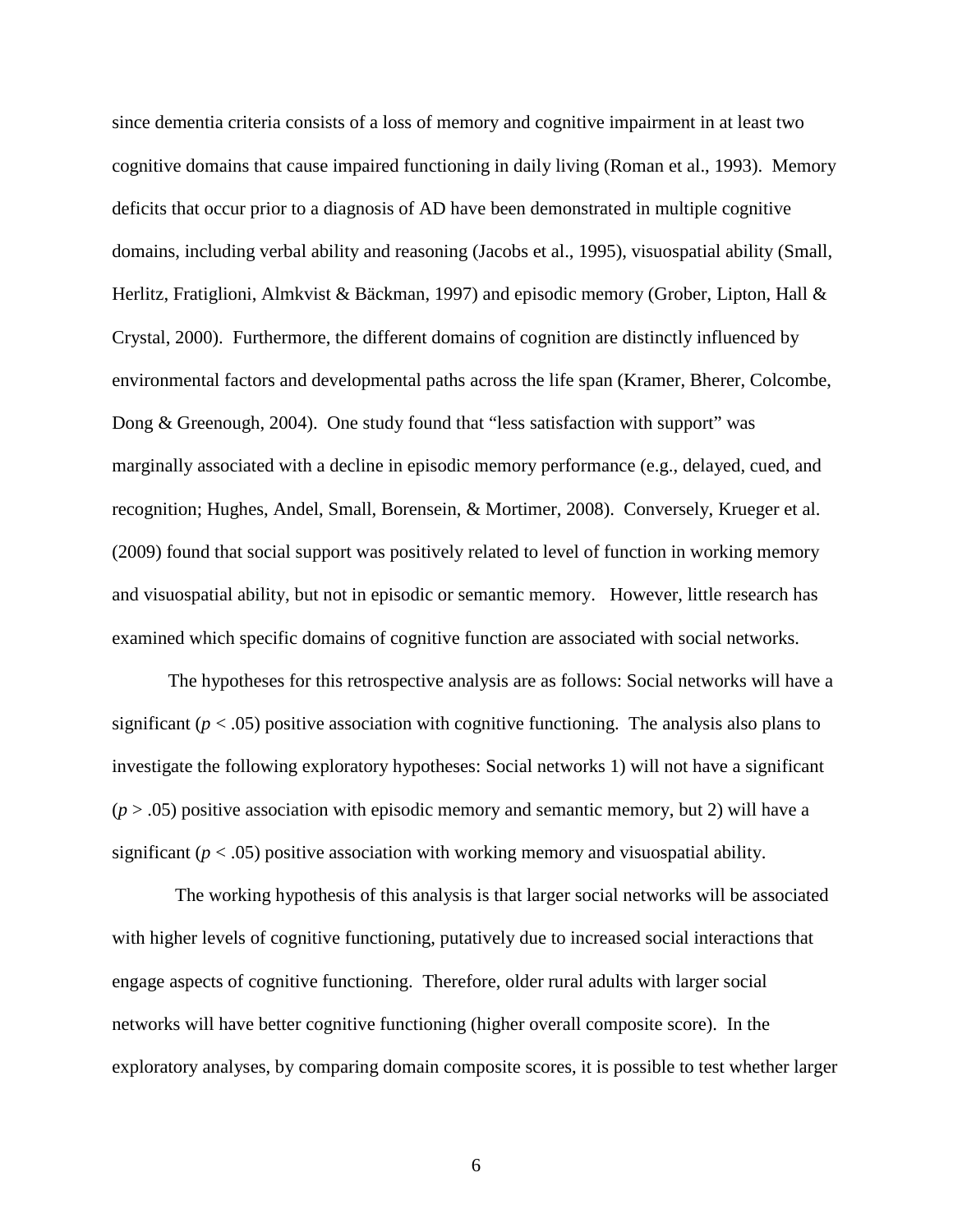social networks vary across cognitive domains. Similar to the results of Krueger et al. (2009), it is predicted that social networks will have a positive relation to problem solving abilities (e.g., working memory and visuospatial ability), but will not be related to storage of information (e.g., episodic and semantic memory).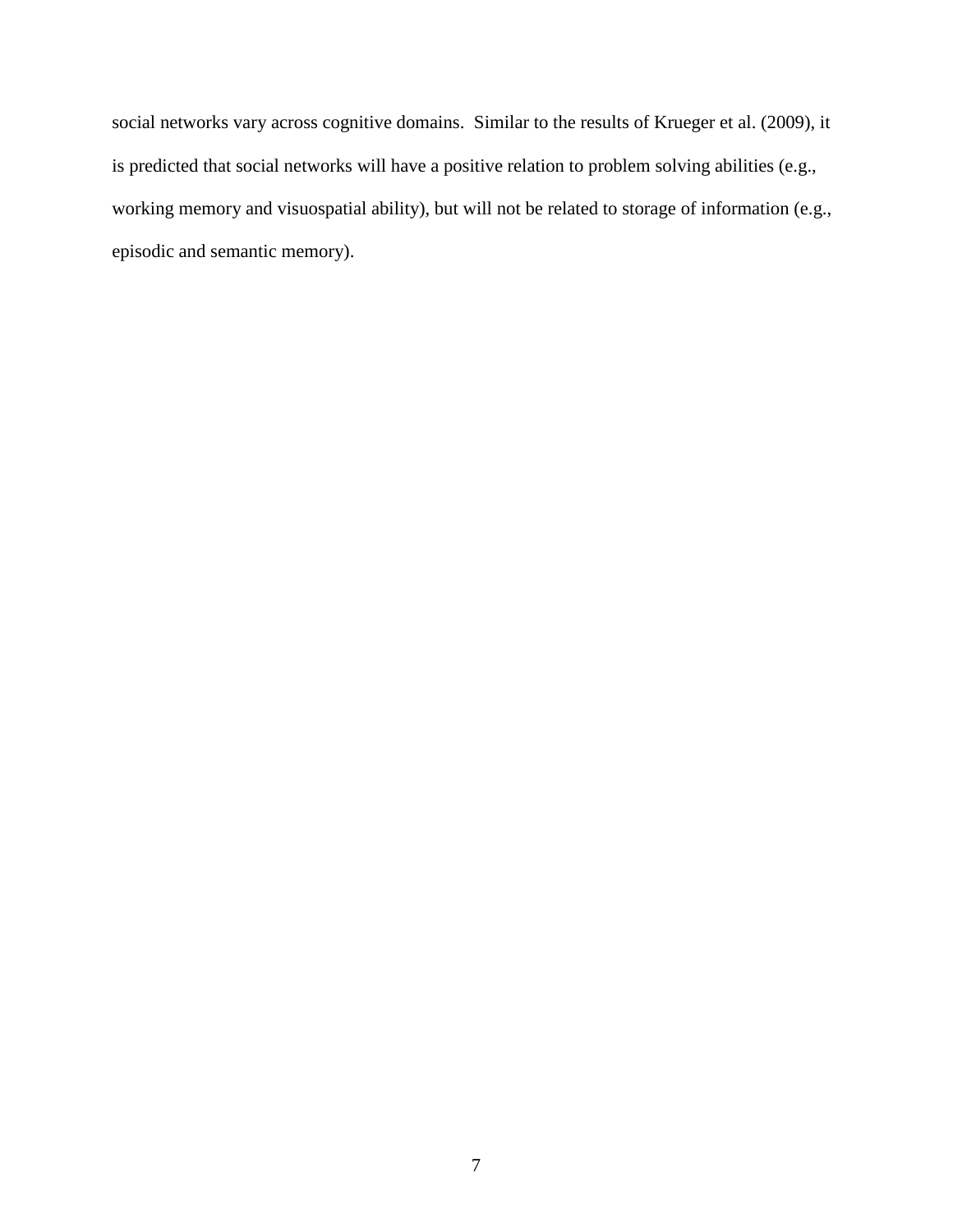## **METHODS**

The analysis will examine data collected from the "Cognitive Function and Oral Health Among Older Adults Age 70 and Above in West Virginia" research project carried out from 2007 to 2009. The project included five components of data collection: (a) an assessment of cognitive functioning, which was administered by a trained psychometrician utilizing a neuropsychological battery; (b) an oral evaluation, which was undertaken by calibrated researchers using guidelines and procedures from the National Health and Nutrition Examination Survey (NHANES, IV) protocols (National Center for Health Statistics, 2001); (c) a participant interview that included information on sociodemographics, mental health and self-rated oral health; (d) an informant interview (Langa et al., 2005) with a family member or close friend identified by the participant as someone who could provide information regarding the participant's clinical, dental and medical histories; and (e) a list of all medications taken during the previous two weeks. A sixth and optional component was a blood sample, drawn by a registered nurse or a trained phlebotomist. This protocol was approved by the West Virginia University Institutional Review Board.

#### *Participants*

Data were collected from 268 community-dwelling men and women in West Virginia who were dentate (i.e., at least four natural teeth) and aged 70 and above. Multiple strategies were used to recruit participants, including educational presentations, senior center sign-up and regional data collection sessions. In addition, caretakers and senior center directors and members were presented with a description of the study and were then urged to discuss participation with anyone whom they felt might fit the desired subject profile. Those whom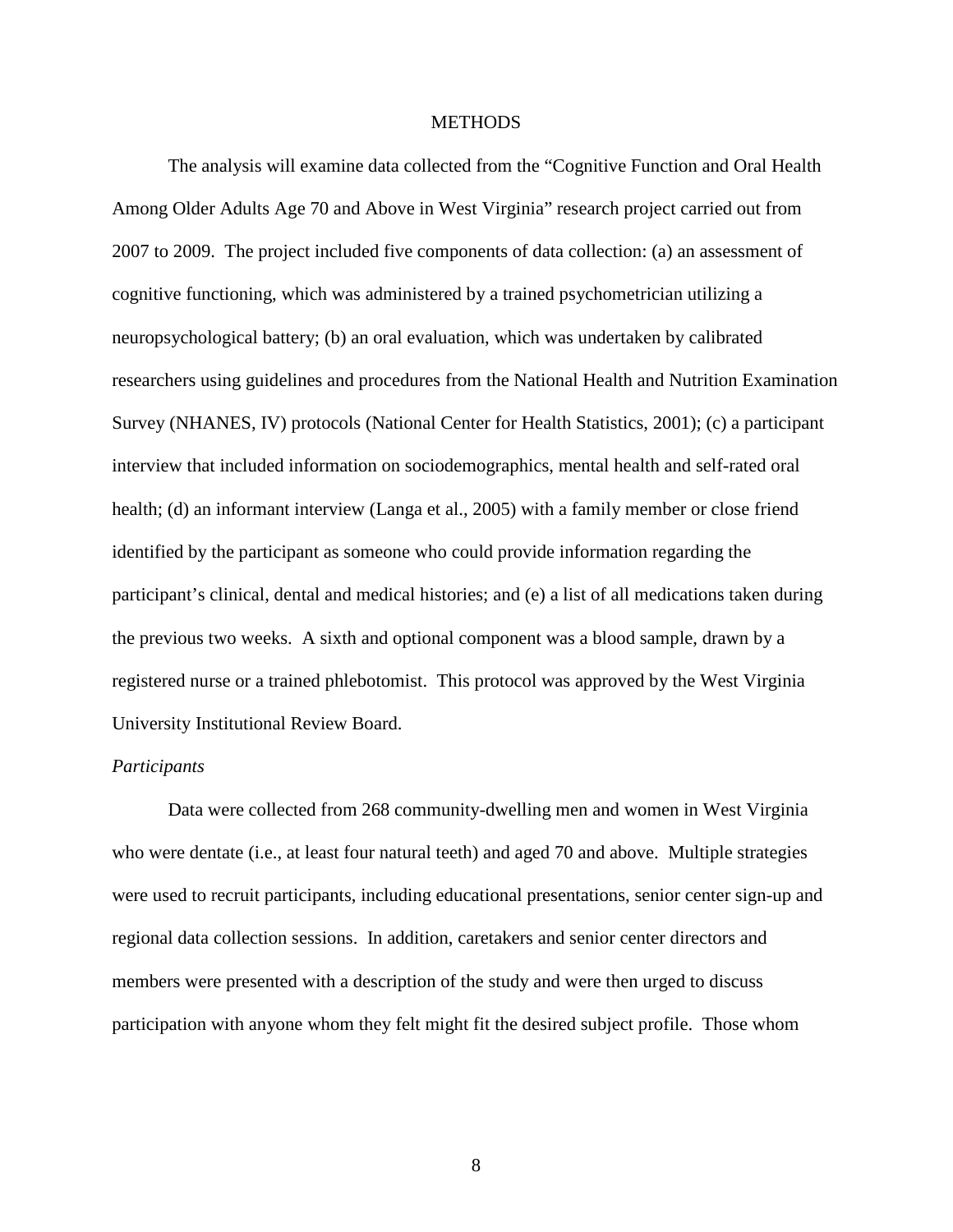expressed interest, met with or provided contact information to project staff, so they could be given further detailed information about study participation and screened for eligibility.

All potential participants reviewed an informed consent document, describing the procedures and potential risks and discomforts. Such risks included possible gum bleeding in the dental exam and mild frustration during the memory screening. In addition to the general consent, participants were asked to sign a record release authorization form, HIPAA research authorization form, and consent and information form for the collection of human tissue for research. Individuals whom were unable to sign for themselves (e.g., cognitive impairment) had consent forms explained to them and provided assent to the researchers, as well as signatures from their medical power of attorney. All participants were assigned an identification code that was used on all other testing forms to ensure participant confidentiality.

Participants who voluntarily agreed to be in the study completed the protocol described above, which generally ranged from 2 to 3 hours in length. The informant interview was completed on-site if the informant was present or via telephone if not present. A \$50 gift certificate was given to eligible participants that started the project, regardless whether or not they choose to complete the study. Participants who agreed to take part in the blood-draw procedure received an additional \$10 gift certificate.

## *Setting*

Study participants were recruited from 14 counties within West Virginia. Data collection sessions were conducted at 18 sites, including 12 senior centers, three dental or health clinics, two assisted living facilities, and one retirement housing community. It was necessary that the collection site had the appropriate physical environment for data collection, including sufficient space for a portable dental chair and nurses' station. Further, given the sensitive nature of many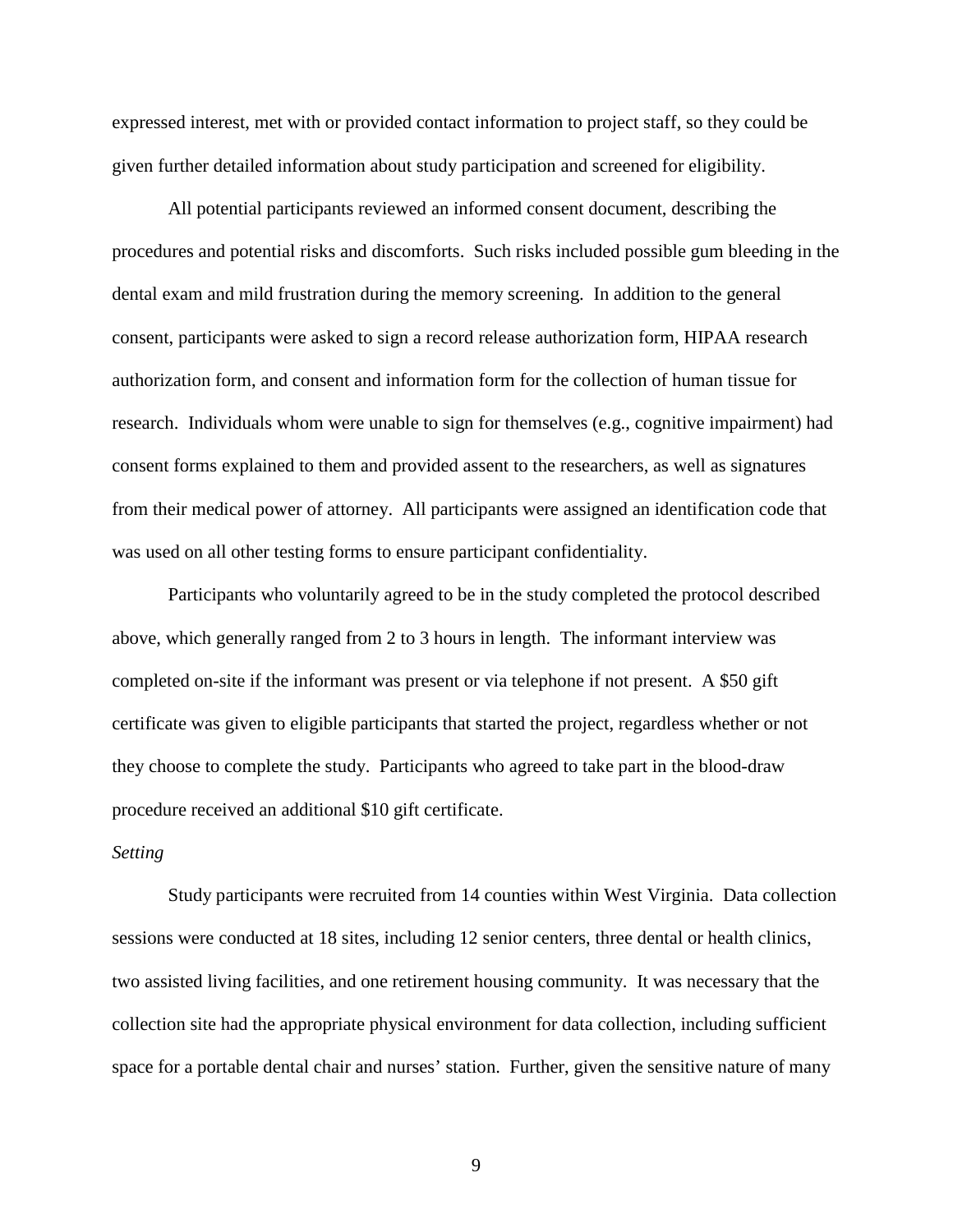of the protocol items (e.g., the neuropsychological and dental assessments), environments with maximum privacy and minimal distractions were paramount. Most often, at least three separate private spaces were used for the data collection so that these physical and confidential needs could be met appropriately.

### *Measures*

A trained psychometrician (EAD) administered the participant survey and battery of neuropsychological instruments (see Appendix). The dependent measure for this analysis of cognitive functioning was assessed using results data from the neuropsychological battery. This battery was aimed at testing participants' memory, concentration and attention. The neuropsychological battery consisted of the following tests, administered to each participant in the subsequent order: Rey-Osterrieth Complex Figure (Rey-O; Rey, 1941; Osterrieth, 1944), California Verbal Learning Test-2nd Edition Short From (CVLT-II; Delis, Kramer, Kaplan, & Ober, 2000), Trail Making Test A and B (Reitan, 1958), Boston Naming Test-2nd Edition (BNT; Kaplan, Goodglass, & Weintraub, 1983), North American Adult Reading Test (NAART; Blair & Spreen, 1989), Controlled Oral Word Association Test (COWAT; Benton & Hamsher, 1989), and Animal Naming Test (Barr & Brandt, 1996). The independent measure of social networks for this analysis was measured from structured questions asked as a part of the participant survey using the Lubben Social Network Scale-6 (LSNS-6; Lubben, 1988). These two components of testing took between 45 to 90 minutes to administer, depending upon the amount of information participants provided and total time taken on certain tasks. The participant interview was done following the neuropsychological testing, whereas the neuropsychological testing was administered either before or after the dental assessment.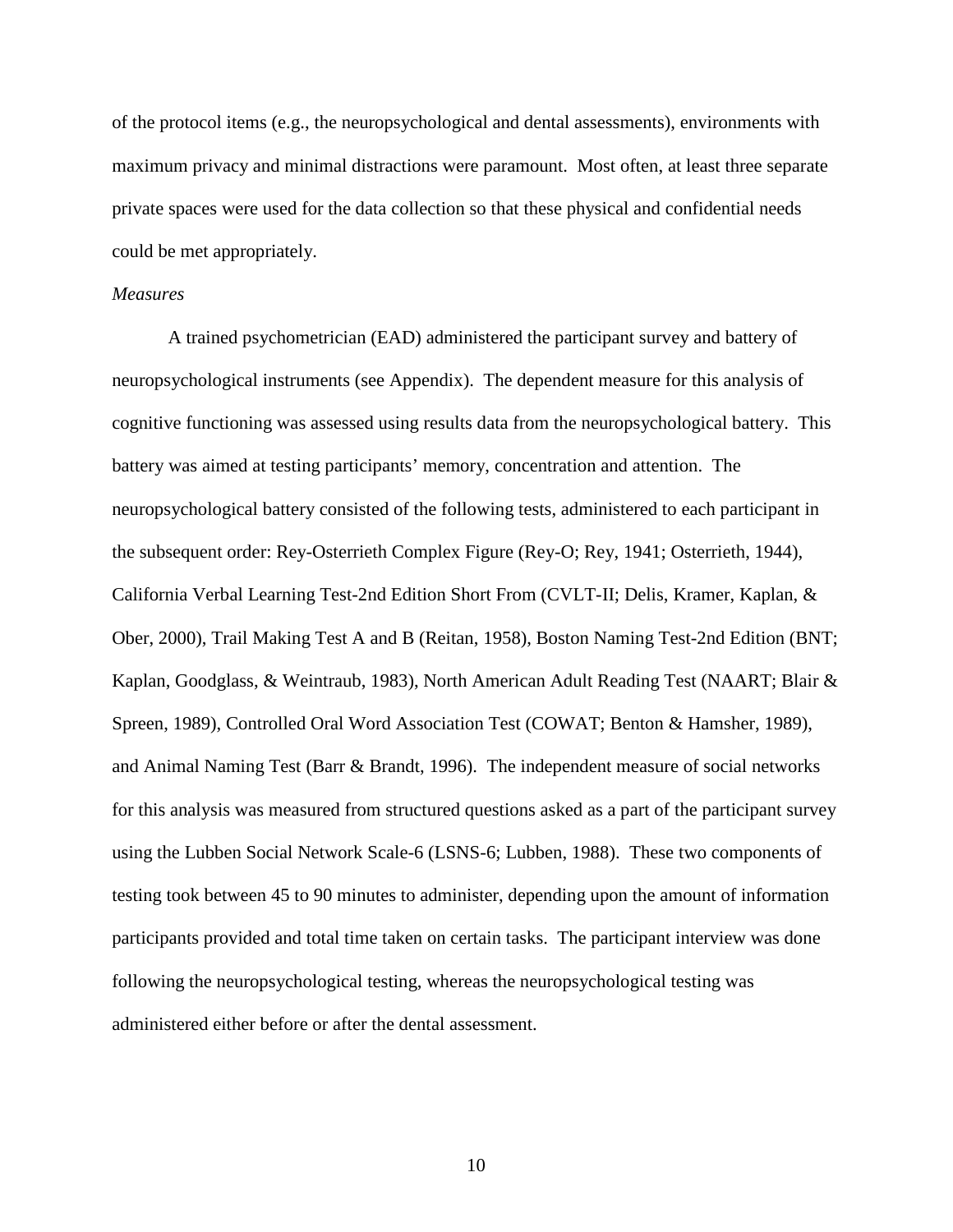#### *Assessment of Cognitive Function*

The neuropsychological battery consisted of 7 tests: one measure of episodic memory including Word List Memory, Recall and Recognition as a portion of the CVLT-II; 4 measures of semantic memory including Verbal Fluency (e.g., COWAT and Animal Naming Test), BNT and NAART; one test of working memory including the Rey-O; and one measure of visuospatial ability including Trail Making A and B. Cognitive function was assessed by two means: an overall composite score of all the tests and an overall composite score for tests in specified cognitive domains. A composite measure of global cognition was based upon results of all 7 tests by acquiring the raw scores on each test. As previously described by Wilson et al. (2005), these raw scores were then converted to scaled scores, using the baseline mean and standard deviation (*SD*) in the population. The scaled scores were then averaged and standardized. In addition, it was possible to construct composite scores for episodic memory (1 test), semantic memory (4 tests), working memory (1 test), and visuospatial ability (1 test). Again, raw scores on individual tests were converted to scaled scores, using the baseline mean and standard deviation (*SD*), averaged and standardized to yield the composite scores for each specified cognitive domain.

#### *Rey-Osterrieth Complex Figure (Rey-O; Rey, 1941; Osterrieth, 1944)*. The

Rey-O consists of three subtests: the copy, immediate recall and delayed recall. The test is designed to measure planning, visual memory and perceptual organization (Lezak, Howieson, & Loring, 2004). In the Rey-O copy test, participants are instructed to copy a picture of a complex figure that is displayed before them. As the participant copies the figure, the psychometrician traces on another copy of the image to depict the participant's organizational approach to the task by numbering the line sequence. In the Rey-O immediate recall test, participants must rely on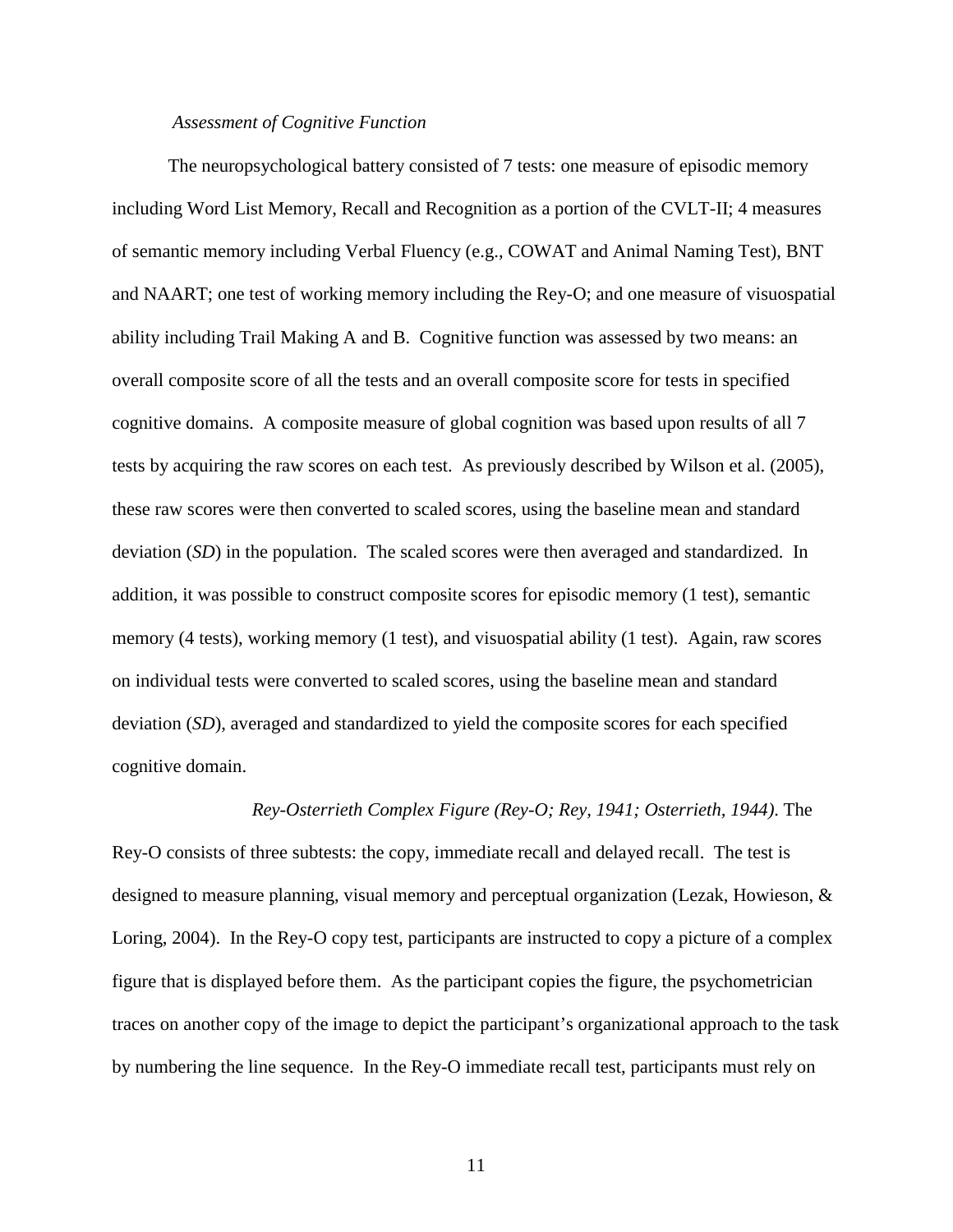visual memory to reproduce the complex figure without it being displayed in front of them. After a 45-minute delay from completing the original Rey-O copy, participants are again directed to reproduce the complex figure without it being displayed. Raw scores are derived from the accuracy in which the participants draw the complex figures for the three tests. Scores ranged from 0 to 72, with higher scores indicating better performance. Inter-scorer reliability for the Rey-O figure is typically above 0.95 (Lezak et al., 2004), which is high given that the scoring criteria is individually assessed and not precisely defined.

*California Verbal Learning Test-II Short Form (CVLT-II SF; Delis et al., 2000)*. CVLT-II is used to measure verbal learning and memory through a multiple-trial list-learning task (Lezak et al., 2004). The CVLT-II Short Form is designed as a measure for clients with severe cognitive dysfunction or as a screening instrument for memory impairment (Delis et al., 2000). The psychometrician reads a list of 9 words and then asks participants to recall as many of the words as they can in any order. This process is repeated for four trials, after which participants complete a 30-second Distractor Task of counting backwards from 100. After 30 seconds, participants are asked to recall as many of the words from the list that they can remember. A long-delay, free recall is done after 10-minutes, as well as three cued recalls in which participants are given categories (e.g., words from the list that are fruits). Finally, participants are given a yes/no recognition task to say "yes" if the word is from the list or "no" if the word is not from the list. Scores were calculated by software, which is corrected for the examinee's age and sex. Reliability correlations are high, with split-half reliability correlations of scores from Total Trials 1-4 range from .87 to .89, and alternate form reliability ranges from .72 to .79 for various measures (Delis et al., 2000).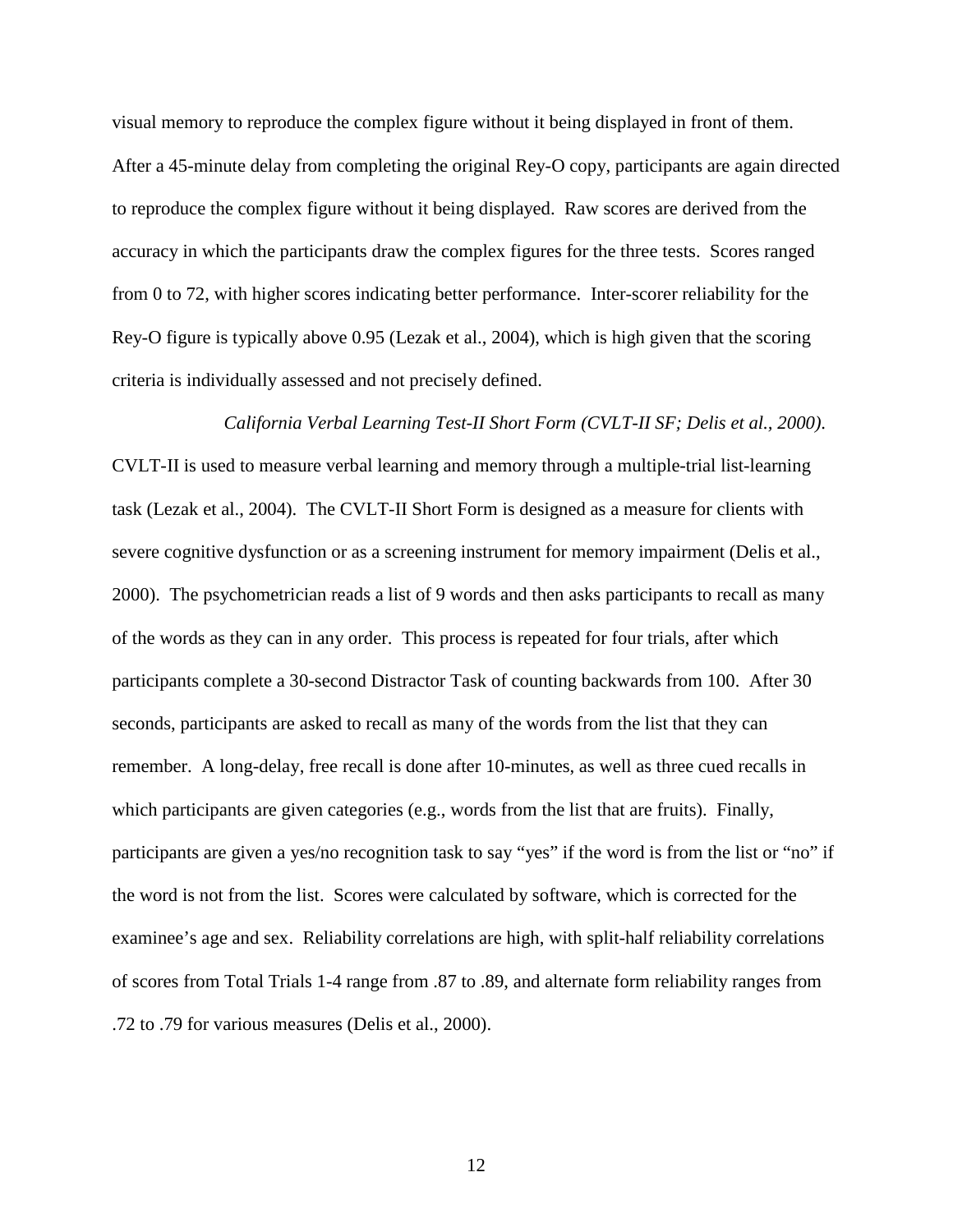*Trail Making Test A and B (Reitan, 1958)*. Trail Making Test A and B measures visuomotor tracking, attention, and perceptual motor speed (Lezak et al., 2004). For Trails A, participants connect a series of numbered circles in order (e.g., 1–2–3–4). For Trails B, participants connect a series of numbered and lettered circles in an alternating sequence (e.g., 1– A–2–B). The time taken to complete the tests is used to determine age-normed scaled scores, with faster completion time indicating better performance. Since time to completion is individually derived, there is no range. Reliability coefficients vary considerably, with most above .60 and in the .80s but several in the .90s (Spreen & Strauss, 1998).

*Boston Naming Test- 2nd Edition Short Form (BNT; Kaplan et al., 1983)*. BNT is a measure of object naming from 15 simple line-drawn pictures. Participants are shown an object and asked, "Can you tell me what this is?" If there is no response or an incorrect response, the psychometrician cues the participant. For example, if the picture is an image of a tree, the psychometrician would cue the participant by saying "It's something that grows outdoors." If there is still no response or an incorrect response, the psychometrician would cue the participant with a phonemic cue, such as "the word starts with the sound\_\_\_\_." Participants receive one point if they correctly identify the object without any cues. Therefore, the range of scores is 0 to 15, with lower scores indicating poorer performance. The BNT has exhibited high correlations with other verbal ability tests (e.g., *r* =.83 with the Gates-MacGinitie Reading Test; Franzen, 1989).

*North American Adult Reading Test (NAART; Blair & Spreen, 1989)*. NAART is a measure used to test and estimate premorbid verbal intellectual ability (Lezak et al., 2004). The version of the NAART given to subjects required an oral reading of 35 words, varying in frequency of use. If pronounced correctly participants receive a point, if pronounced incorrectly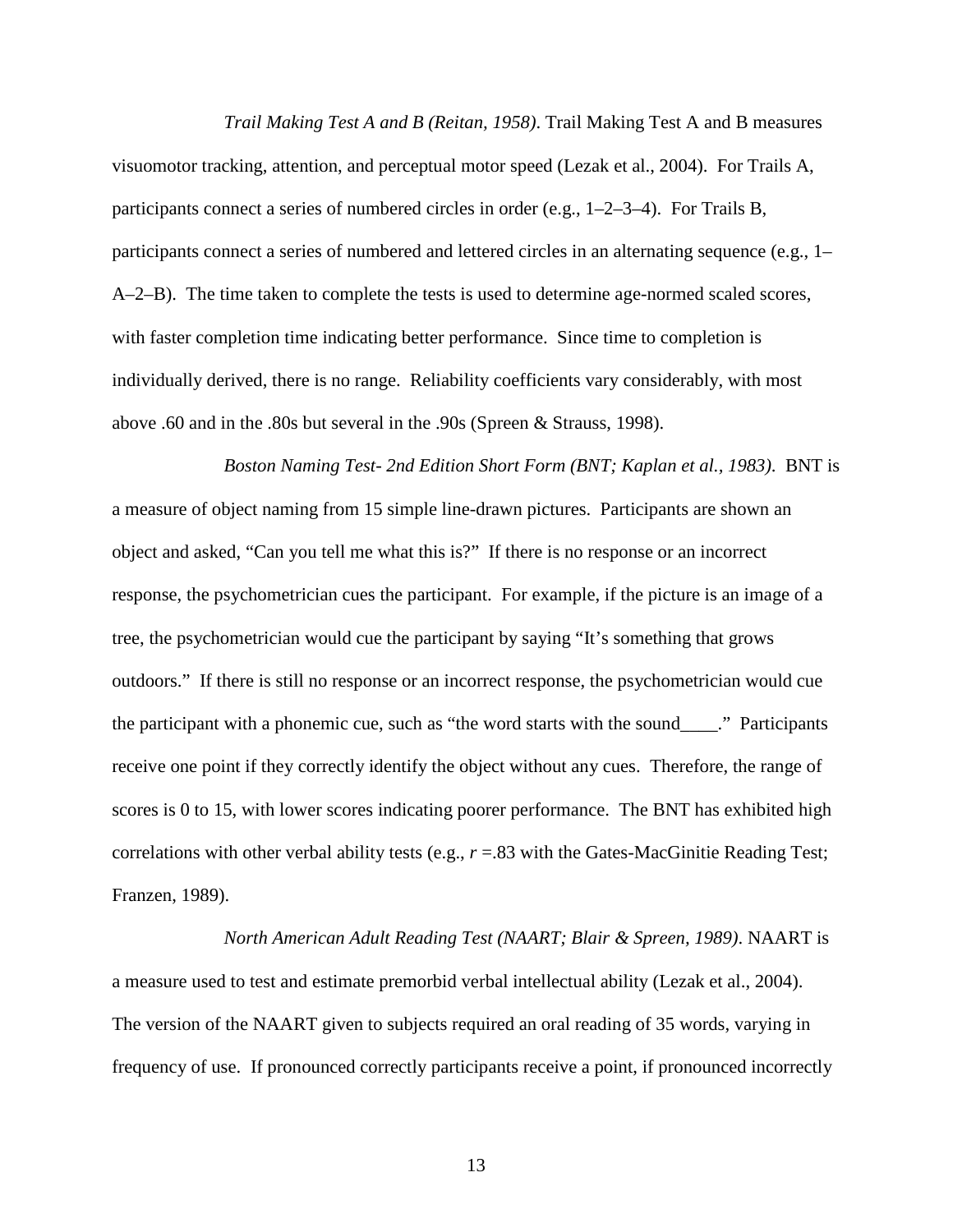participants receive zero points. Therefore, the range of scores is 0 to 35, with lower scores indicating poorer performance. NAART scores have been shown to correlate reasonably well with the established Wechsler Memory Scale (e.g.,  $r = 0.83$ ; Lezak et al., 2004).

*Controlled Oral Word Association Test (COWAT; Benton & Hamsher, 1989)*. COWAT is a measure used for assessing verbal fluency and the ease with which a person can think of words that begin with a specific letter. Participants are given a letter of the alphabet and asked to say as many words as possible beginning with that letter in one minute. There are a few rules: participants may not use proper nouns, may not slightly change the end of a word to get another and may only use each word one time. The test is given three times to each participant, using the letters F, A, and S. Since the values derived are individually based, there is no range. A previous study found that when retesting elderly persons after one year, there was a reliability coefficient of .70 for letters other than A and .71 for the total score (Snow et al., 1988).

*Animal Naming*. Animal Naming is a measure used to test verbal fluency, specifically verbal production, semantic memory, and language (Lezak et al., 2004). Participants are required to name as many animals as possible in one minute. Since the value derived here is individually based, there is no range. Animal Naming has strong psychometric properties, including significant overlap with other measures of verbal fluency (*r* = .76; Williams et al., 2005).

#### *Assessment of Social Network*

Social network was measured using the abbreviated Lubben Social Network Scale-6 (LSNS-6) as a series of questions asked as a portion of the study's participant survey questionnaire. This measure estimates social isolation in older adults by measuring participant's social network size. There are a total of 6 questions, three referring to family social network and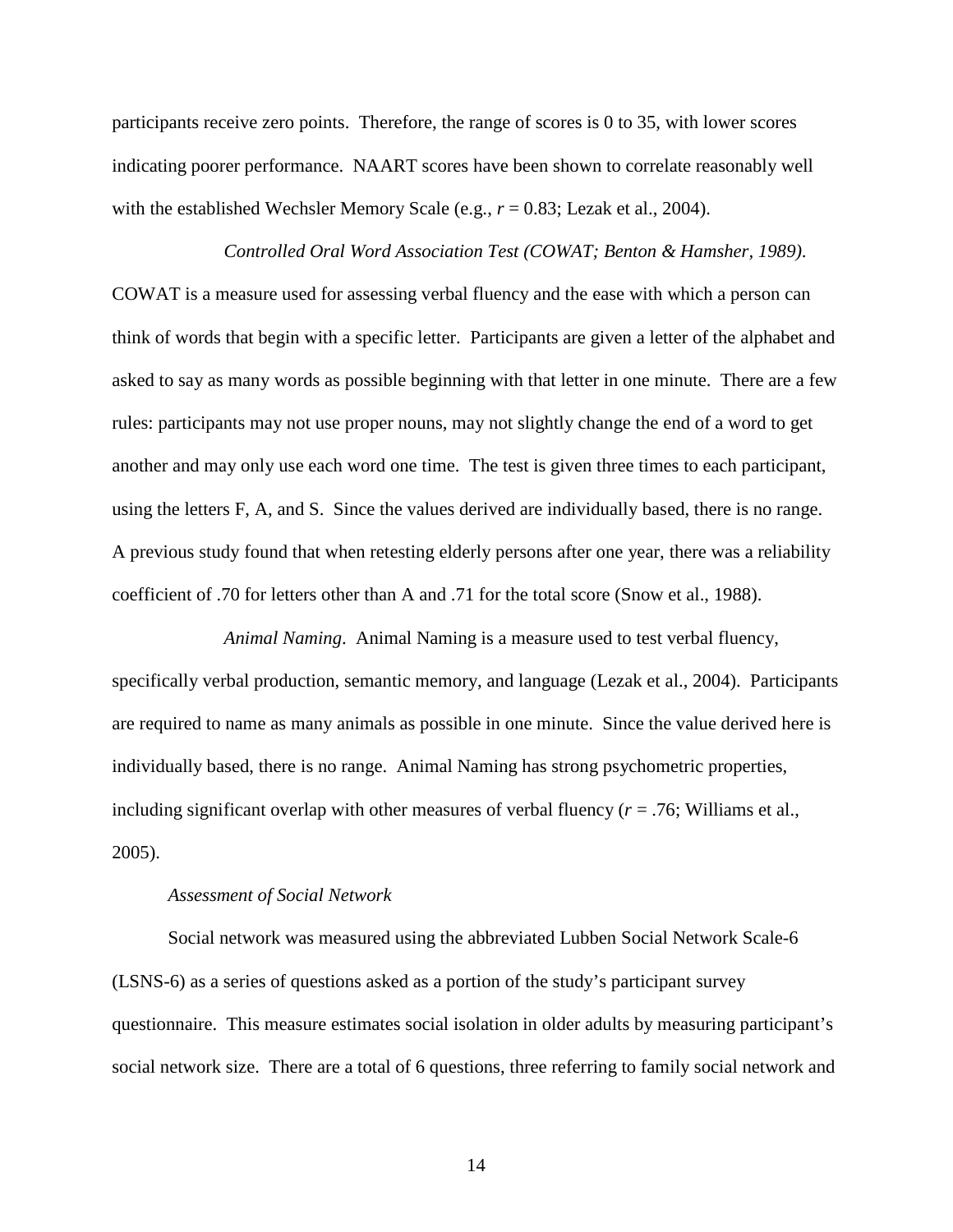an equivalent set for friendship social network. The LSNS-6 assesses the size of the participant's active social network (e.g., How many relatives/friends do you see or hear from at least once a month?), perceived support network (e.g., "How many relatives/friends do you feel close to such that you could call on them for help?") and perceived confidant network (e.g., "How many relatives/friends do you feel at ease with whom you can talk about private matters?"). Each question is scored on a 0 to 5 scale, with responses as none  $(0)$ , one  $(1)$ , two  $(2)$ , three or four  $(3)$ , five thru eight (4) or nine or more (5). The social network score is the sum of these 6 questions. Therefore, scores range from 0 to 30 with higher scores indicating larger social networks. In order to establish good internal consistency, a Cronbach's alpha coefficient was calculated for the LSNS-6. There was an overall Cronbach alpha of 0.79, with a 0.83 for the family subscale and 0.69 for the friend subscale. Such results are similar to previous studies which found an overall Cronbach alpha of 0.83 (Lubben, Blozik, & Gillmann, 2006), with a 0.86 for the family subscale and 0.82 for the friend subscale (Lubben, 1988).

#### *Demographic Variables*

Demographic variables included age (in years), sex (male  $= 1$ , female  $= 2$ ), education (in years), marital status (never married  $= 1$ , married  $= 2$ , divorced/separated  $= 3$ , and widowed  $= 4$ ), total annual income (under  $$10,000 = 1, $10,000$  to  $$19,9999 = 2, $20,000$  to  $$29,999 = 3,$ \$30,000 to 39,999 = 4, \$40,000 to \$49,999 = 5, \$50,000 or above = 6), and race (white = 1, nonwhite = 2). Vascular risk factors consisted of diabetes, hypertension, hypercholesterolemia, stroke, cardiac surgery, cancer, and thyroid disease (Black, 1992). If the participant had the condition they received a score of one and a score of zero if they did not. A composite score of vascular risk was acquired by summing of scores from the seven conditions. Therefore, the range of scores was 0 to 7, with high scores contributing to increased vascular risk. Depressive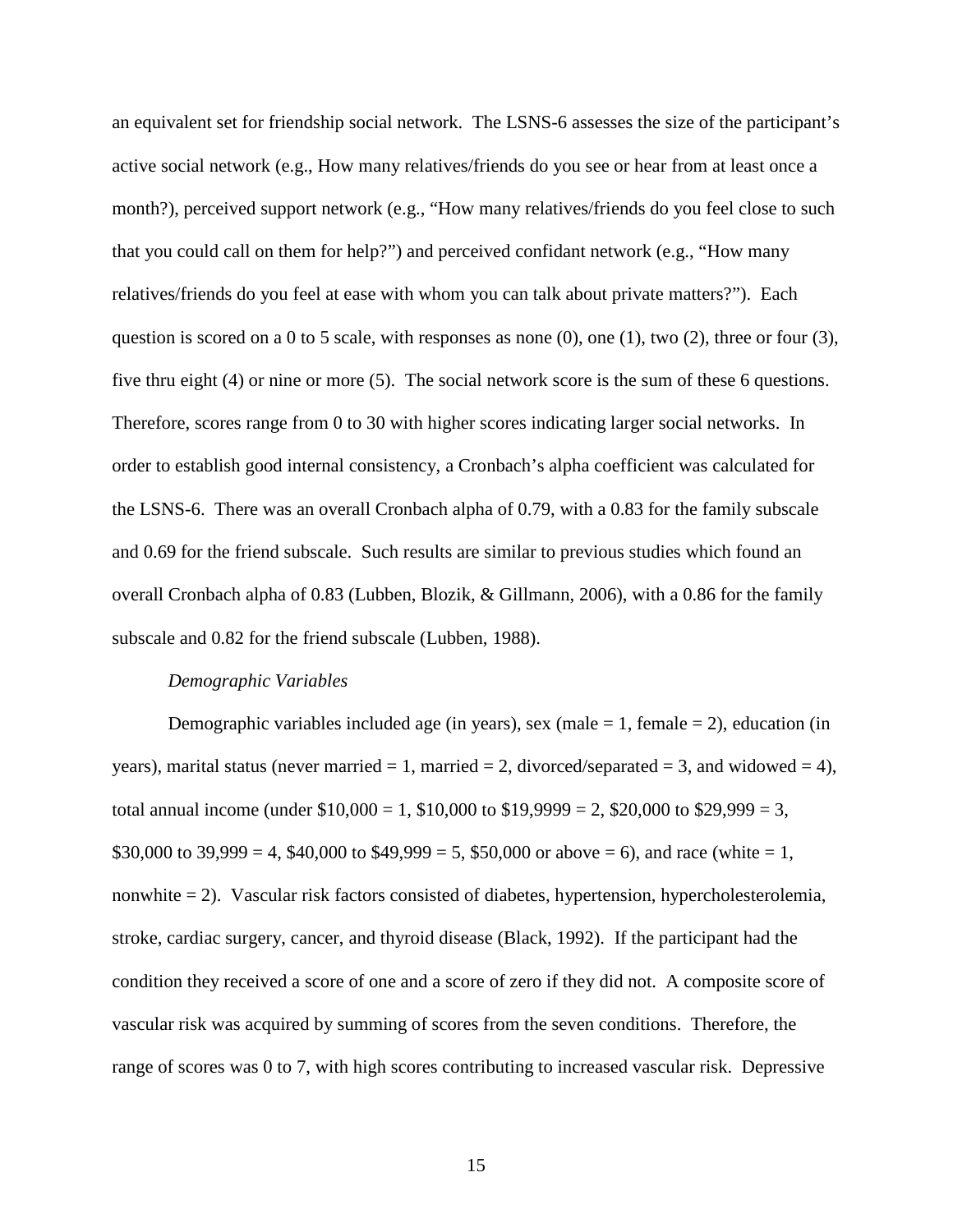symptoms were assessed from 15 questions taken from the Geriatric Depression Scale (GDS-15; Yesavage et al., 1983). Scores ranged from 0 to 15, with higher scores indicating greater levels of depression.

## *Data Fidelity Monitoring Measurements*

Research assistants were trained to conduct neuropsychological assessments and participant interviews under the supervision/guidance of a neuropsychologist. Training occurred over four sessions and included understanding test measures and role-playing (of both the neuropsychological battery and participant interview). Furthermore, weekly supervision meetings were held to discuss problems or questions that may have arisen during data collections.

When more than one recorder was available to obtain data, it was important to have reliability checks to ensure that data were recorded and scored in a similar manner. To accomplish this, one in every three files was randomly selected and scored by both recorders. If scores differed, then a consensus meeting was held with the research team to discuss these differences and to agree upon a consensus score. However, this was only necessary for the first 85 files, because the remaining data were collected and recorded by the same psychometrician (EAD).

In addition to 100% self-checking of data entry, data quality checks were performed for each measure. Approximately 60% of the total number of files (or 160 out of  $N = 268$ ) were checked for accuracy by comparing the written protocol with the data that had been entered. The number of errors found for each measure was divided by the total number of possible errors, to get the following percentages: Rey-O: 1.36%, CVLT-II: 0.40%, Trails A/B: 2.61%, BNT: 0.31%, and COWAT: 0.81%. There were no errors found in the data entry of the NAART,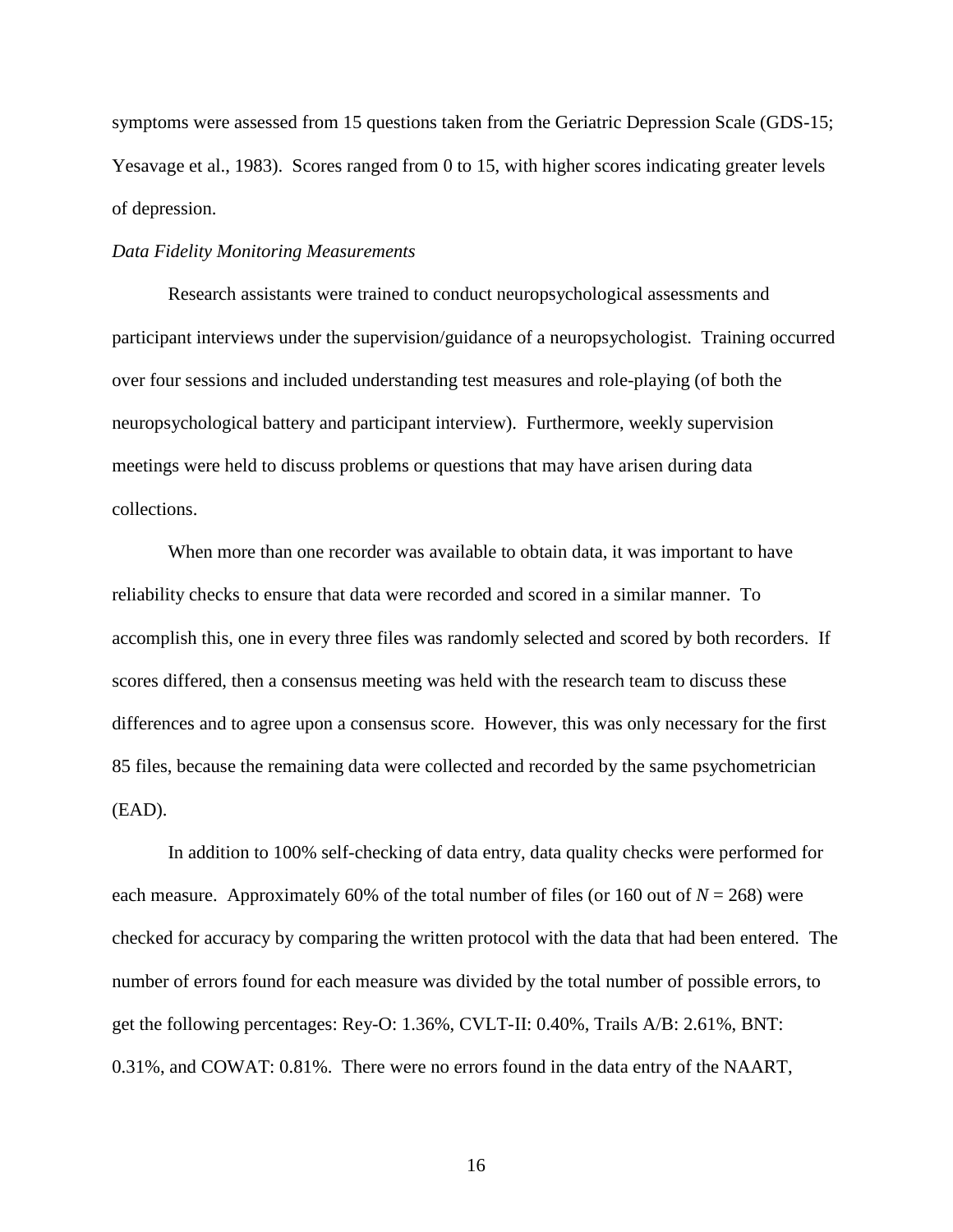Animal Naming and LSNS-6. This accounts for errors in the data entry process and scoring, but does not account for any recording errors that may have been made by the examiner or equipment (e.g., stopwatch) during testing.

#### Data Analysis

Linear regression analysis was used to evaluate the main hypothesis and examine the association of social network with overall cognitive functioning. The independent variable was participant's calculated social network score and the dependent variable consisted of an overall cognitive functioning score. Exploratory hypotheses were also examined using four linear regression analyses to study whether social network was associated with participants' cognitive functioning across four separate cognitive domains: episodic memory, visuospatial ability, working memory and semantic memory.

Each of these linear regression analyses were repeated controlling for self-reported variables that were potential confounds because they had associations with cognitive function among the cohort. Therefore, the relation between the demographic variables and criterion variables were investigated using Pearson product-moment correlation coefficients. Covariates were chosen based on the number of significant correlations with the criterion variables. Hierarchical linear regression analyses were run with chosen covariates entered together on Step 1 and social network entered on Step 2. This approach allowed the independent contribution of social network to be measured as a predictor of cognitive function.

Therefore, two regression models were used to study the proposed associations of social network with cognitive function. In Model A, social network was entered on the first step of the regression. However in Model B, the covariates were entered on the first step and social network was entered on the second step of the regression. The significance of the association between the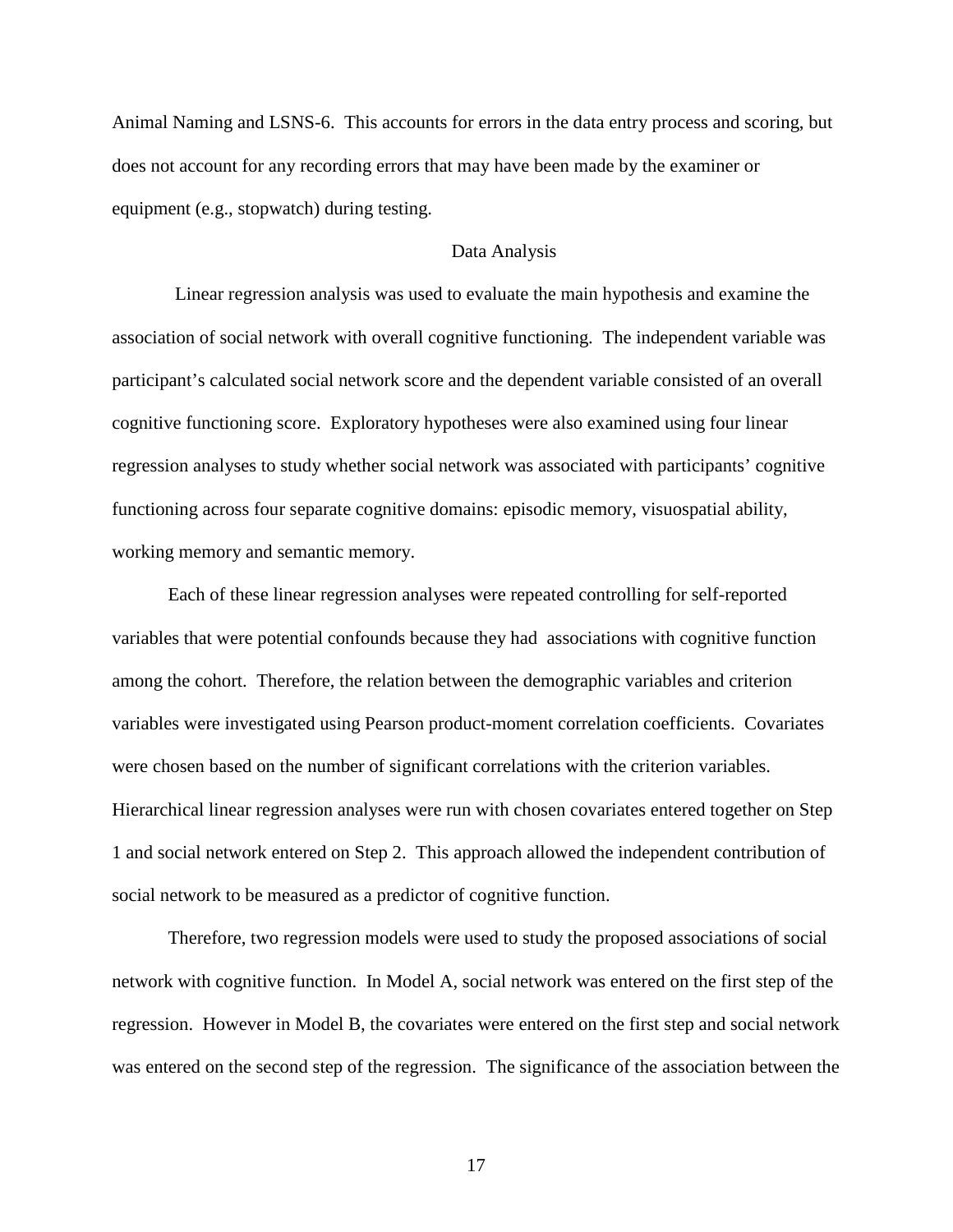variables were tested with an  $\alpha = .05$ . The planned analysis was approved by the University of Alabama Institutional Review Board.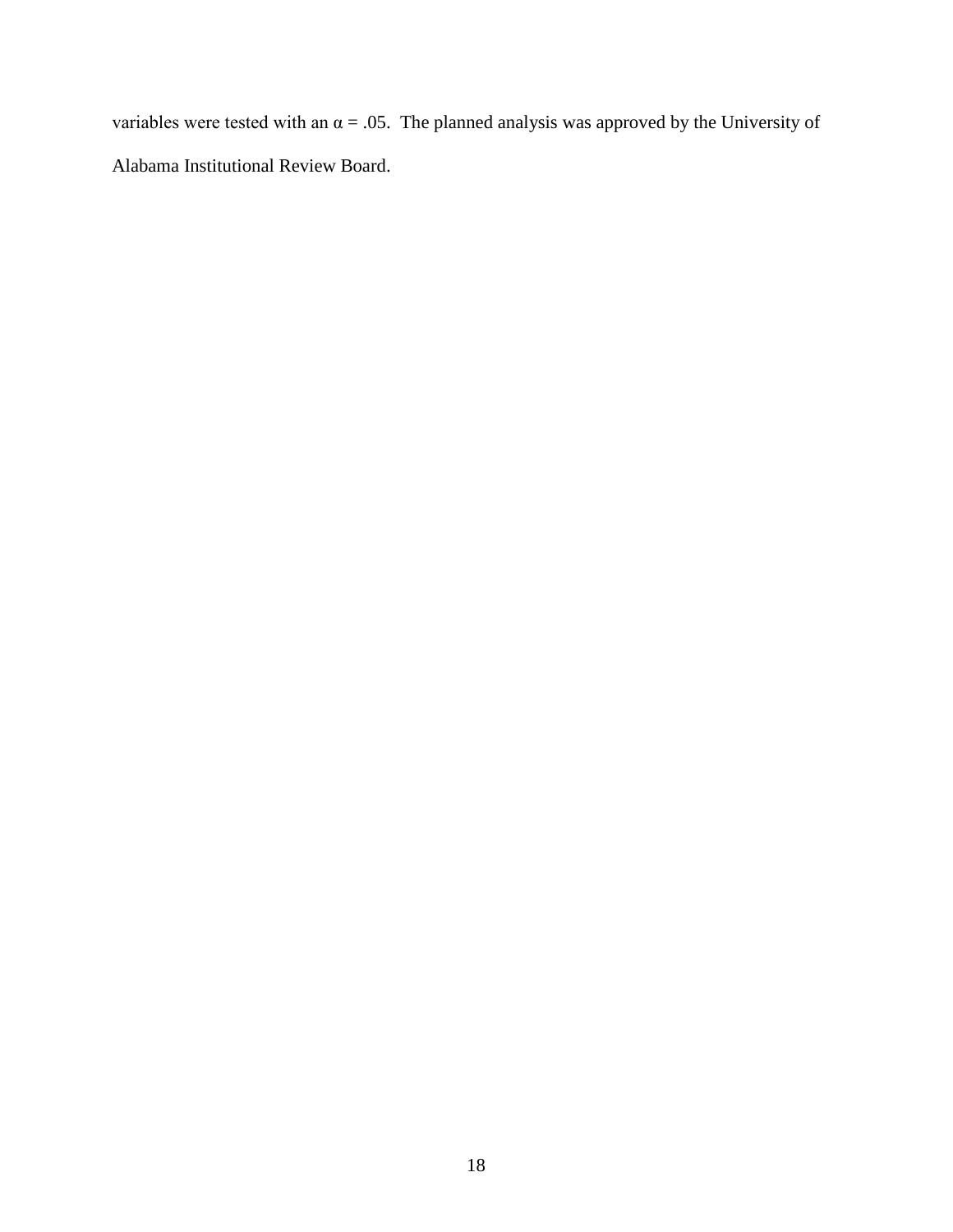## RESULTS

## *Sample Characteristics*

The participants ranged in age from 69 to 94, with a mean age of 78.5. The sample consisted of

174 women and 94 men. The demographic profile of the study participants is presented in Table

1.

Table 1 *Participant Demographics (N = 268)*

| <b>Variable Name</b>             | <b>Mean (Range)</b> | Percentage |
|----------------------------------|---------------------|------------|
| Age                              | 78.5 (69-94)        |            |
| Female                           |                     | 64.9%      |
| White                            |                     | 95.5%      |
| <b>Marital Status:</b>           |                     |            |
| Never Married                    |                     | 1.5%       |
| Married                          |                     | 41.9%      |
| Divorced/Separated               |                     | 9.7%       |
| Widowed                          |                     | 46.4%      |
| Other                            |                     | 0.4%       |
| Highest Level of Education:      |                     |            |
| <b>Elementary School or Less</b> |                     | 5.7%       |
| Some High School                 |                     | 11.0%      |
| <b>High School</b>               |                     | 31.1%      |
| Some College                     |                     | 22.0%      |
| College                          |                     | 17.8%      |
| Graduate Degree or Above         |                     | 12.5%      |
| Household Income                 |                     |            |
| Under \$10,000                   |                     | 8.2%       |
| \$10,000-\$19,999                |                     | 30.3%      |
| \$20,000-\$29,999                |                     | 18.4%      |
| \$30,000-\$39,999                |                     | 12.7%      |
| \$40,000-\$49,999                |                     | 7.0%       |
| \$50,000 or Above                |                     | 23.4%      |
| <b>Health Status</b>             |                     |            |
| $0 - 2$                          |                     | 71.9%      |
| 3 or Above                       |                     | 28.1%      |
| <b>GDS</b>                       |                     |            |
| $0 - 2$                          |                     | 83.9%      |
| $3 - 5$                          |                     | 10%        |
| 5 or Above                       |                     | 6%         |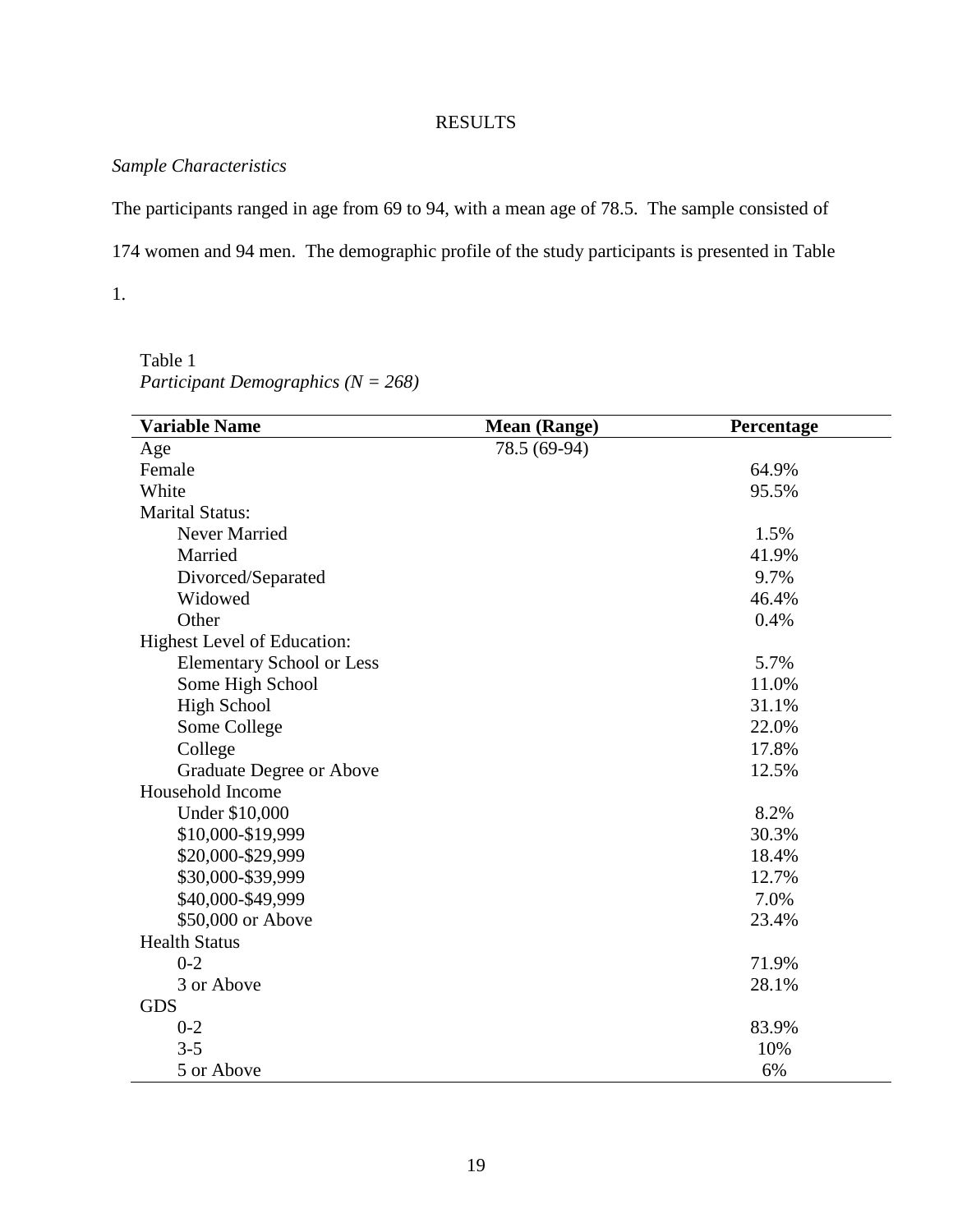Ninety-five percent of participants reported being Caucasian or White, and 5% reported racial or ethnic minority status. Most of the participants completed high school (83.4%) and were widowed (46.4%) or were currently married (41.9%). The majority of participants (71.9%) endorsed fewer than 3 conditions that contribute to increased vascular risk factors. On the GDS-15, most of the participants (83.9%) endorsed between 0 to 2 depressive symptoms.

Social network size ranged from 4 to 30 ( $M = 19.45$ ,  $SD = 5.82$ ), with higher scores indicating larger social networks. Global cognitive function scores ranged from -2.34 to 2.11 (*M* = -0.0039, *SD* = .80), with higher scores indicating greater cognitive functioning. Given the number of significant correlations with criterion variables, participants' age, education level and GDS were used as covariates in the following analyses. The correlations of social network and demographic variables with criterion variables are presented in Table 2.

|                           | Age                 | Gender             | Race    | <b>Marital</b>     | Ed.          | Income    | Vascular            | <b>GDS</b>          |
|---------------------------|---------------------|--------------------|---------|--------------------|--------------|-----------|---------------------|---------------------|
|                           |                     |                    |         | <b>Status</b>      | <b>Level</b> |           | <b>Risk</b>         |                     |
| <b>Cognitive Function</b> | $-.23$ <sup>*</sup> | $.17$ <sup>*</sup> | $-.08$  | $\overline{.20}^*$ | $.34*$       | $.32^{*}$ | $-.19$ <sup>*</sup> | $-.20^{\degree}$    |
| <b>Episodic Memory</b>    | $-.19*$             | $.14*$             | $-.09$  | $.16^*$            | $.22^{*}$    | $.22*$    | $-.05$              | $-.15$ <sup>*</sup> |
| <b>Working Memory</b>     | $-.08$              | $.26*$             | $-12$   | $.15*$             | $.25*$       | $.24*$    | $-.16^*$            | $-.16*$             |
| Visuospatial              | $-.25$ <sup>*</sup> | .08                | $-.04$  | $.13*$             | $.24$ $*$    | $.20^*$   | $-.13$              | $-.21$ <sup>*</sup> |
| Ability                   |                     |                    |         |                    |              |           |                     |                     |
| <b>Semantic Memory</b>    | $-.19*$             | .06                | $-.03$  | $.20^*$            | $.39*$       | $.35^{*}$ | $-.23$ <sup>*</sup> | $-.14$ <sup>*</sup> |
| <b>Animal Naming</b>      | $-.32$ <sup>*</sup> | $-.04$             | $-.07$  | $.21$ <sup>*</sup> | $-.04$       | .09       | $-.05$              | $-.15$ <sup>*</sup> |
| <b>COWAT</b>              | .05                 | .01                | .10     | .05                | $.31*$       | $.25*$    | $-14$               | $-.13$ <sup>*</sup> |
| <b>BNT</b>                | $-.26$              | .08                | $-0.06$ | $.15$ <sup>*</sup> | $.14*$       | $.19*$    | $-.21$ <sup>*</sup> | $-.08$              |
| <b>NAART</b>              | .01                 | .11                | $-.03$  | $.13*$             | $.70^\circ$  | $.43*$    | $-.25$ <sup>*</sup> | $-.03$              |

Table 2 *Correlations of Demographic Variables with Criterion Variables* 

 $* p < .05$ 

## *Main Hypothesis*

Linear regression analysis was conducted to examine the relation of social network to overall cognitive functioning. There was a significant main effect for social network, which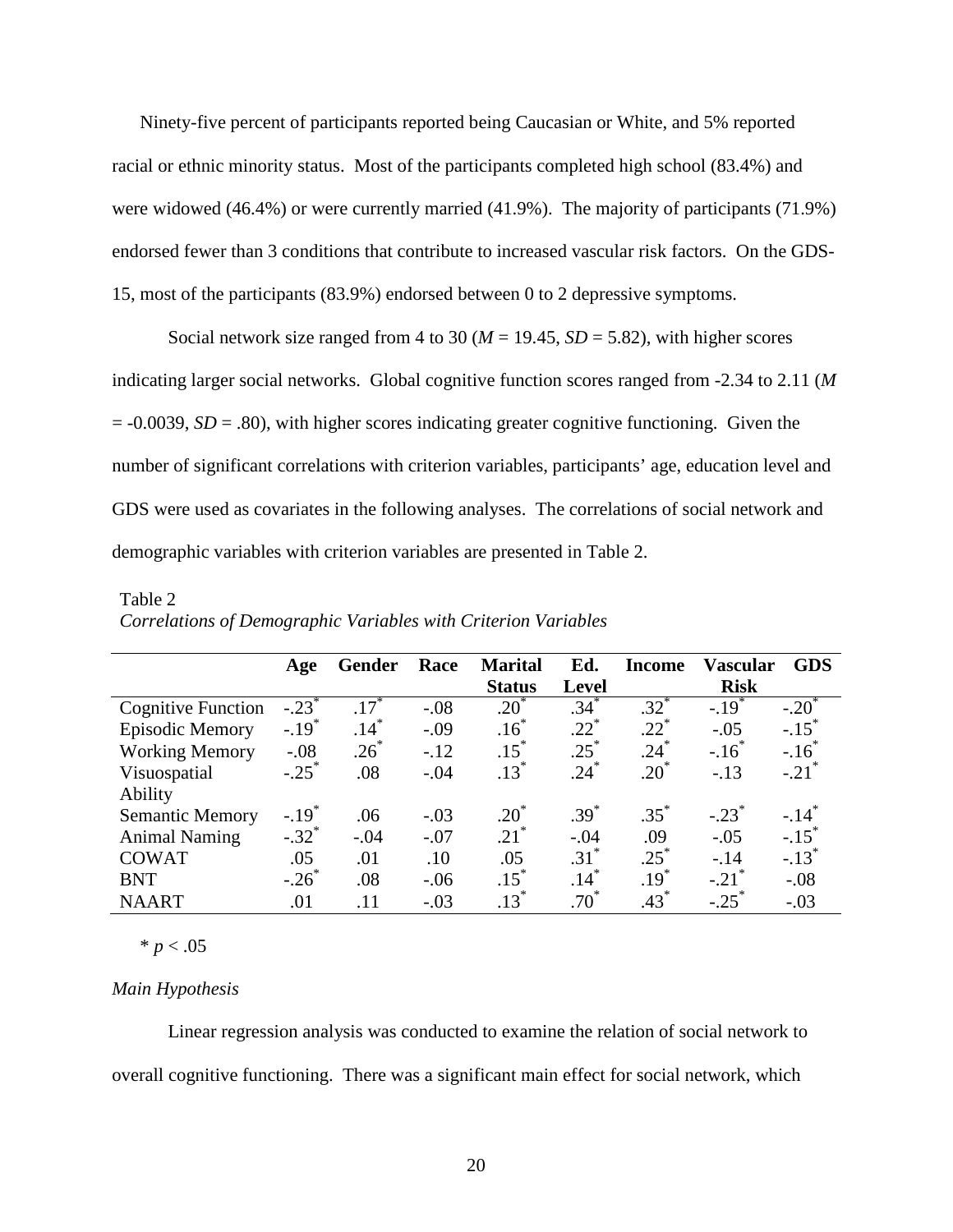accounts for 10.7% of the variance in overall cognitive function,  $F(1,259) = 31.06$ ,  $p < .05$ (Model A; Figure 1).



*Figure 1*. Scatterplot and regression line of overall cognitive function with social network. In addition, social network had a positive association with global cognition:  $β = .327, SE =$ .059,  $p < .05$ .

Moreover, hierarchical linear regression analysis was conducted to examine social network and overall cognitive function after controlling for the effects of covariates (age, education level and GDS) on Step 1 (Model B). After controlling for covariates, social network had a significant main effect and positive association with global cognition:  $β =$ .275, *SE* = .055, *F*(4,256) = 23.70, *p* < .05, 7.2% increment in  $R^2$  compared to a model with only covariates. However, in this analysis, the association of social network with global cognition was reduced by about 16%, but remained significant. None of the social network by covariate interactions were significant. The results of these regression analyses are presented in Table 3.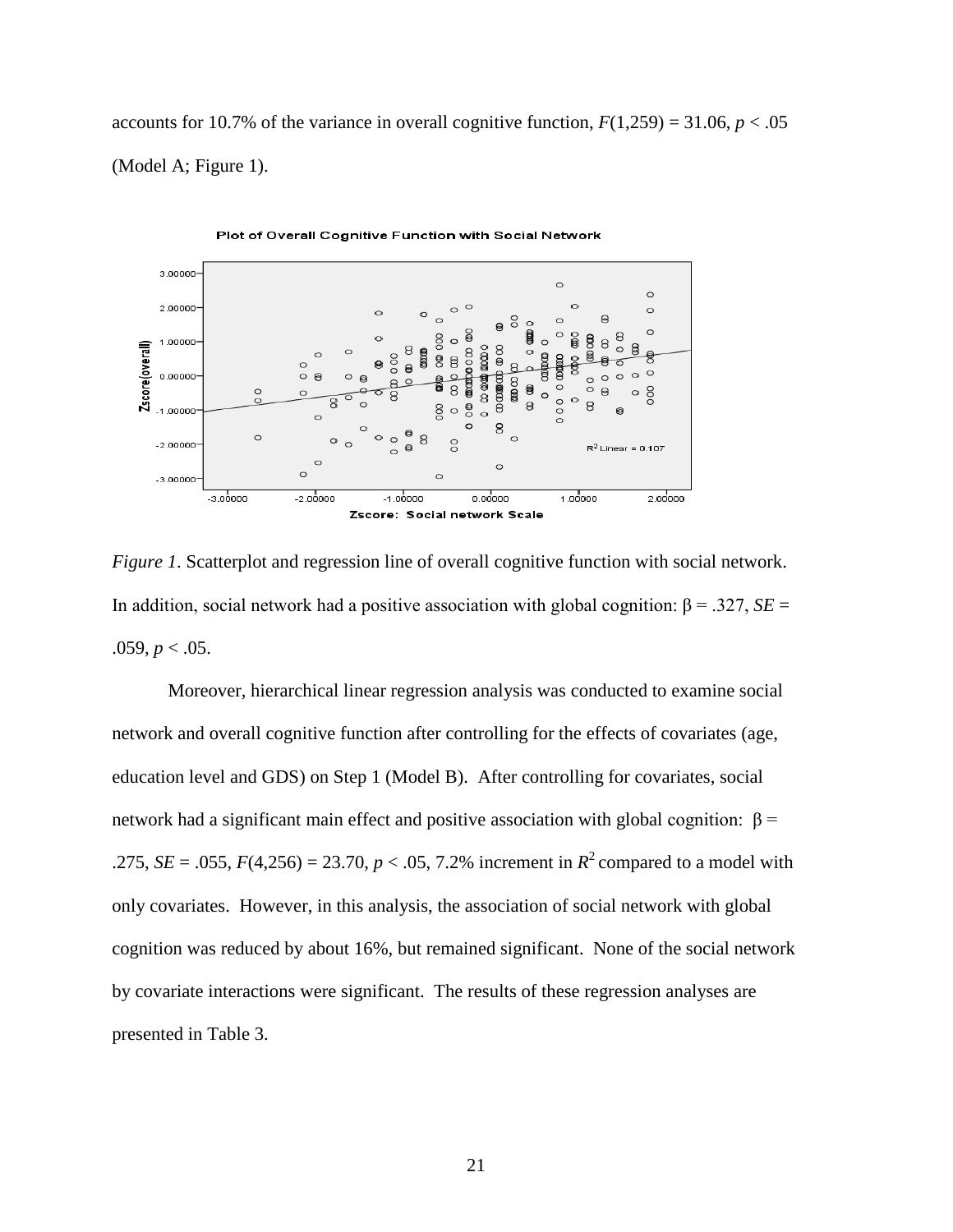| Model A               |                    |            | Model B  |         |                     |              |          |         |
|-----------------------|--------------------|------------|----------|---------|---------------------|--------------|----------|---------|
| <b>Predictor</b>      | $\boldsymbol{R}^2$ | $\Delta R$ | $\bm{F}$ |         | $\bm{R}^{\text{z}}$ | $\Delta R^2$ |          |         |
| Covariates<br>Overall |                    |            |          |         | 0.199               |              | $21.24*$ |         |
| <b>Social Network</b> | 0.10<br>⇁          |            | $31.06*$ | $.327*$ | 0.270               | 0.07         | 23.70*   | $.275*$ |

Table 3 *Regression Analyses of Overall Cognitive Domains on Social Network*

 $* p < .05$ 

## *Exploratory Analyses*

Four linear regression analyses were conducted to determine whether social network was related to participants' cognitive functioning across four separate cognitive domains: episodic memory, visuospatial ability, working memory and semantic memory (Model A). Social network had a significant main effect and positive association with all four cognitive domains. Social network accounted for 9% of the variance in episodic memory,  $F(1,259) = 25.56$ ,  $p < .05$  (Figure 2).



Plot of Episodic Memory with Social Network

*Figure 2*. Scatterplot and regression line of episodic memory with social network.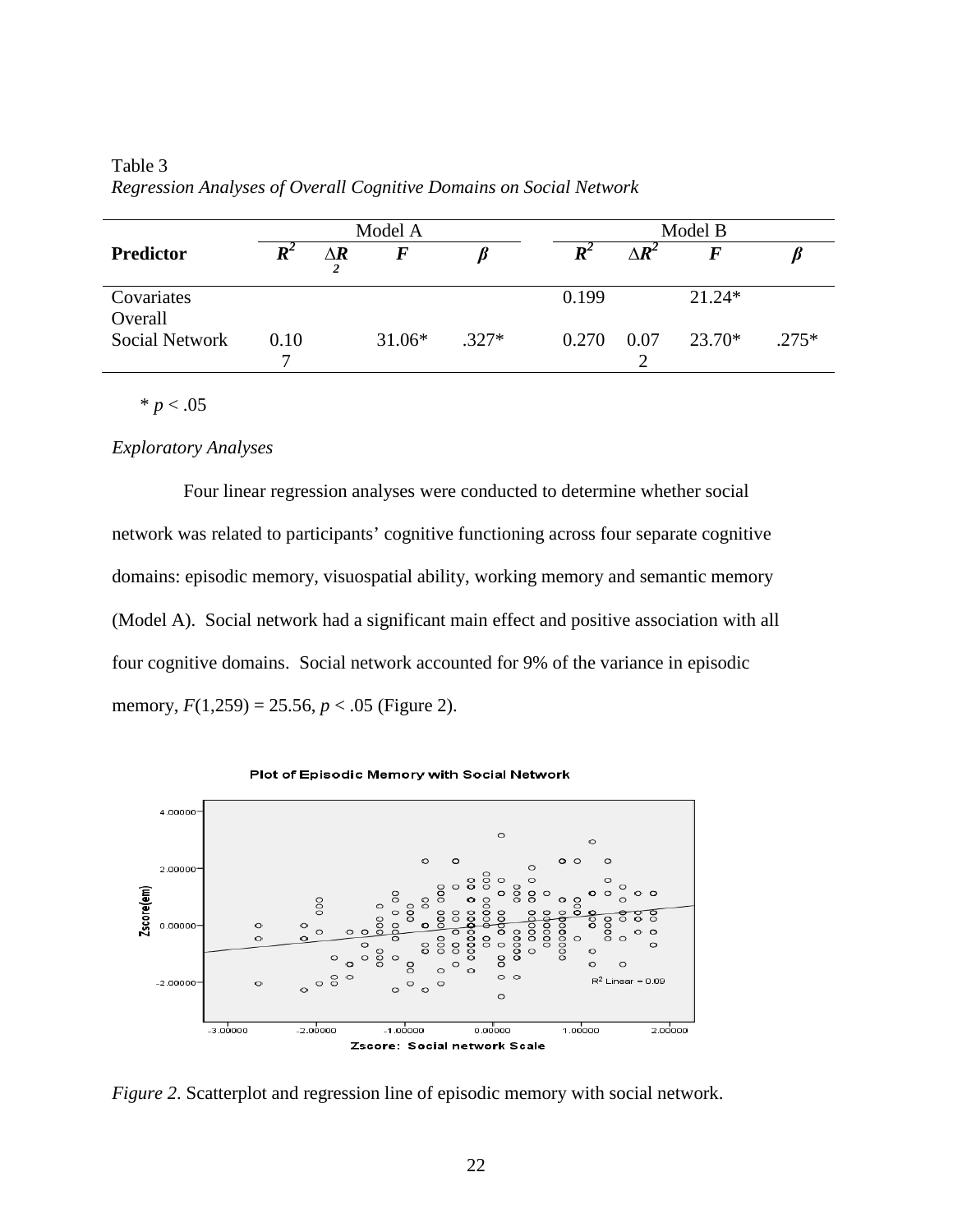In addition, social network had a positive association with episodic memory:  $β = .300$ ,  $SE =$ .059, *p* < .05. Similarly, social network explained 8.8% of the variance in visuospatial ability:  $\beta$  = .297, *SE* = .060, *F*(1,259) = 24.55, *p* < .05 (Figure 3).



*Figure 3.* Scatterplot and regression line of visuospatial ability with social network. Results also support a positive association with social network and working memory:  $\beta$  = .211, *SE* = .061,  $R^2$  = .045,  $F(1,259)$  = 11.80,  $p < .05$  (Figure 4).



Plot of Working Memory with Social Network

*Figure 4.* Scatterplot and regression line of working memory with social network.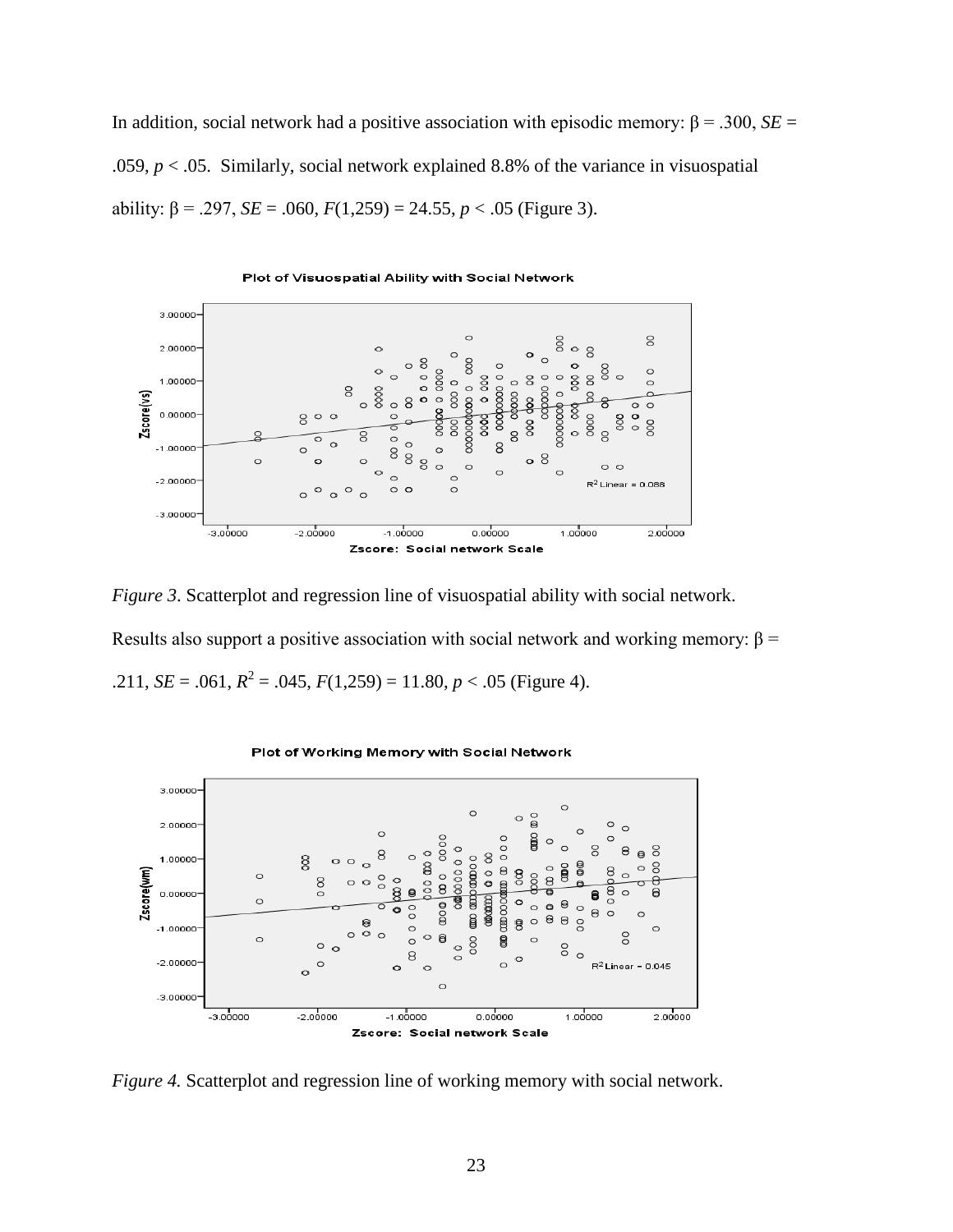Furthermore, social network had a positive association and explained 5.4% of the variance in semantic memory:  $\beta = .232$ ,  $SE = .060$ ,  $F(1,259) = 14.80$ ,  $p < .05$  (Figure 5).



*Figure 5*. Scatterplot and regression line of semantic memory with social network.

To determine whether covariates could account for the relation of social network to different cognitive domains, four hierarchical linear regression analyses were conducted controlling for the effects of covariates (age, education level and GDS) on Step 1 (Model B). After controlling for covariates, results suggest that social network maintained a significant main effect and positive association with each of the four cognitive domains. Results support a positive association with social network and episodic memory:  $\beta$  = .261, *SE* = .059,  $\Delta R^2$  = .065,  $F(4,256) = 12.36$ ,  $p < .05$ . In addition, social network had a positive association with visuospatial ability:  $β = .239$ ,  $SE = .058$ ,  $ΔR^2 = .054$ ,  $F(4,251) = 15.83$ ,  $p < .05$ . Social network explained 3.3% of the variance in working memory,  $F(4,250) = 8.83$ ,  $p < .05$ . Furthermore, social network had a positive association with working memory: β = .188, *SE* = .061, *p* < .05. Similarly, results support a positive association with social network and semantic memory:  $β = .190$ ,  $SE = .056$ ,  $ΔR^2 = .034$ ,  $F(4,256) = 19.72$ ,  $p < .05$ . However by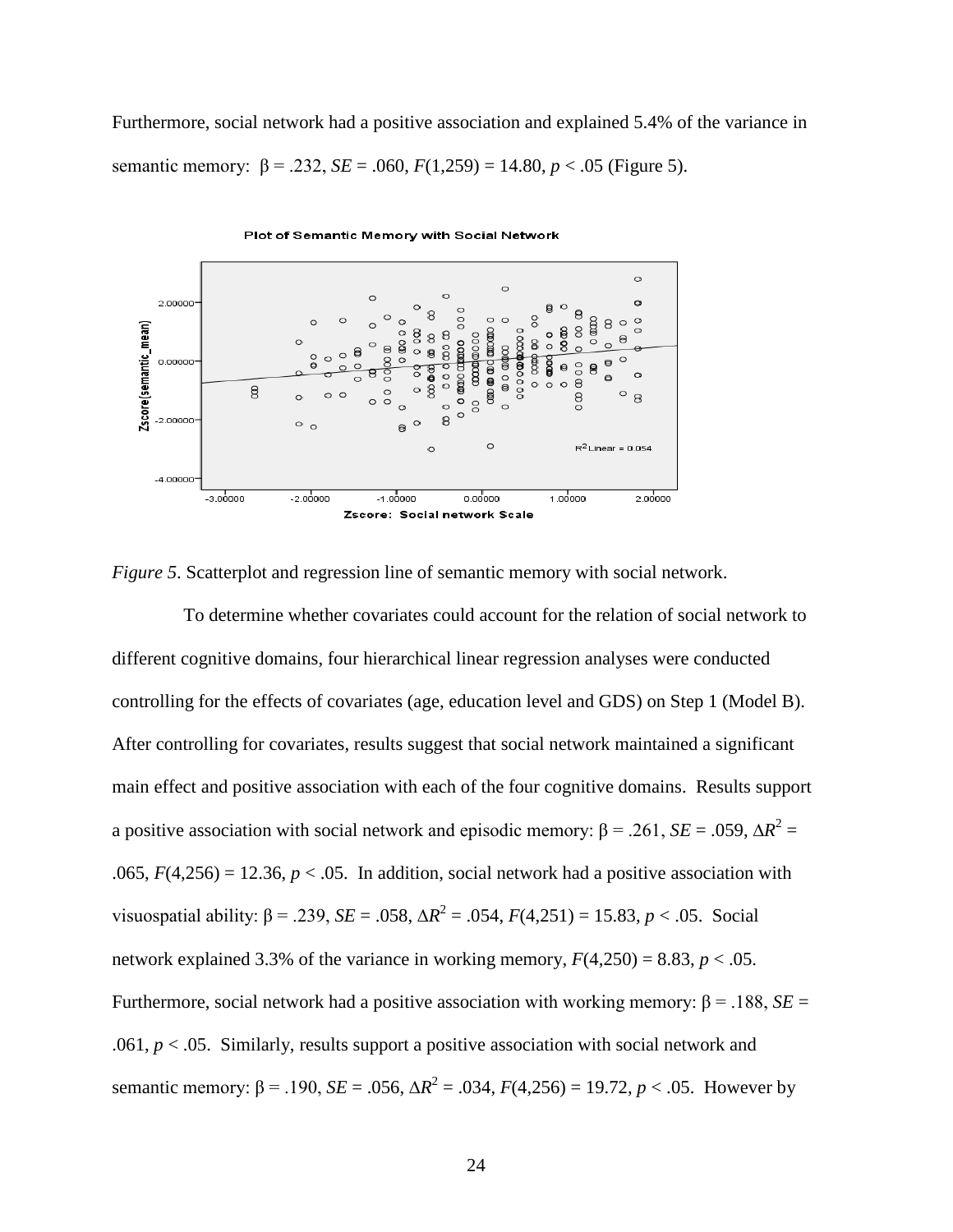controlling covariates, the associations of social network with episodic memory was reduced by about 13%, visuospatial ability was reduced by 19.5%, working memory was reduced by about 11% and semantic memory was reduced by about 18%. None of the social network by covariate interactions were significant. The results of these regression analyses are presented in Table 4.

### Table 4

*Regression Analyses of Specific Cognitive Domains on Social Network*

|                                                 | Model A            |                 |                    | Model B            |                    |                   |                   |                    |
|-------------------------------------------------|--------------------|-----------------|--------------------|--------------------|--------------------|-------------------|-------------------|--------------------|
| <b>Criterion</b>                                | $\boldsymbol{R}^2$ | $\Delta \bm{R}$ | $\bm{F}$           |                    | $\boldsymbol{R}^2$ | $\Delta \bm{R}^2$ | $\bm{F}$          |                    |
| <b>Episodic Memory</b>                          | 0.090              |                 | 25.559*            | $.300*$            | 0.162              | 0.065             | $12.363*$         | $.261*$            |
| Visuospatial<br>Ability                         | 0.088              |                 | $24.551*$          | $.297*$            | 0.201              | 0.054             | 15.834*           | $.239*$            |
| <b>Working Memory</b><br><b>Semantic Memory</b> | 0.045<br>0.054     |                 | 11.804*<br>14.796* | $.211*$<br>$.232*$ | 0.124<br>0.236     | 0.033<br>0.034    | 8.832*<br>19.716* | $.188*$<br>$.190*$ |

 $* p < .05$ 

Because semantic memory was the only studied cognitive domain that was comprised of more than one task, an additional exploratory analysis was conducted to determine if social network was related to specific semantic memory tasks but not others. Therefore, four linear regression analyses were conducted in order to study the effects of social network on participants' cognitive functioning across four semantic memory tests (BNT, NAART, Animal Naming, COWAT; Model A). Results suggest that social network had a significant main effect in Animal Naming, COWAT and BNT, but not for NAART. Social network explained 7.7% of the variance in Animal Naming,  $F(1,257) = 21.43$ ,  $p < .05$ (Figure 6).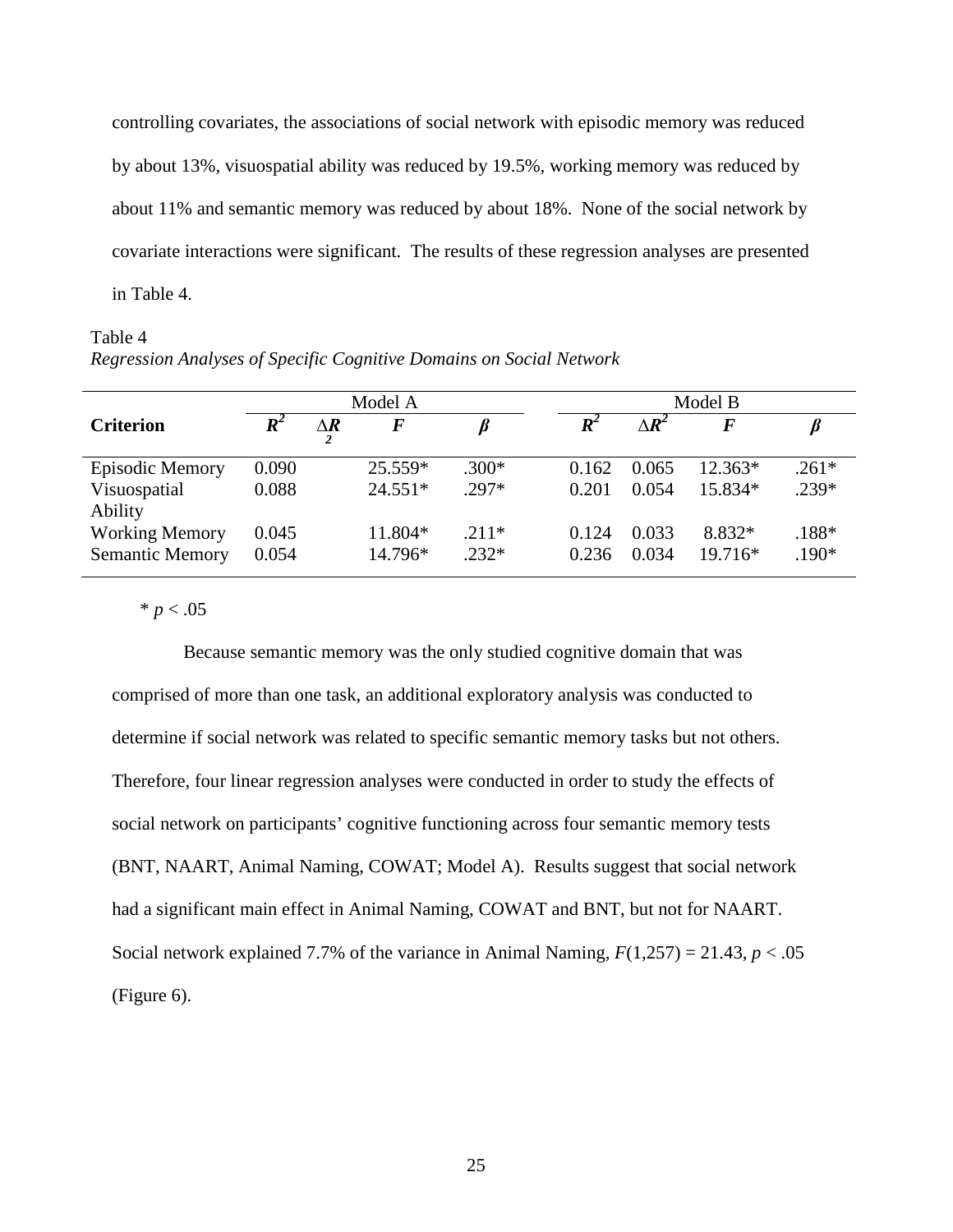

*Figure 6*. Scatterplot and regression line of animal naming with social network.

Furthermore, social network had a positive association with Animal Naming: β = .277, *SE* = .060, *p* < .05. Similarly, social network had a positive association and explained 3.7% of the variance in COWAT:  $β = .193$ ,  $SE = .062$ ,  $F(1,253) = 9.80$ ,  $p < .05$  (Figure 7).



*Figure 7*. Scatterplot and regression line of COWAT with social network.

In addition, social network had a positive association with BNT:  $\beta$  = .185, *SE* = .062,  $R^2$  = .034,  $F(1,254) = 9.04$ ,  $p < .05$  (Figure 8).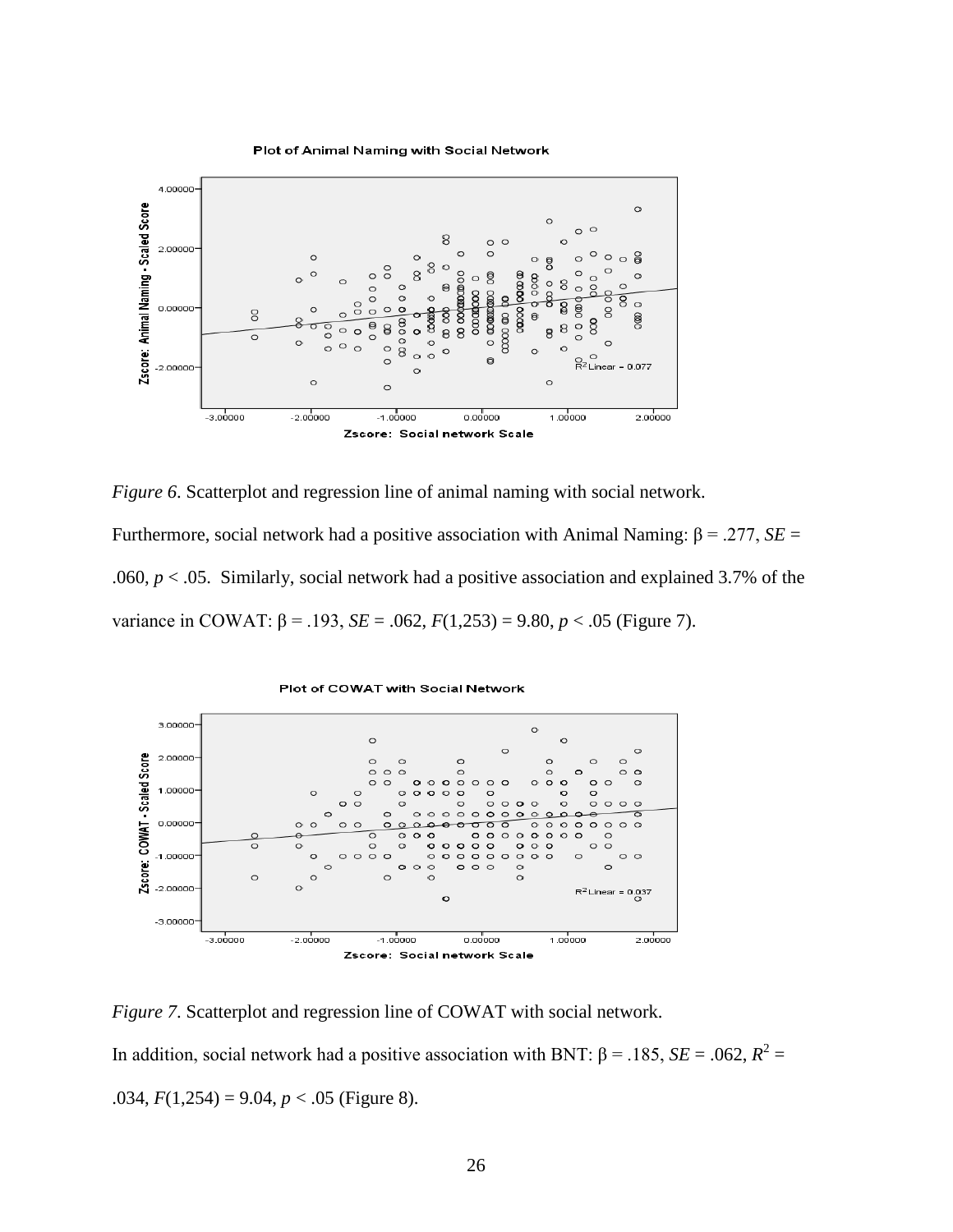

*Figure 8*. Scatterplot and regression line of BNT with social network.

However, social network had an insignificant main effect and an inverse relation with the

NAART:  $\beta$  = -.022, *SE* = .063,  $R^2$  = .00,  $F(1,249)$  = .122,  $p = .73$  (Figure 9).



*Figure 9*. Scatterplot and regression line of NAART with social network.

These four linear regression analyses were repeated controlling for the effects of covariates (age, education level and GDS) on Step 1 (Model B). After controlling for covariates, results suggest that social network had a significant main effect for each of the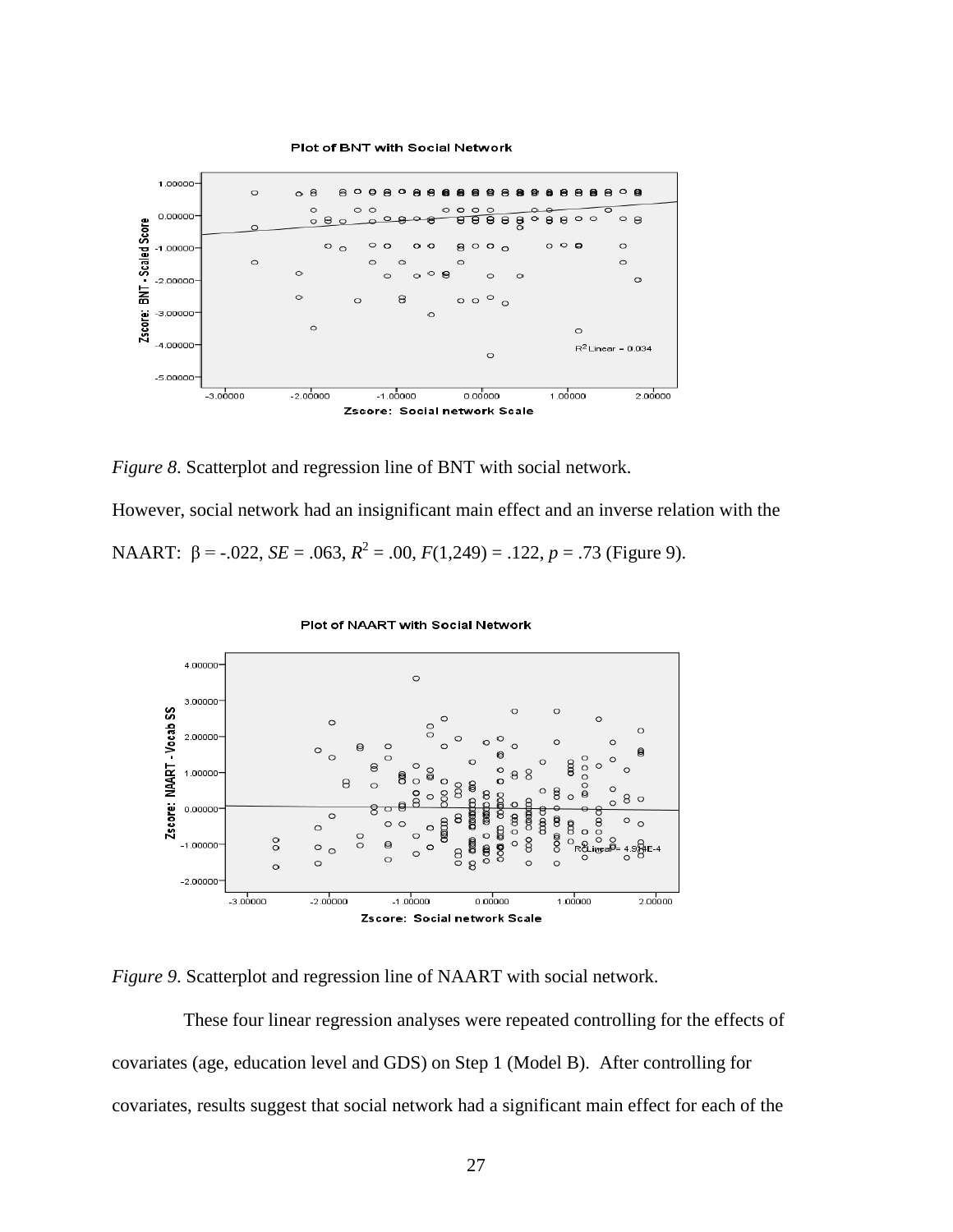semantic memory tasks. More specifically, social network had a positive association and explained 4.3% of the variance in Animal Naming:  $β = .213$ ,  $SE = .059$ ,  $F(4,254) = 11.51$ , *p*  $<$  0.05. Similarly, social network explained 3.9% of the variance in COWAT,  $F(4,250) =$ 11.03,  $p <$  0.05. Furthermore, social network had a positive association with COWAT: β = .197,  $SE = .060$ ,  $p < .05$ . In addition, results suggest a positive association with social network and BNT: β = .135, *SE* = .061, ∆*R*<sup>2</sup> = .017, *F*(4,251) = 7.53, *p* < .05. Social network explained only 0.1% of the variance in NAART,  $F(4,246) = 58.48$ ,  $p < .05$ . However, social network had an insignificant inverse relation with the NAART:  $β = .027$ ,  $SE = .047$ ,  $p = .56$ . By controlling for covariates, the association of social network with Animal Naming was reduced by about 22%, NAART was reduced by 18% and BNT was reduced by 27%. On the contrary, the association of social network with COWAT increased by about 2%. In addition, there was a significant GDS by social network interaction for BNT,  $F(5,250) =$ 8.731,  $p < .05$ . Specifically, when GDS scores were below 1.98, the size of the social network increased as scores on the BNT increased. However, when GDS scores were above 1.98, the size of the social network increased as scores on the BNT decreased (Figure 10).



*Figure 10*. Interaction of GDS and Social Network with BNT.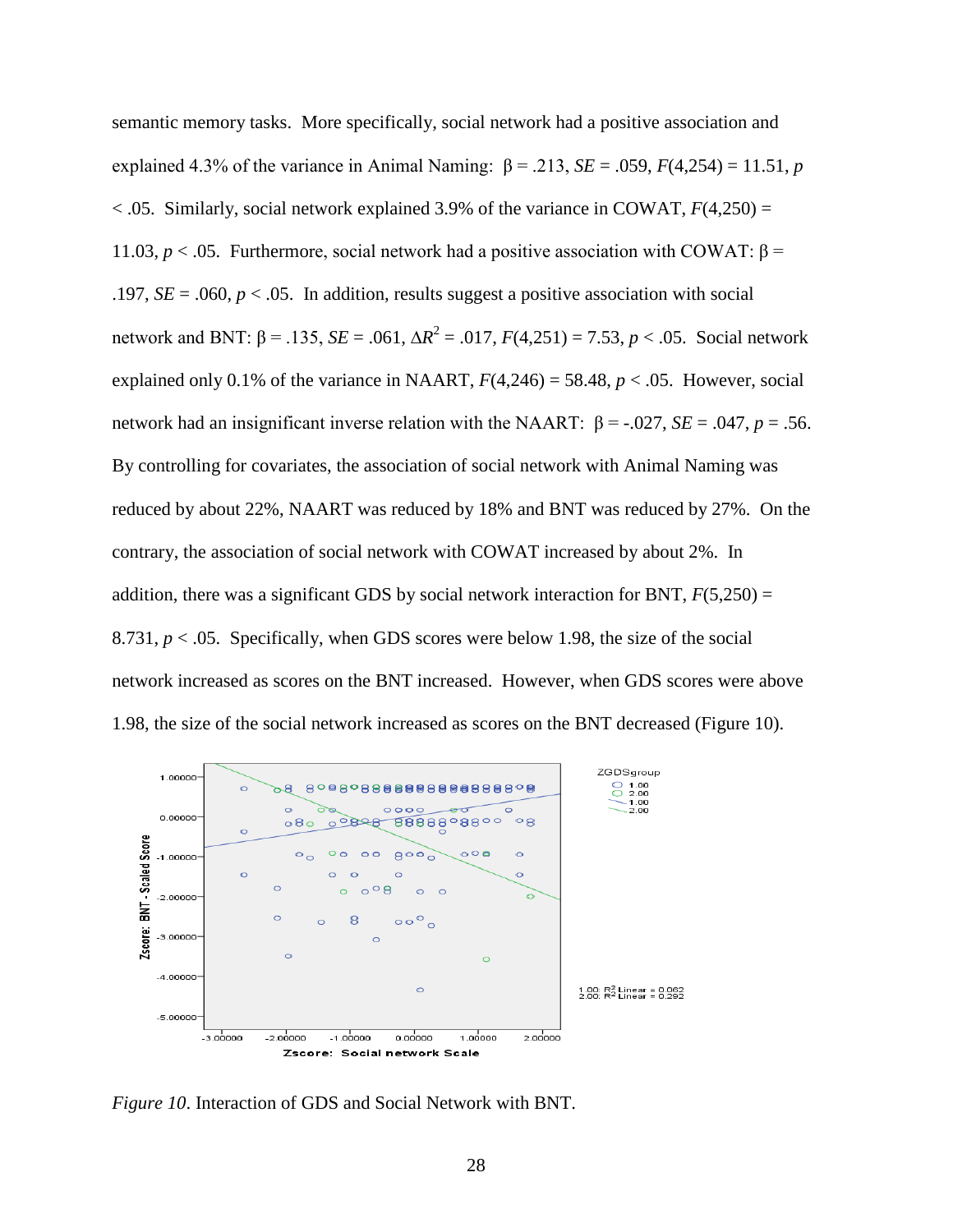The results of these regression analyses are presented in Table 5.

| Model A              |                    |                 | Model B  |         |                |                            |           |         |
|----------------------|--------------------|-----------------|----------|---------|----------------|----------------------------|-----------|---------|
| <b>Criterion</b>     | $\boldsymbol{R}^2$ | $\Delta \bm{R}$ | $\bm{F}$ |         | $\mathbb{R}^2$ | $\Delta \bm{R}^{\text{z}}$ |           |         |
| <b>Animal Naming</b> | 0.077              |                 | $21.43*$ | $.277*$ | 0.153          | 0.043                      | 11.508*   | $.213*$ |
| <b>COWAT</b>         | 0.037              |                 | $9.80*$  | .193*   | 0.150          | 0.037                      | $11.027*$ | .197*   |
| <b>NAART</b>         | 0.000              |                 | 0.12     | $-.022$ | 0.487          | 0.001                      | 58.476*   | $-.027$ |
| <b>BNT</b>           | 0.034              |                 | $9.04*$  | $.185*$ | 0.107          | 0.017                      | $7.533*$  | $.135*$ |

Table 5 *Regression Analyses of Semantic Memory Tasks on Social Network*

 $* p < .05$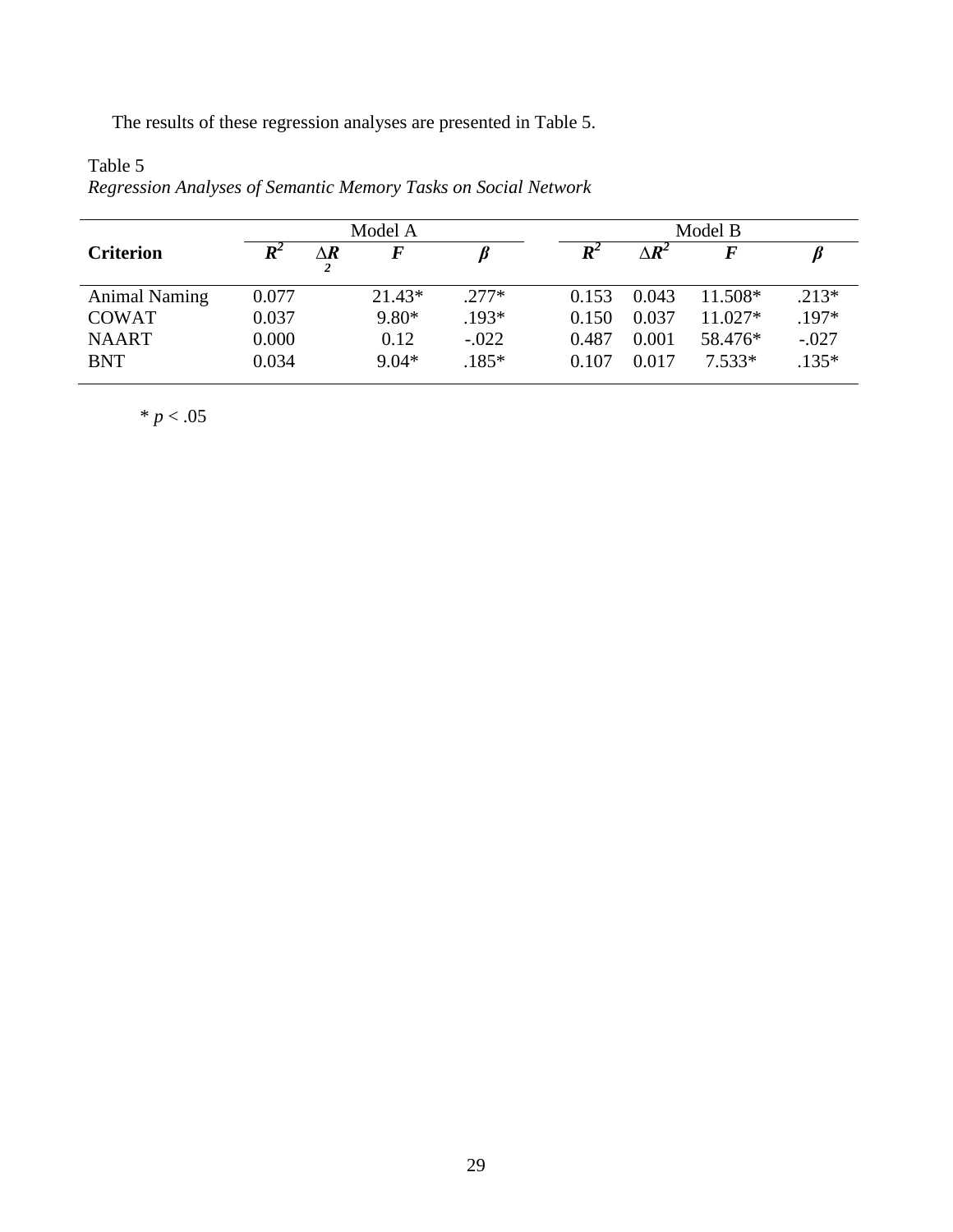#### DISCUSSION

Overall, the results of this investigation demonstrate that social network has a significant main effect and positive association with global cognitive function, as well as specified cognitive domains (episodic memory, working memory, semantic memory and visuospatial ability) in older rural adults. To our knowledge, this is the first study to demonstrate positive associations between social networks across various cognitive domains. These findings are important because they suggest that a socially integrated lifestyle in late life may protect against cognitive decline.

Larger social network, as measured by the LSNS-6, was associated with substantially higher cognitive function. Controlling for age, education level and GDS decreased the association of social network with cognitive function. This reduction suggests that these covariates may partially account for the relation between social network and cognitive function. A significant main effect of social network on cognitive function supports the notion that social resources are an important factor for cognitive health in older adults. Furthermore, the relation between a smaller social network and lower cognitive function in the elderly is consistent with a number of previous findings (Fratiglioni et al., 2004; Holtzman et al., 2004; Barnes et al., 2004; Bassuk et al., 1999). These findings are also in agreement with this study's original hypothesis that larger social networks will be associated with higher levels of cognitive functioning, putatively due to increased social interactions that engage aspects of cognitive functioning.

Exploratory analyses were conducted to examine the associations between social network and function in different domains of cognition. Social network had a significant main effect and positive association with all four cognitive domains: working memory, episodic memory, semantic memory and visuospatial ability. As described above, controlling for age, education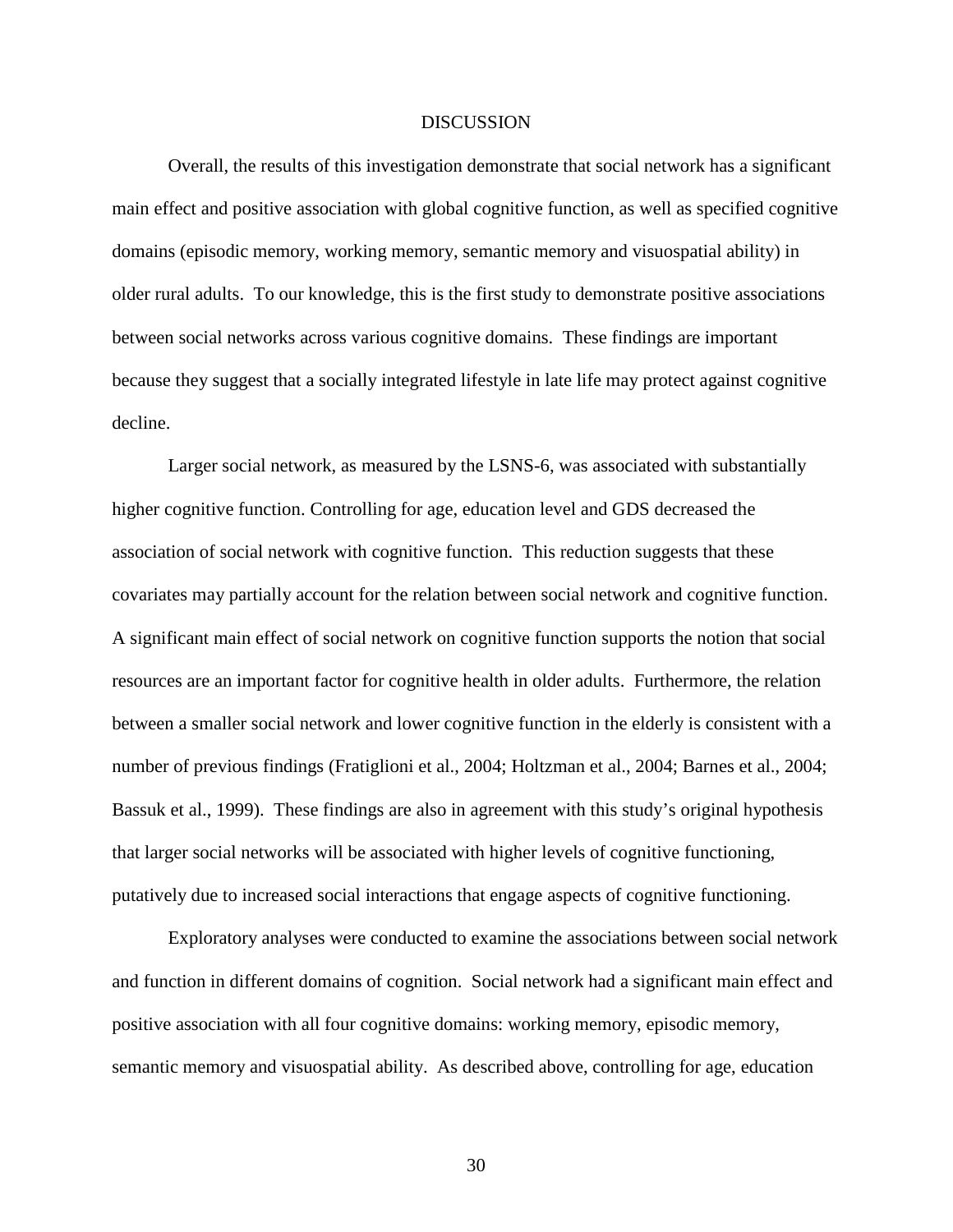level and GDS reduced the association and accounted for a small unique portion of the variance in all four domains of cognition. Such findings support the proposed hypotheses that social network would have a positive relation with working and visuospatial ability. However, results contradict the proposed hypotheses that social network would not be associated with episodic and semantic memory. These hypotheses were predicted based upon the results of Krueger et al. (2009), who found that social support was positively related to level of function in working memory and visuospatial ability, but not with episodic or semantic memory. This discrepancy warrants further examination to determine which domains of cognitive function can be improved by social network.

An additional exploratory analysis was conducted to determine if social network was related to some specific semantic memory tasks but not others. Results suggest that social network had a significant main effect and positive association with Animal Naming, COWAT and BNT. However, social network had a nonsignificant main effect and an inverse relation with the NAART. By controlling covariates, there was a reduction in the association between social network and Animal Naming, NAART and BNT. This reduction suggests that these covariates may partially account for the relation between social network and cognitive function. On the contrary, the association between social network and COWAT increased. In addition, there was a significant GDS by social network interaction for the BNT.

Many explanations may be offered in attempt to define the associations between social network and cognitive function. For example, the dependency of our variables may be reversed, in that the cognitive capability of an individual determines their engagement in social activities. Alternatively, larger social networks may simply indicate a positive lifestyle in general, which could be more highly related to overall mental-health status. Furthermore, the results suggest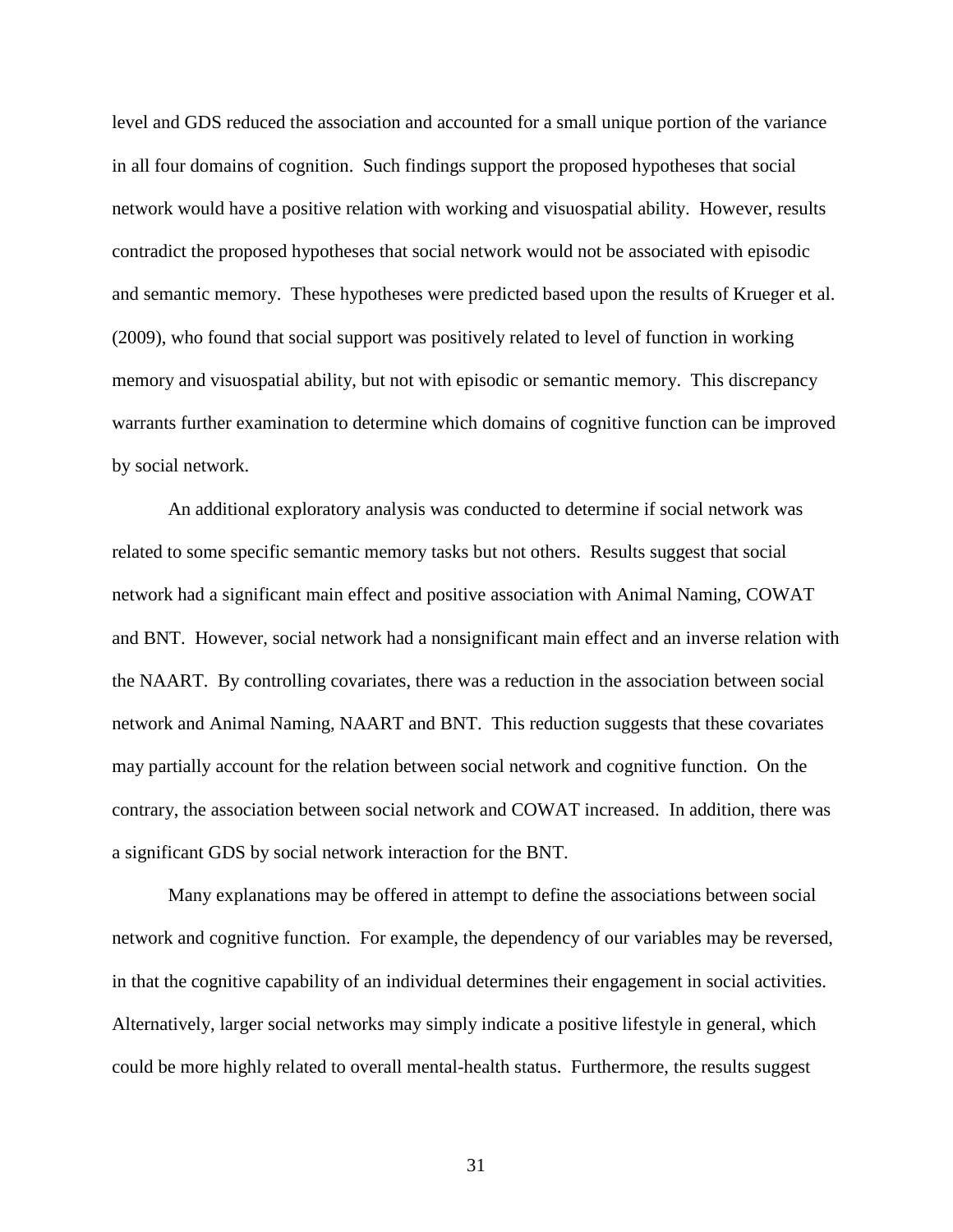that social network is related to depression level, therefore, depressive affect may precede reduced social network. Lastly, Fratiglioni et al., (2004) suggests that social network combines with mental and physical activity to explain lifestyle components that have beneficial effects on cognition. They propose that these lifestyle components share a common pathway that converges within three major hypotheses for dementia and AD: the cognitive reserve hypothesis, the vascular hypothesis, and the stress hypothesis.

The "cognitive reserve" hypothesis posits that individuals possess varying capacity to resist AD symptomology, which could explain the lack of relation between the severity of brain pathology and the clinical manifestation (Katzman, 1993). The hypothesis is that greater positive lifestyle components (social, physical and mental) increase cognitive reserve by making the individual more resilient to neuropathological damage. On the other hand, the vascular hypothesis suggests that the lifestyle components may provide beneficial effects on cardiovascular disease and stroke (Rosengren et al., 2004), which in turn are risk factors for cognitive decline. Since long-term exposure to stress increases the risk of dementia, the stress hypothesis suggests that active lifestyles lend to more opportunities to socially engage which may lead to lower stress. Independent of the mechanism, the hypothesis that social networks may protect against cognitive decline provides additional strategies for prevention and possibly treatment of dementia and AD.

#### *Study Limitations*

Although the results of the current study are informative, it should be acknowledged that there were several limitations. First, the study design was cross-sectional. Longitudinal studies will be needed to elucidate the direction of the association between social network and cognition. Second, the analyses are based upon a group of participants that were predominantly Caucasian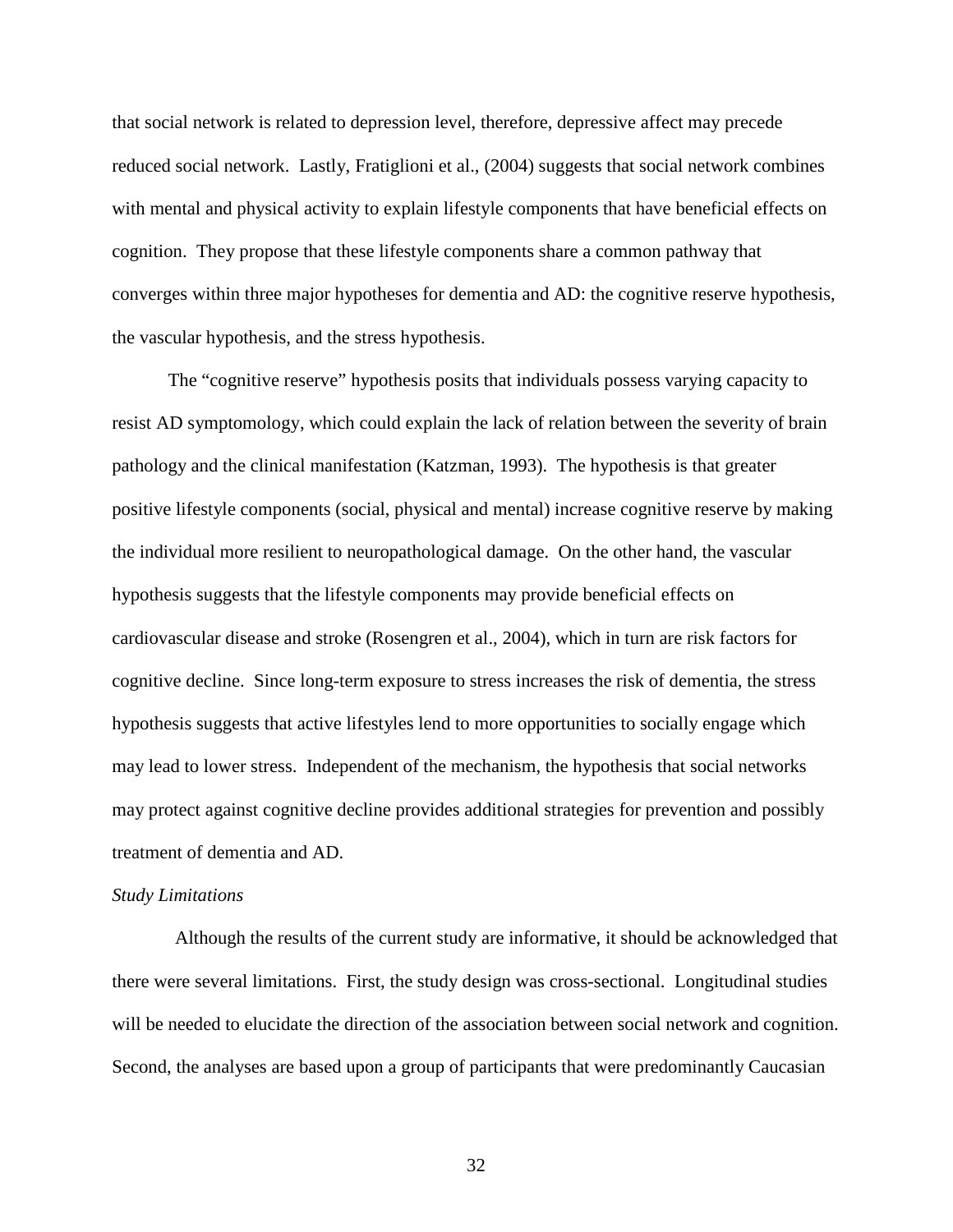or White (95%). These figures are consistent with the ethnic/racial distribution of the state of West Virginia which consisted of 96.5% of elders aged 65 and above classified as White based on the 2000 Census (Wu, 2003). However, it will be important to determine whether these results are generalizable to a more diverse population of older adults. In addition, the participants were acquired by convenience sampling, which is not typically representative of the entire population. Furthermore, given the nature of the neuropsychological battery, individuals that had severe cognitive impairment were excluded from the testing. Lastly, the original data set had to be manipulated and transformed in order to address the research aims. Therefore, all findings from this study should be interpreted with caution.

## *Future Directions*

Thus far, these data provide preliminary evidence that older adults should be encouraged to participate in active social relationships (e.g., by family members, clinicians and care providers). Even though the present study is unable to determine causality between social networks and cognitive function, these data may reveal additional strategies for preventing and treating cognitive decline. This analysis may also validate continued funding for communitybased elderly social programs. Future studies should a) continue to examine social network with a validated measure, such as the LSNS-6, b) build upon the research investigating the effects of social network on different cognitive domains by using a comprehensive neuropsychological battery, c) emulate the current study using a larger, more diverse samples of participants, d) conduct longitudinal studies to elucidate the direction of the association between social network and cognitive function, and e) investigate different methods of increasing social network.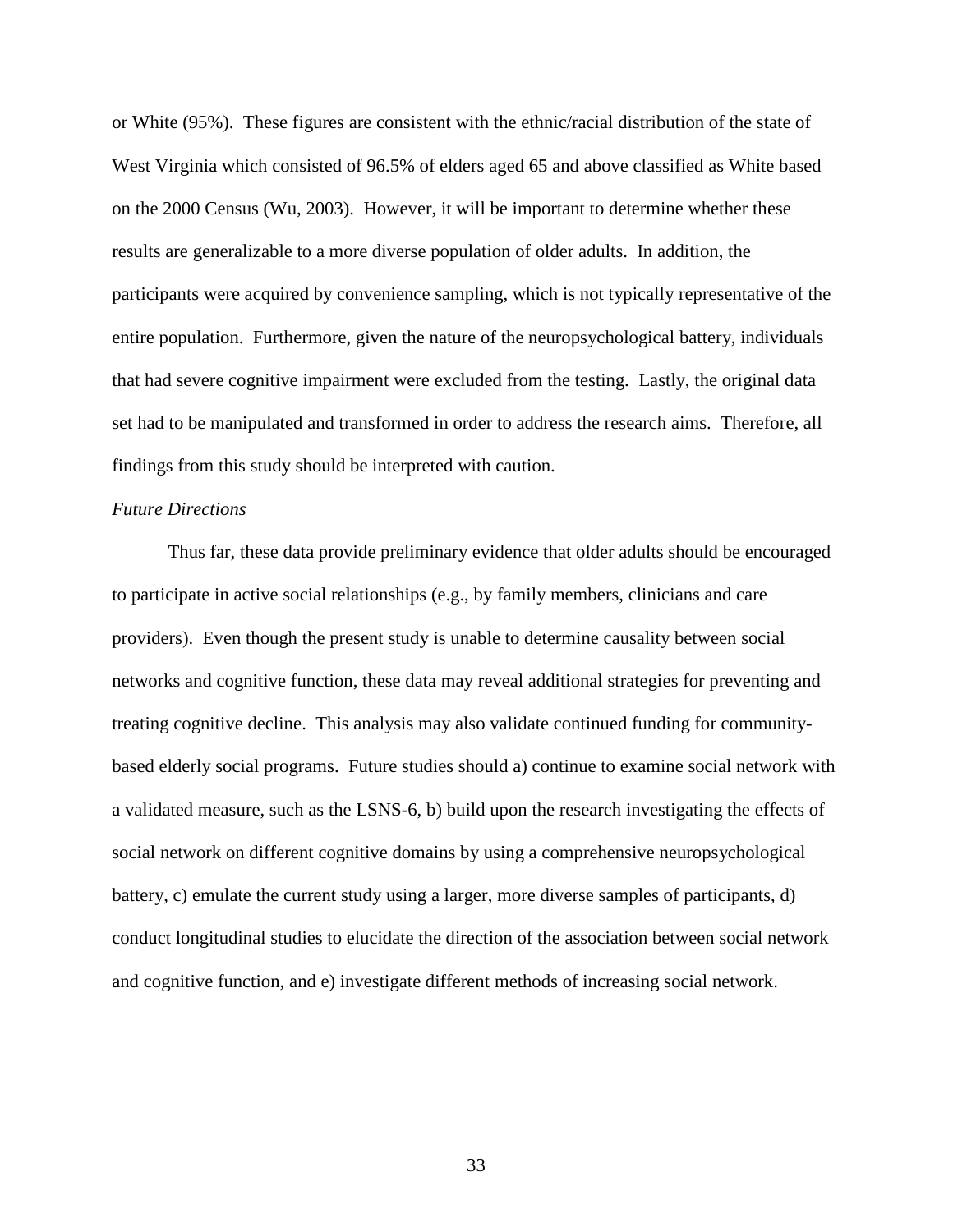## *Summary and Conclusions*

This series of retrospective analyses demonstrated that aspects of an individual's social network are positively related to overall and specific domains of cognition. Taken together, our findings offer continued support for the hypothesis that social networks may protect against cognitive decline. In combination with the imminent, substantial growth of the elderly population and the established relations between cognitive impairment and risk of dementia (Hogan et al., 2008; Petersen et al., 2001), institutionalization (Ageuro-Torres et al., 2001), and mortality (Dewey et al., 2001; Smits et al., 1999), this investigation provides further justification for determining the nature of the relations between social engagement and mental health. It is our hope that future studies will generate prognostic and/or therapeutic modalities to improve the mental health of older adults.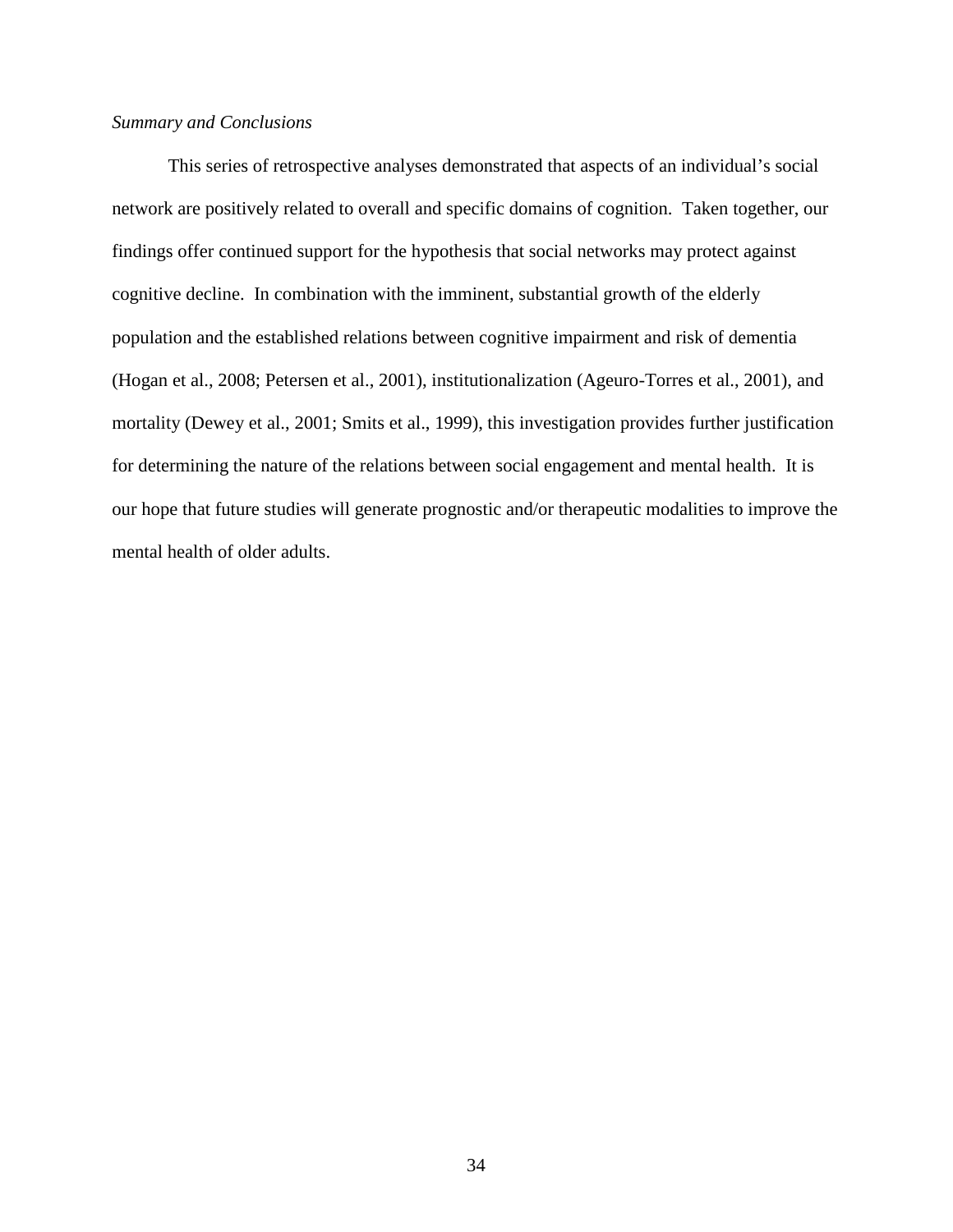#### References

- Administration on Aging. A statistical profile of older Americans aged 65+. 2009. Retrieved from [http://www.aoa.](http://www.aoa/)dhhs.gov/press/fact/pdf/ss\_stat\_profile.pdf. Accessed November 8, 2009.
- Aguero-Torres, H., von Strauss, E., Viitanen, M., Winblad, B., & Fratiglioni, L. (2001). Institutionalization in the elderly: the role of chronic diseases and dementia. Cross-sectional and longitudinal data from a population-based study. *Journal of Clinical Epidemiology, 54*, 795-801.
- Albert, M. S., Savage, C. R., Blazer, D., Jones, K., Berkman, L., & Seeman, T. (1995). Predictors of cognitive change in older persons: MacArthur Studies of Successful Aging. *Psychology and Aging, 10,* 578-589.
- Appalachian Regional Commission. Counties in Appalachia; 2008. Retrieved from [http://www.arc.gov/index.do?nodeId=27.](http://www.arc.gov/index.do?nodeId=27) Accessed March 10, 2009.
- Barnes, L. L., Mendes de Leon, C. F., Wilson, R. S., Bienias, J. L., & Evans, D. A. (2004). Social resources and cognitive decline in a population of older African Americans and whites. *Neurology*, *63*, 2322-2326.
- Barr, A., & Brandt, J. (1996). Word list generation deficits in dementia. *Journal of Clinical and Experimental Neuropsychology, 18*, 810-822.
- Bassuk, S. S., Glass, T. A., & Berkman, L. F. (1999). Social disengagement and incident cognitive decline in community-dwelling elderly persons. *Annals of Internal Medicine, 131,* 165-173.
- Benton, A. L. & Hamsher, K. deS. (1989). *Multilingual Aphasia Examination*. Iowa City: AJA associates.
- Berkman, L. F., Glass, T., Brissette, I., & Seeman, T. E. (2000). From social integration to health: Durkheim in the new millennium*. Social Science & Medicine*, *51*, 843- 857.
- Black, H. (1992). Cardiovascular risk factors. In B. L. Zaret, L. S. Cohen, & M. Moser (Eds.), The Yale University school of medicine heart book (pp. 23-35). New York: Hearst Book.
- Blair, J. R. & Spreen, O. (1989). Predicting premorbid IQ: A revision of the National Adult Reading Test. *The Clinical Neuropsychologist*, *3*, 129-136.

Bowling, A., & Grundy, E. (1998). The association between social networks and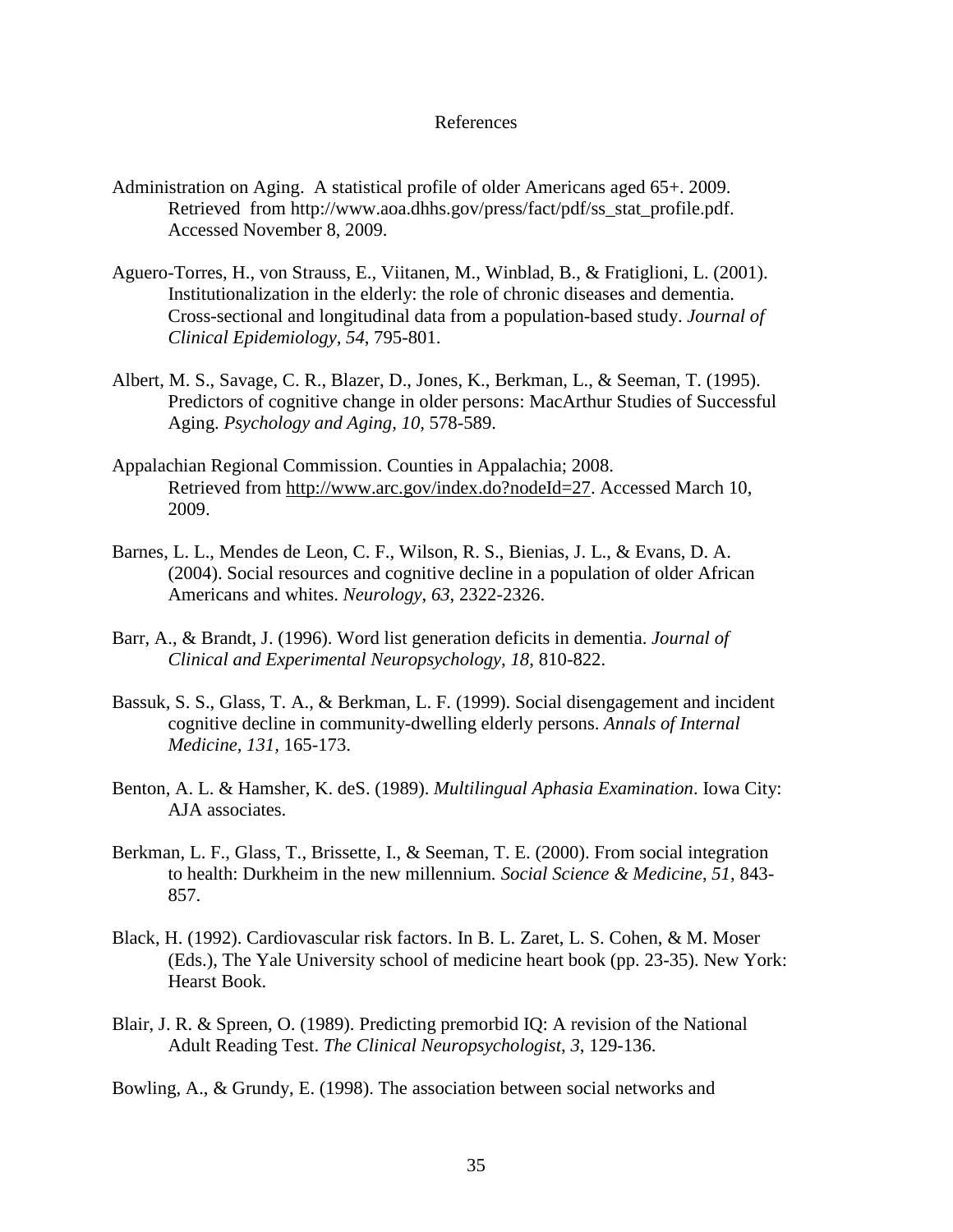mortality in later life. *Reviews in Clinical Gerontology, 8,* 353-361.

- Buchman, A. S., Boyle, P. A., Leurgans, S. E., Barnes, L. L., & Bennett, D. A. (2011). Cognitive function is associated with the development of mobility impairments in community dwelling elders. *American Journal of Geriatric Psychiatry, 19*, 571-580.
- Crooks, V. C., Lubben, J., Petitti, D. B. Little, D., & Chen, V. (2008). Social network, cognitive function and dementia incidence among elderly women. *American Journal of Public Health,96*, 1221-1227.
- Delis, D. C., Kaplan, E., Kramer, J. H., & Ober, B. A. (2000). *California Verbal Learning Test-Second Edition (CVLT-II) Manual*. San Antonio: Psychological Corporation.
- Dewey, M., & Saz, P. (2001). Dementia, cognitive impairment and mortality in persons aged 65 and over living in the community: a systematic review of the literature. *International Journal of Geriatric Psychiatry, 16*(8), 751-761.
- Dungan, E., & Kivett, V. R. (1994). The importance of emotional and social isolation to loneliness among very old rural adults. *The Gerontologist*, *34*, 340-346.
- Ferri, C. P., Prince, M., Brayne, C., Brodaty, H., Fratiglioni, L., Ganguli, M., Hall, K., Hasegawa, H., Hendrie, H., Huang, Y,. Jorm, A., Mathers, C., Menezes, P. R., Rimmer, E., Scazufca, M., & Alzheimer's Disease International. (2005). Global prevalence of dementia: a Delphi consensus study. *Lancet, 366*, 2112-2117. doi: 10.1016/S0140-6736(05)67889-0
- Franzen, M. D. (1989). *Reliability and validity in neuropsychological assessment*. New York: Plenum Press.
- Fratiglioni L. F., Paillard-Borg, S., & Winblad, B. (2004). An active and socially integrated lifestyle in late life might protect against dementia. *Lancet Neurology,3*, 343-353.
- Fratiglioni, L., Wang, H., Ericsson, K., Maytan, M., & Winblad, B. (2000). Influence of social network on occurrence of dementia: a community-based longitudinal study. *The Lancet, 355*, 1315-1319.
- Gatz, M., Mortimer, J. A., Fratiglioni, L., Johansson, B., Berg, S., Andel, R., Crowe, M., Fiske, A., Reynolds, C. A., & Pedersen, N. L. (2007). Accounting for the relationship between low education and dementia: A twin study. *Physiology & Behavior, 92*(1-2), 232-237.
- Giampaoli, S. (2000). Epidemiology of major age-related disease in women compared to men*. Aging*, *12*, 93-105.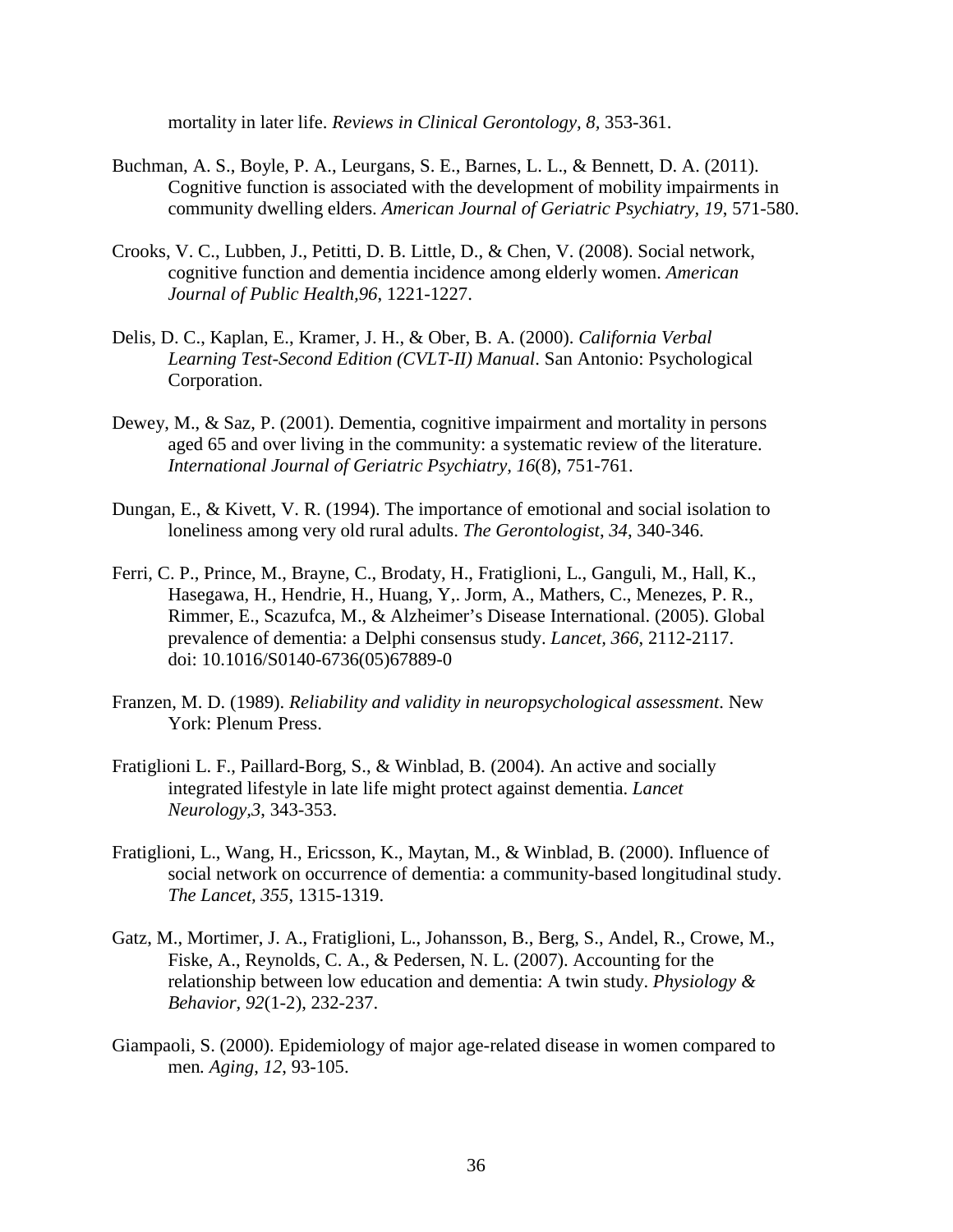- Glass, T. A., Mendes de Leon, C. F., Marottoli, R. A., & Berkman, L. F. (1999). Population based study of social and productive activities as predictors if survival among elderly American. *British Medical Journal*, *319*, 478-483.
- Grober, E., Lipton, R. B., Hall, C., & Crystal, H. (2000). Memory impairment on free and cued selective reminding predicts dementia. *Neurology, 54*, 827-832.
- Hellström, Y., Persson, G., Hallber, I. R. (2004). Quality of life and symptoms among older people living at home. *Journal of Advanced Nursing, 48*, 584-593.
- Hogan, D., & Ebly, E. (2008). Predicting who will develop dementia in a cohort of Canadian Seniors. *The Canadian Journal of Neurological Sciences*, *27*, 18-24.
- Holtzman, R. E., Rebok, G. W., Saczynski, J. S., Kouzis, A. C., Doyle, K. W., & Eaton, W. W. (2004). Social network characteristics and cognition in middle-aged and older adults. *Journal of Gerontology: Psychological Sciences, 59B*, 278-284.
- House, J. S., Landis, K. R., & Umberson, D. (1988). Social relationships and health. *Science*, *241*, 540–545.
- Hughes, T. F., Andel, R., Small, B. J., Borensein, A. R., & Mortimer, J. A. (2008). The association between social resources and cognitive change in older adults: evidence from the Charlotte County Healthy Aging Study*. Journal of Gerontology*, *63B*, 241-244.
- Jacobs, D. M., Sano, M., Dooneief, G., Marder, K., Bell, K. L., & Dixon, R. A. (1995). Neuropsychological detection and characterization of preclinical Alzheimer's disease. *Neurology*, *45,* 957-962.
- Jorm, A. F. (2000). Is depression a risk factor for dementia or cognitive decline? *Gerontology, 46*, 219-227. doi: 10.1159/000022163
- Kaplan, E., Goodglass, H., & Weintraub, S. (1983). The Boston Naming Test and scoring booklet. In H. Goodglass & E. Kaplan (Eds.), *The assessment of aphasia and related disorders (2nd ed.)*, Philadelphia: Lea and Febiger.
- Katzman, R. (1993). Views and reviews: education and the prevalence of dementia and Alzheimer's disease. *Neurology, 43*, 13-20.
- Kramer, A. F., Bherer, L., Colcombe, S. J., Dong, W., & Greenough, W. T. (2004). Environmental influences on cognitive and brain plasticity during aging. *Journal of Gerontology: Medical Sciences*, *59A*, 940-957.
- Krueger, K. R., Wislson, R. S., Kamenetsky, J. M., Barnes, L. L., Bienias, J. L., & Bennett, D. A. (2009). Social engagement and cognitive function in old age. *Experimental Aging Research, 35*(1), 45-60.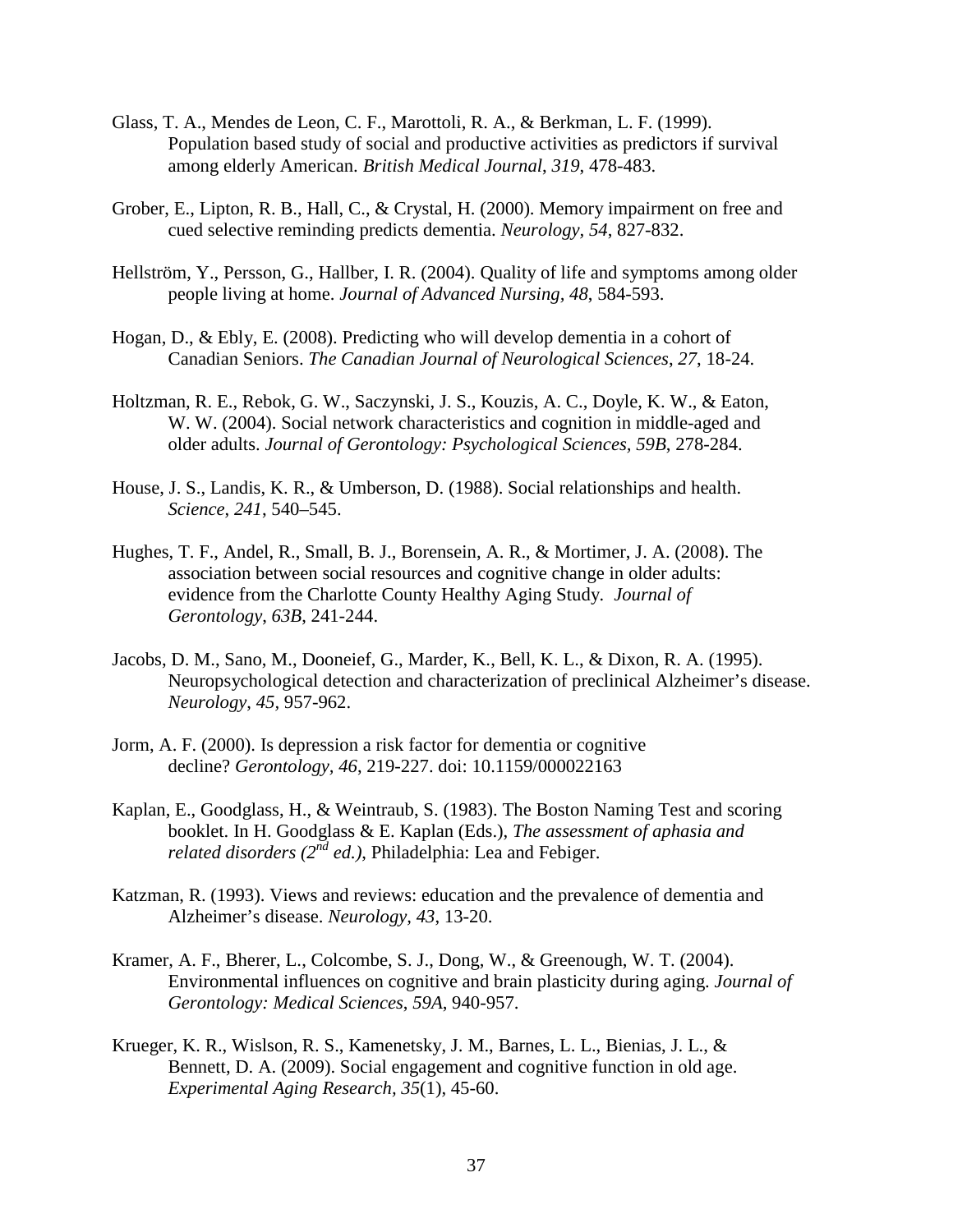- Langa, K. M., Plassman, B. L., Wallace, R. B., et al. The aging, demographics, and memory study: study design and methods. (2005). *Neuroepidemiology*, *25*, 181- 191.
- Lee, S., Buring, J. E., Cook, N. R., & Grodstein, F. (2006). The relation of education and income to cognitive function among professional women. *Neuroepidemiology, 26*, 93-101.
- Lezak, M. D., Howieson, D. B., & Loring, D. W. (2004). *Neuropsychological assessment*. New York: Oxford University Press.
- Lubben, J. E. (1988). Assessing social networks among elderly populations*. Family & Community Health*, *11*, 42-52.
- Lubben, J. E., Blozik, E., & Gillmann, G. (2006). Performance of an abbreviated version of the Lubben Social Network scale among three European community-dwelling older adult population. *Gerontologist*, *46*, 503-513.
- McGuire, L. C., Ford, E. S., & Ajani, U. A. (2006). Cognitive Functioning as a predictor of functional disability in later life. *American Journal of Geriatric Psychiatry, 14*, 36- 42.
- National Center for Health Statistics. National Health and Nutrition Examination, Survey, Dental Examiners Procedures Manual, 2001. Retrieved from http://www.cdc.gov/nchs/data/nhanes/oh-e.pdf. Accessed August 15, 2005.
- Newman, A., Fitzpatrick, A., Lopez, O., Jackson, S., Lyketsos, C., Jagust, W., Ives, D., DeKosky, S., & Kuller, L. (2005). Dementia and Alzheimer's Disease incidence in relationship to cardiovascular disease in the cardiovascular health study cohort. *Journal of the American Geriatrics Society, 53,* 1101-1107.
- Osterrieth, P. A. (1944). Le test de copie d'une figure complexe. *Archives de Psychologie*, *30*, 206-356.
- Penninx, B. W. J. H., van Tilburg, T., Kriegsman, D. M. W., Deeg, D. J. H., Boeke, A. J. P., & van Eijk, J. T. M. (1997). Effects of social support and personal coping resources on mortality in older age: the longitudinal aging study Amsterdam. *American Journal of Epidemiology, 146* (6), 510-519.
- Petersen, R. C., Doody, R., Kurz, A., Mohs, R. C., Morris, J. C., Rabins, P. V., Ritchie, K., Rossor, M., Thal, L., & Winblad, B. (2001). Current concepts in mild cognitive impairment*. Archives of Neurology, 58*(12), 1985-1992.
- Petersen, R. C., Smith, G. E., Waring, S. C., Ivik, R. J., Tangalos, E. G., & Kokmen, E. (1999). Mild Cognitive Impairment: clinical characterization and outcome.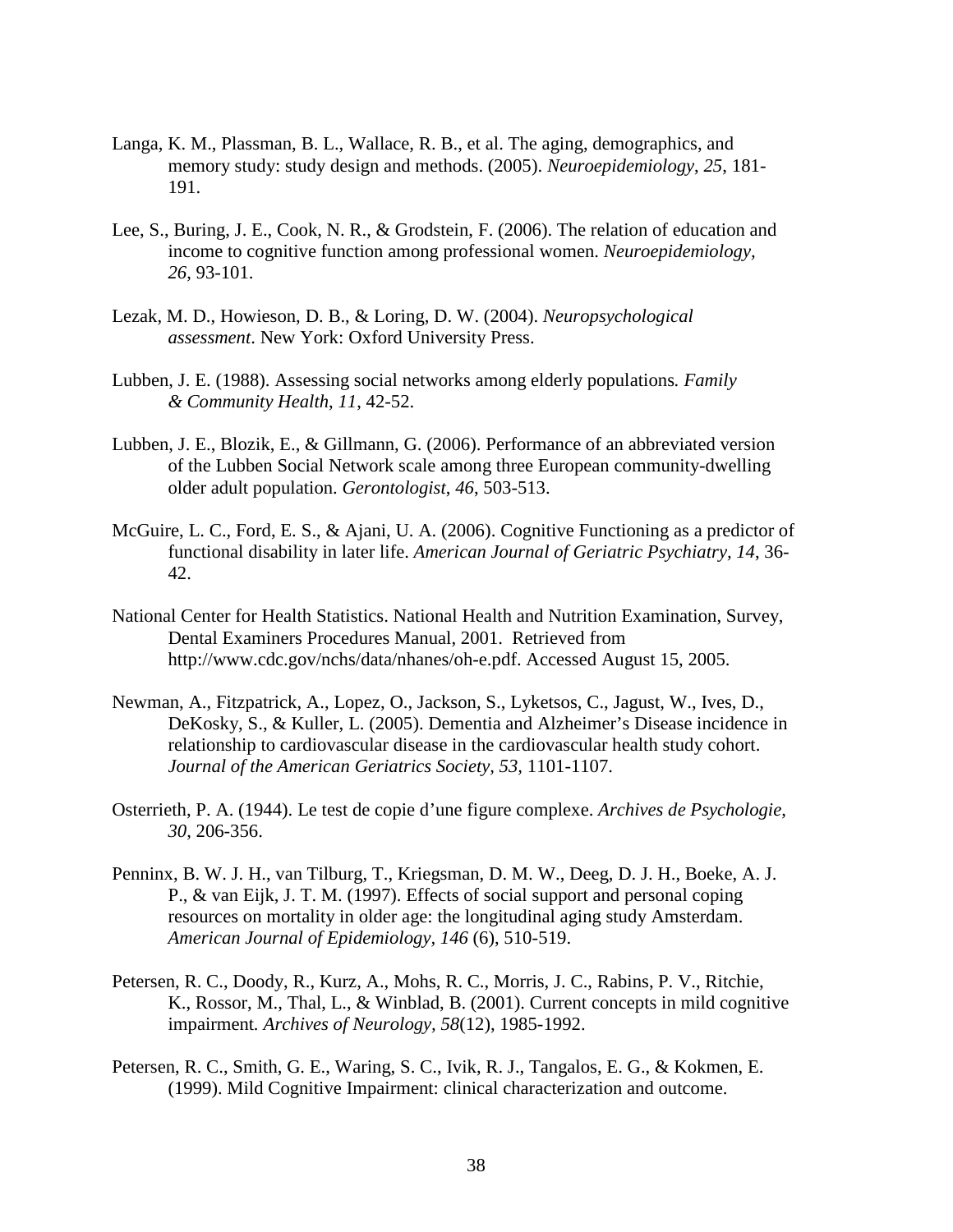*Archives of Neurology, 56*, 303-308.

- Petersen, R. C., Stevens, J. C., Ganguli, M., Tangalos, E. G., Cummings, J. L., & DeKosky, S. T. (2001). Practice parameter: Early detection of dementia: Mild cognitive impairment (an evidence-based review): Report of the Quality Standards Subcommittee of the American Academy of Neurology. *Neurology, 56*, 1133-1142.
- Plassman, B. L., Langa, K. M., Fisher, G. G., Heeringa, S. G., Weir, D. R., Ofstedal, M. B.,Burke, J. R., Hurd, M. D., Potter, G. G., Rodgers, W. L., Steffends, D. C., Willis, R. J., & Wallace, R. B. (2007). Prevalence of Dementia in the United States: The Aging, Demographics, and Memory Study. *Neuroepidemiology, 29*, 125-132.
- Reitan, R. M. (1958). Validity of the Trail Making Test as an indicator of organic brain damage. *Perceptual and Motor Skills*, *19*, 199-206.
- Rey, A. (1941). L'examen psychologique dans les cas d'encephalopahie traumatique. *Archives de Psychologie*, *28*, 286-340.
- Ritchie, K., Ledesert, B., & Touchon, J. (2000). Subclinical cognitive impairment: epidemiology and clinical characteristics. *Comprehensive Psychiatry*, *41*, 61- 65.
- Roman, G. C., Tatemichi, T. K., Erkinjuntti, T., Cummings, J. L., Masdeu, J. C., Garcia, J. H., Amaducci, L., Orgogozo, J. M., Brun, A., Hofman, A., et al. (1993). Vascular dementia: diagnostic criteria for research studies. Report of the NINDS-AIREN International Workshop. *Neurology, 43*, 250-260.
- Rosengren, A., Lars Wilhelmsen, L., & Orth-Gomer, K. (2004). Coronary disease in relation to social support and social class in Swedish men: a 15 year follow-up in the study of men born in 1933. *European Heart Journal, 25,* 56-63.
- Sachs-Ericsson, N., Joiner, T., Plant, A. E., & Blazer, D. G. (2005). The influence of depression on cognitive decline in community dwelling elderly persons. *American Journal of Geriatric Psychiatry, 13*, 402-408.
- Seeman, T. E., Berkman, L. F., Kohout, F., Lacroix, A., Glynn, R., & Blazer, D. (1993). Intercommunity variations in the association between social ties and mortality in the elderly. A comparative analysis of three communities. *Annuals of Epidemiology*, *3*, 325-335.
- Seeman, T. E., & Crimmins, E. (2001). Social environment effects on health and aging: integrating epidemiologic and demographic approaches and perspectives. *Annals of the New York Academy of Sciences, 954,* 88-117.
- Seeman, T. E., Lusignolo, T. M., Albert, M., & Berkman, L. (2001). Social relationships, social support, and patterns of cognitive aging in healthy, high-functioning older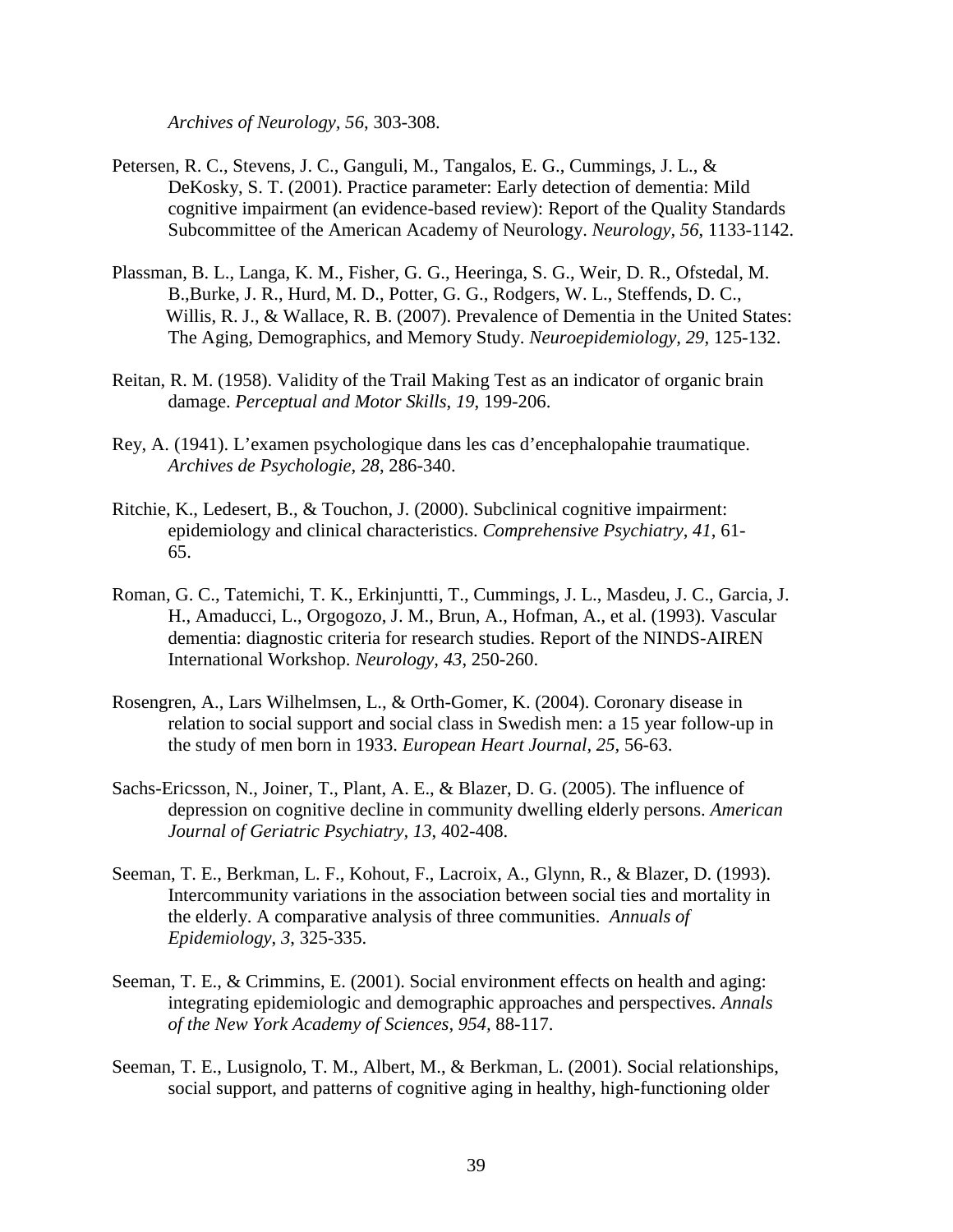adults: MacArthur Studies of Successful Aging. *Health Psychology*, *20*, 243–255.

- Small, B. J., Herlitz, A., Fratiglioni, L., Almkvist, O., & Backman, L. (1997). Cognitive predictors of incident Alzheimer's disease: a prospective longitudinal study. *Neuropsychology, 11*, 413-420.
- Smits, C., Deeg, D., Kriegsman, D., & Schmand, B. (1999). Cognitive functioning and health as determinants of mortality in an older population. *American Journal of Epidemiology*, *150*, 978-986.
- Snow, W. G., Tierney, M. C., Zorzitto, M. L., et al. (1988). One-year test-retest reliability of selected neuropsychological tests in older adults [abstract]. *Journal of Clinical and Experimental Neuropsychology,10*, 60.
- Spreen, O. & Strauss, E. (1998). A *compendium of neuropsychological tests* (2<sup>nd</sup> ed.). New York: Oxford University Press.
- Steen, G., Sonn, U., Hanson, A., & Steen, B. (2001). Cognitive function and functional ability: a cross-sectional and longitudinal study at ages 85 and 95 in a non-demented population. *Aging Clinical Experimental Research, 13*, 68–77.
- Stein, P. S., Desrosiers, M., Donegan, S. J., Yepes, J. F., & Kryscio, R. J. (2007). Tooth loss, dementia and neuropathology in the Nun Study. *Journal of the American Dental Association, 138*(10), 1314-1322.
- Stewart, M. C., Deary, I. J., Fowkes, F. G., & Price, J. F. (2005). Relationship between lifetime smoking, smoking status at older age and human cognitive function. *Neuroepidemiology, 26*, 83–92.
- Thomas, V. S., Rockwood, K. J. (2001). Alcohol abuse, cognitive impairment, and mortality among older people. *Journal of American Geriatrics Society, 49*, 415–420.
- Tripp-Reimer, T., & Friedl, M. Appalachians: a neglected minority. (1977). *The Nursing Clinics of North America,12*, 41-54.
- United States Census Bureau News. (2009, July). Unprecedented global aging examined in New Census Bureau Report commissioned by the National Institute on Aging (Issued brief No. CB09-108). Washington, DC: Bernstein, R., & Cire, B. Retrieved from http://www.census.gov/PressRelease/www/releases/archives/aging\_population/01398 8.html
- United States Department of Agriculture, Economic Research Service. State fact sheets, West Virginia. 2008. Retrieved from [http://www.ers.usda.gov/StateFacts/us.htm.](http://www.ers.usda.gov/StateFacts/us.htm) Accessed August 6, 2009.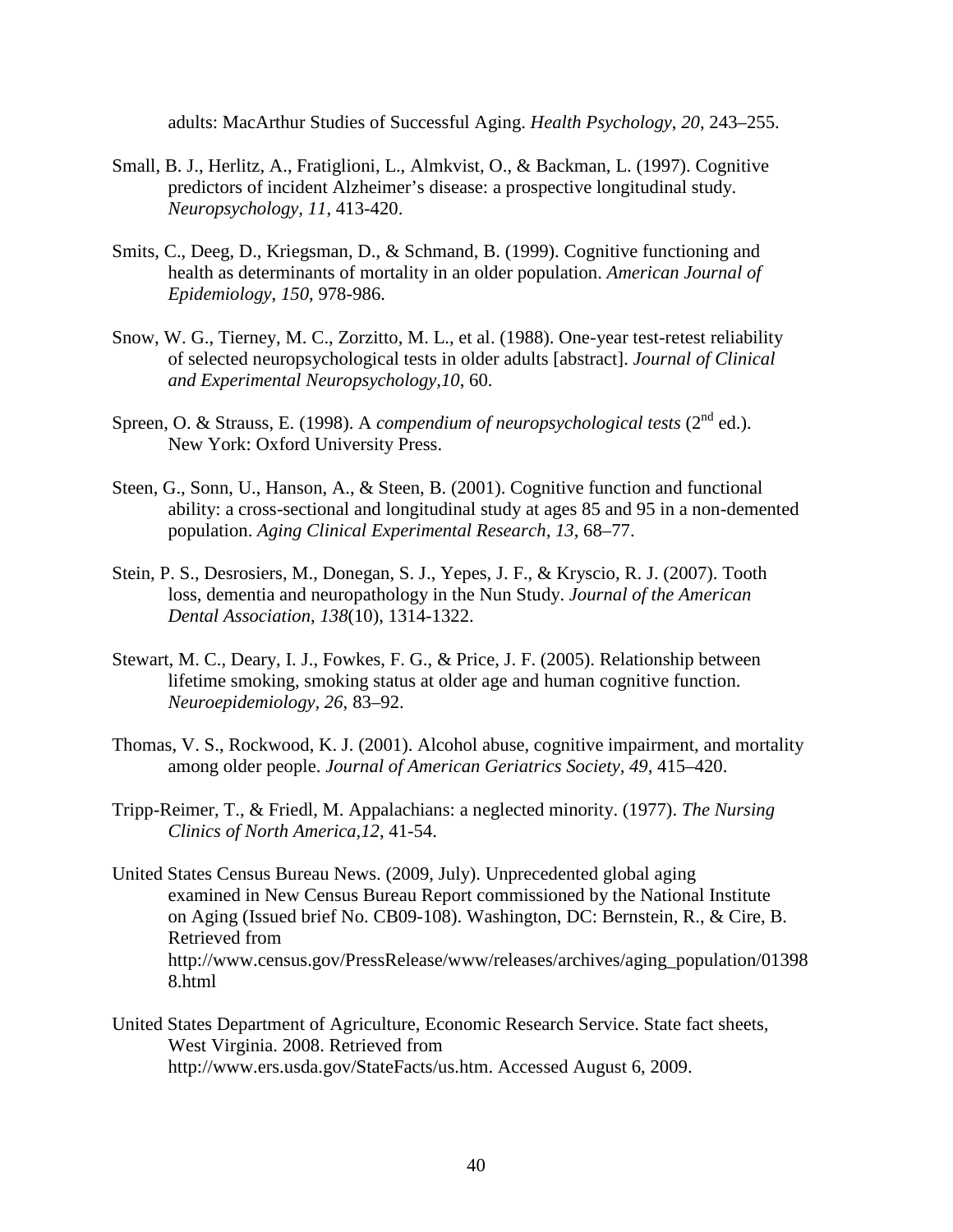- University of Pittsburgh Center for Rural Health Practice. Bridging the health divide: the rural public health research agenda. Bradford (PA): University of Pittsburgh Center for Rural Health Practice: 2004.
- Unverzagt, F. W., Gao, S., Baiyewu, O., Ogunniyi, A. O., Gureje, O., Perkins, A., Emsley, C. L., Dickens, J., Evans, R., Musick, B., Hall, K. S., Hui, S. L., & Hendrie, H. C. (2001). Prevalence of cognitive impairment: data from the Indianapolis Study of Health and Aging. *Neurology, 57*, 1655-1622.
- Wang, H. X., Karp, A., Winblad, B., & Fratiglioni, L. (2002). Late-life engagement in social and leisure activities is associated with a decreased risk of dementia: a longitudinal study from the Kungsholmen project. *American Journal of Epidemiology*, *155*, 1081-1087.
- Whitmer, R. A., Sidney, S., Selby, J., Johnston, S., & Yaffe, K. (2005). Midlife cardiovascular risk factors and risk of dementia in late life. *Neurology*, *64*, 277-281.
- Williams, L. M., Simms, E., Clark, C. R., Paul, H. R., Rowe, D., & Gordon, E. (2005). The test-retest reliability of a standardized neurocognitive and neurophysiological test battery: "Neuromarker." *International Journal of Neuroscience, 115*(112), 1605-1630.
- Wilson, R. S., Barnes, L. L., Krueger, K. R., Hoganson, G., Bienias, J. L., & Bennett, D. A. (2005). Early and late life cognitive activity and cognitive systems in old age. *Journal of the International Neuropsychological Society*, *11*, 400-407.
- Wilson, R., Krueger, K., Arnold, S., Schneider, J., Kelly, J., Barnes, L., Tang, Y., & Bennett, D. (2007). Loneliness and risk of Alzheimer Disease. *Archives of General Psychiatry*, *64*, 234-240.
- Wu, B. Aging in West Virginia: Findings from the 2000 Census. Center on Aging, West Virginia University: 2003.
- Wu, B. (2008). [Cognitive Function and Oral Health Among Older Adults Age 70 and Above in West Virginia]. Unpublished raw data.
- Wu, B., Plassman, B. L., Crout, R. J., & Liang, J. (2008). Cognitive function and oral health among community-dwelling older adults. *The Journals of Gerontology: Series A, 63*(5), 495-500.
- Xiu, W., Qiu, C., Gatz, M., Pedersen, N., Johansson, B., & Fratiglioni, L. (2009). Midand late-life diabetes in relation to the risk of dementia: A population-based twin study. *Diabetes, 58*, 71-77.
- Xiu, W., Qui, C., Winblad, B., & Fratiglioini, L. (2007). The effect of borderline diabetes on the risk of dementia and Alzheimer's Disease. *Diabetes, 56*, 211-216.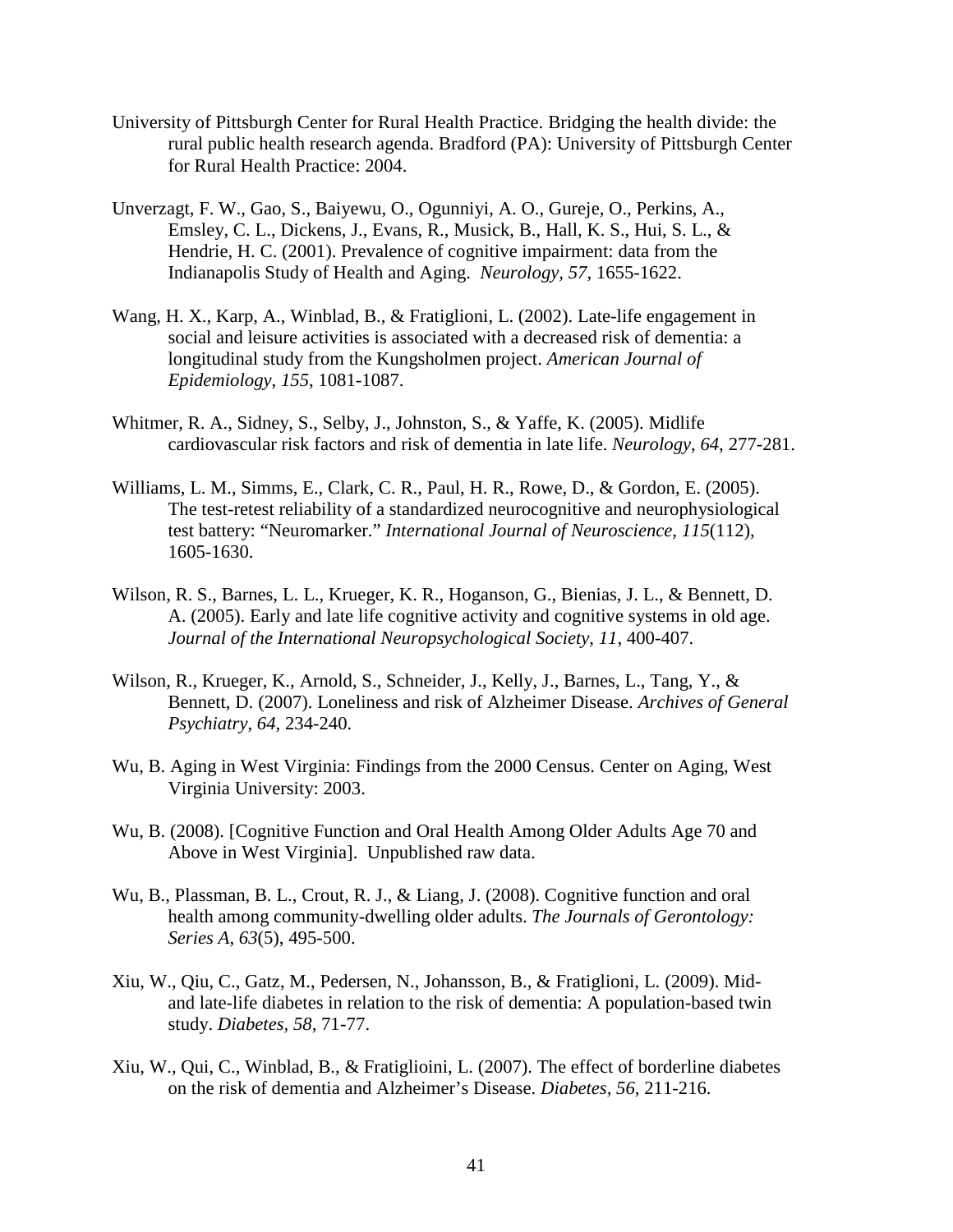- Yesavage, J. A., Brink, T. L., Rose, T. L., Lum, O., Huange, V., Adey, M. & Leirer, V. O. (1983). Development and validation of a geriatric depression screening scale: A preliminary report. *Journal of Psychiatric Research*, *17*, 37-49.
- Zunzunegui, M. V., Alvarado, B. E., Del Ser, T., & Otero, A. (2003). Social networks, social integration, and social engagement determine cognitive decline in community-dwelling Spanish older adults. *Journal of Gerontology: Social Sciences, 58B*, S93-S100.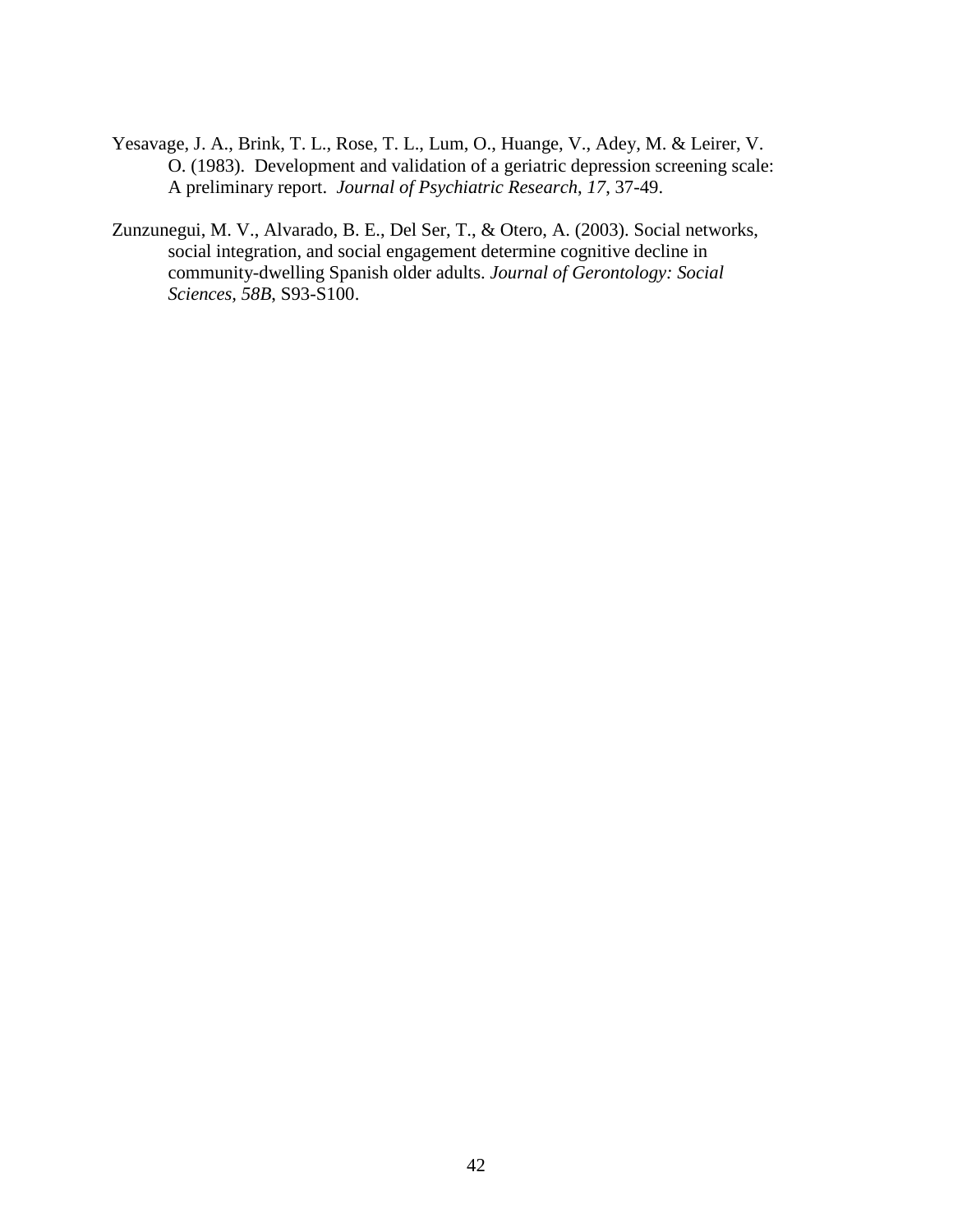## Appendix

Cognitive Function and Oral Health in Older Adults Project

Neuropsychological Screening Battery

Current as of August 7, 2007

Participant ID

Date

EAD Other: Examiner

\_\_\_\_\_\_\_\_\_ am pm Clock time @ beginning

Notes: Put participant ID and full date on ALL forms. Put "Do Not Disturb" signs on door(s).

## **INTRODUCTION**

Introduce self by first and last name. Greet participant by name.

**"This part of the study involves different procedures which check your vision, your speech, your thinking, your concentration, and your memory. Some of these you will find easy and others you may find more difficult. No one is able to answer all of these questions or to do all of these tasks perfectly. I believe that you will find these tests interesting, and sometimes challenging.** 

**These tests are standardized, and some of the tasks are timed, so I won't be able to chat at certain times.** 

**This part of the study will take about an hour. Please concentrate and give your best effort during the tests, so that we will have an accurate evaluation of your abilities.**

**If you need a break between any of the tests, just let me know. I'm flexible."** 

## **REY-O COPY**

Present participant with the stimulus and a half sheet of blank paper. Say: **"I would like you to copy this figure on this piece of paper. I want you to make your drawing look as much like the original as possible. It does not have to be perfect, but please do the best you can."**

Allow participant to copy (NOT TRACE) the stimulus figure. Caution the participant to take his/her time if it appears that he/she is going too fast. As the participant is copying the figure, trace on another copy to depict the participant's organizational approach to the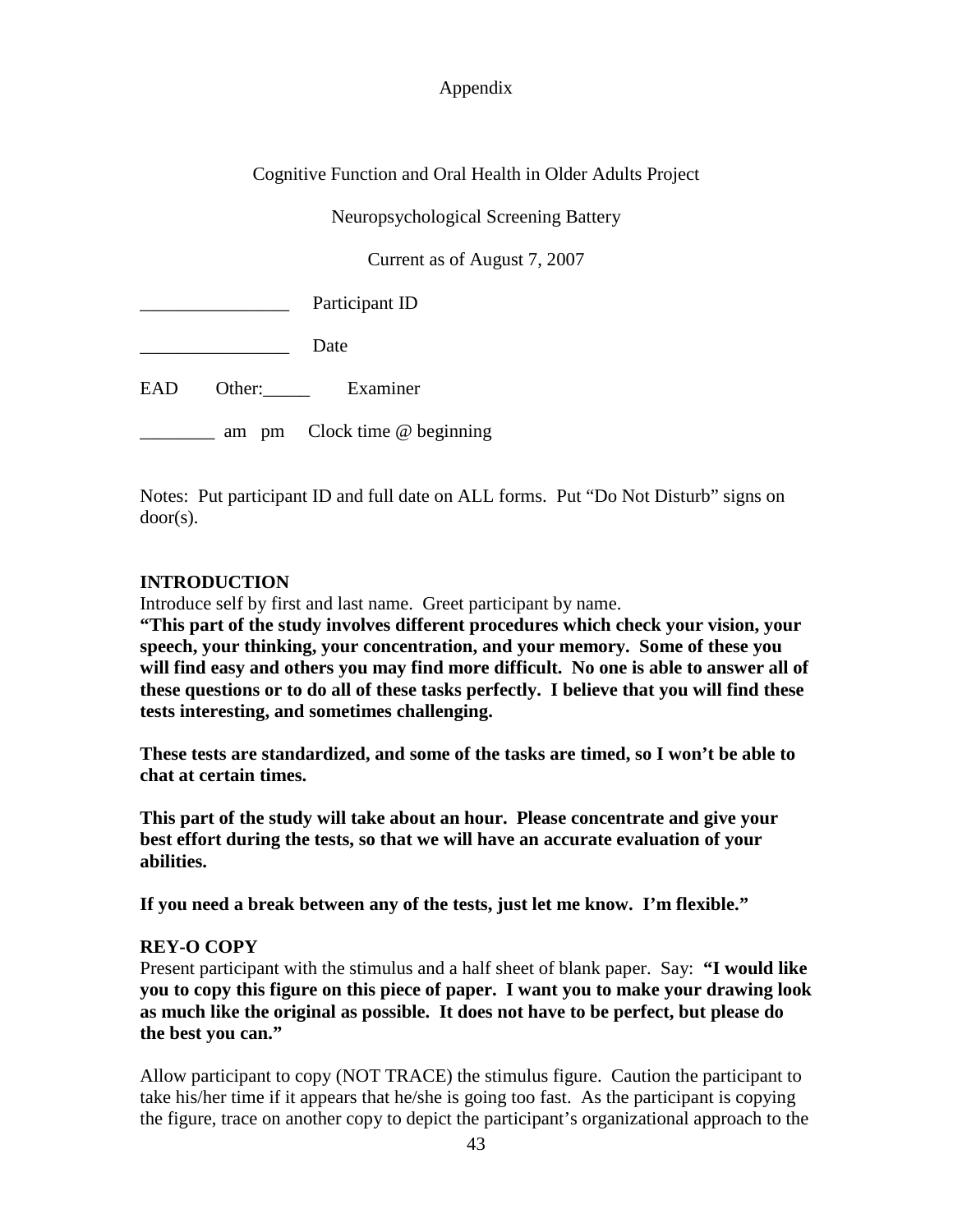task by numbering the line sequence. Participant may erase, but may not rotate figure while copying. Put the participant's ID  $\#$ , date, and  $\#1$  (for Rey-O copy) on the drawing.



am pm Time to begin REY-O 45 minute delay

## **REY-O IMMEDIATE RECALL**

Immediately after the participant is finished copying, remove the stimulus and the drawing, and place another blank half sheet in front of him/her. Say:

**"Now I would like you to draw the same figure from your memory. Please draw it here on this paper. Take your time and try to be as accurate as you can."** Caution the participant to take his/her time if it appears that he/she is going too fast.

Put the participant's ID #, date, and #2 (for Rey-O immediate recall) on the drawing.

## **CVLT-II-SF** *(USE SEPARATE FORM)*

Administer "List A Immediate Free Recall Trials 1, 2, 3, and 4" 30-Second Distractor Task (30 seconds) Short-Delay Free Recall

**Example 1** am pm Current clock time

**EXECUT** am pm Time to continue CVLT-II-SF with 10 minute delay

## **TRAILS**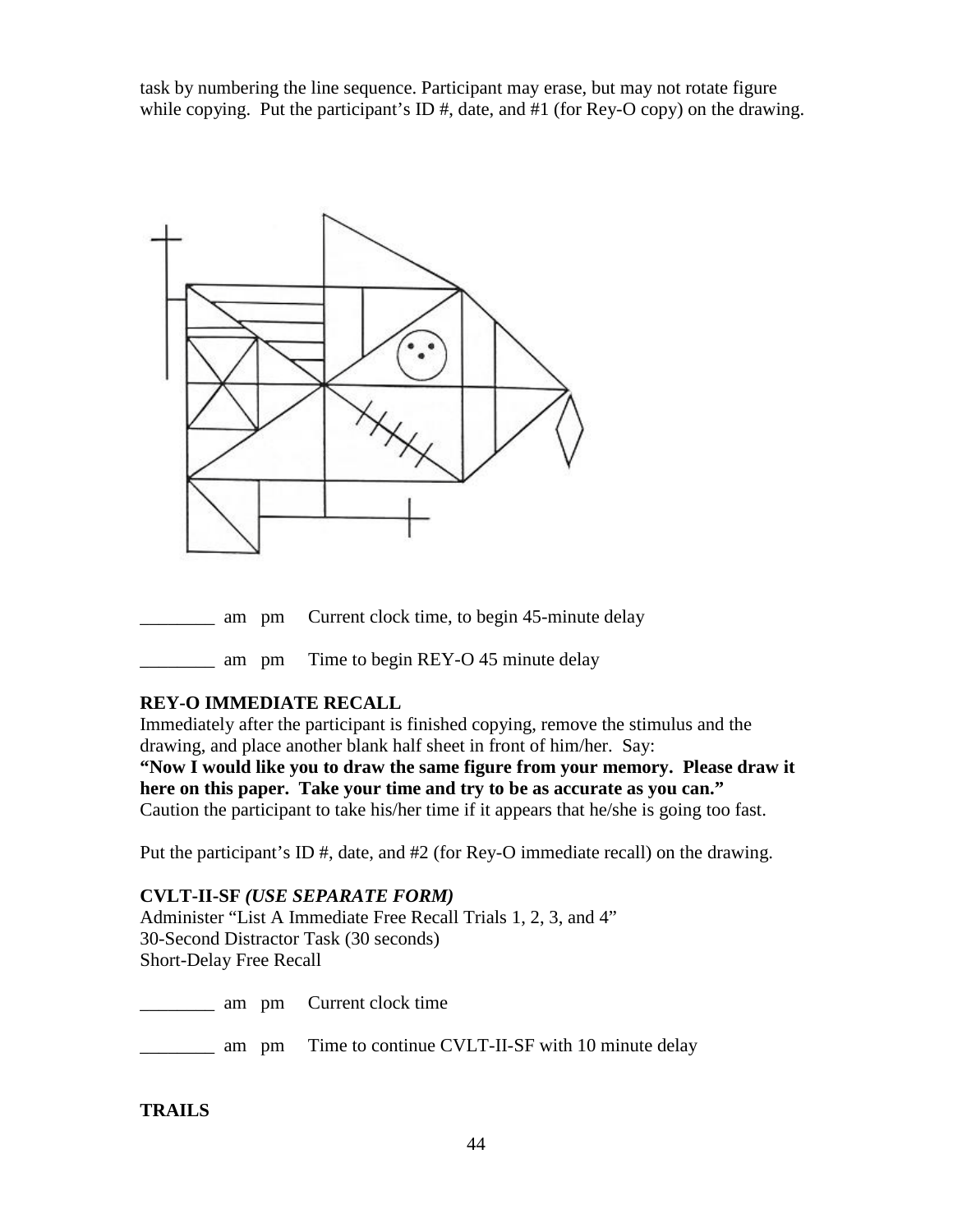**Notes:** If at any time the participant makes a mistake during either Trail A or Trail B, stop them, correct them and then let them finish. Correction is allowed as many times as needed. Stop after 5 minutes.

# **TRAILS A**

Place the sample side of Trails A sheet in front of the participant with a pencil and say:

**"On this page are some numbers. Begin at number 1** (point to number 1) **and draw a line from 1 to 2** (point to 2), **from 2 to 3** (point to 3), **from 3 to 4** (point to 4) **and so on, in order, until you reach the end** (point to the word "end"). **Draw these lines as fast as you can. Ready?…begin."**

Start timing. When the participant is finished, record the time in seconds at the top of the paper and flip it over.

**"On this page are some more numbers. Do this one in the same way. Begin at number 1** (point to 1) **and draw a line from 1 to 2** (point to 2), **2 to 3** (point to 3), **3 to 4**  (point to 4) **and so on, in order, until you reach the end** (point to the word "end"). **Remember to work as fast as you can. Ready?…begin."**

Start timing. When the participant is finished, record the time in seconds and tenths of seconds at the top of the paper.

# **TRAILS B**

Place the sample side of Trails B on the table in front of the participant and say:

"**On this page are some numbers and letters. Begin at 1** (point to 1) **and draw a line from 1 to A** (point to A), **from A to 2** (point to 2), **from 2 to B** (point to B), **from B to 3** (point to 3) **and so on, in order, until you reach the end** (point to the circle marked "end"). **Remember, first you have a number** (point to 1) **then a letter** (point to A) **then a number** (point to 2) **then a letter and so on. Draw the lines as fast as you can. Ready?…begin."**

Star timing. When the participant is finished, record the time in seconds at the top of the paper and flip it over.

"**On this page are both numbers and letters. Do this the same way. Begin at number 1** (point to 1) **and draw a line from 1 to A** (point to A), **A** to 2 (point to 2), 2 to **B** (point to B), **B to 3** (point to 3), **3 to C** (point to C) **and so on, in order, until you reach the end** (point to the circle marked "end"). **Remember, first you have a number**  (point to 1) **then a letter** (point to A) **then a number** (point to 2) **then a letter** (point to B) **and so on. Do not skip around, but go from one circle to the next in the proper order. Draw the lines as fast as you can. Ready?…begin."**

Start timing. When the participant is finished, record the time in seconds and tenths of seconds at the top of the paper.

**Example 10** am pm Clock time @ continuation of CVLT-II-SF (approximate 10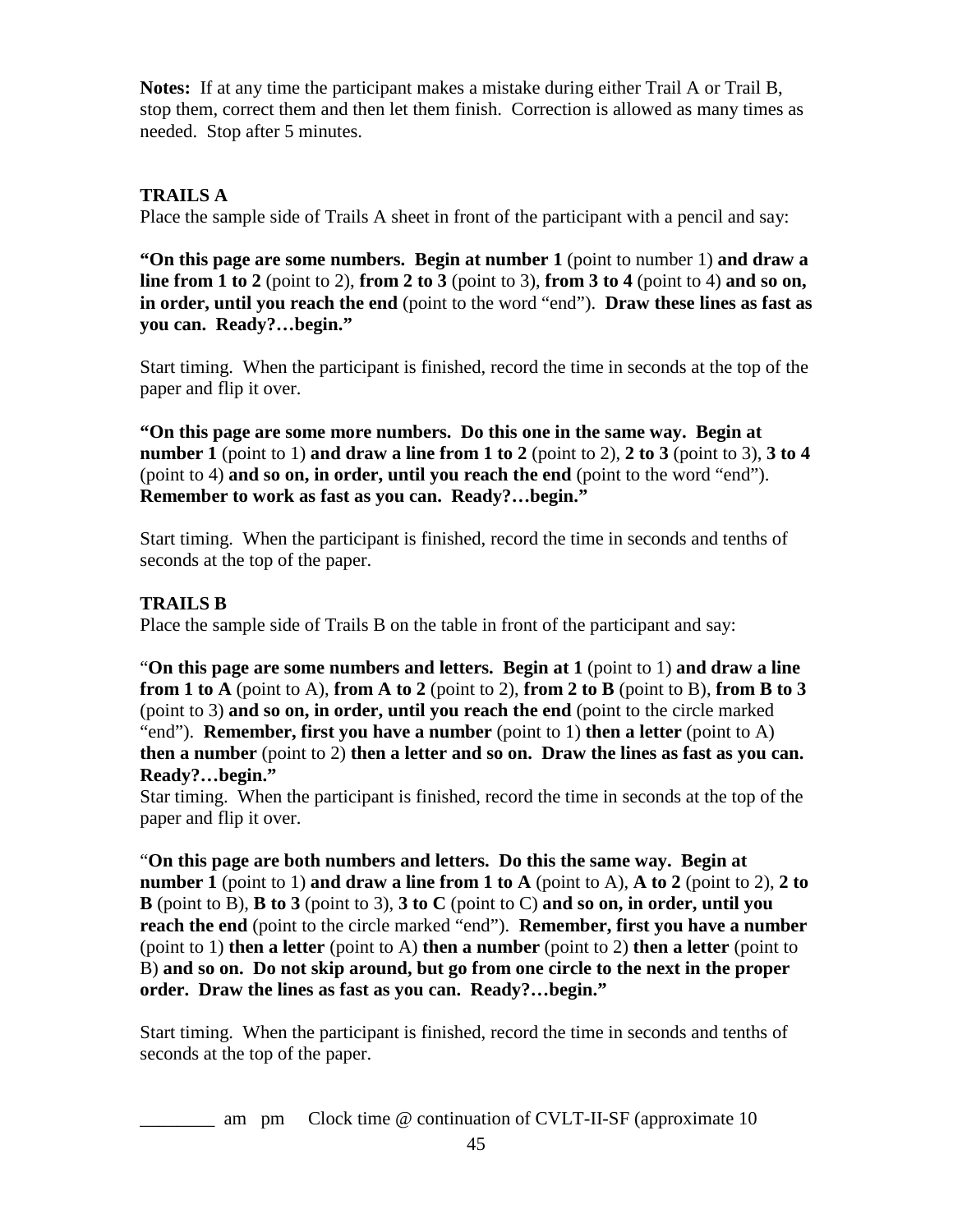minute delay)

## **CVLT-II-SF (Continued)**

CVLT-II-SF Long-Delay Free Recall CVLT-II-SF Long-Delay Cued Recall CVLT-II-SF Long-Delay Yes/No Recognition

# **BOSTON NAMING TEST – 2nd ED. - SF**

Notes: 20 second latency for clue. Write all answers down. *√ = Correct; List word if incorrect; NR = No response*

"**I am going to show you some pictures and I would like you to tell me what the** 

**objects are."** Place the stimulus booklet in front of the examinee and open to the first item.

- 1. Ask the examinee: **"Can you tell me what this is?**
- 2. If no response, or incorrect response, cue participant: **"It's \_\_\_\_\_\_."**
- 3. If still no response, or incorrect response, cue participant: **"The word starts with the sound \_\_\_\_\_."** (Use underlined portion of word.)

|               | Without cue                                      | Stimulus Cue | Phonemic Cue |
|---------------|--------------------------------------------------|--------------|--------------|
| <b>HIGH</b>   |                                                  |              |              |
|               | $(2)$ 1. tree<br>(something that grows outdoors) |              |              |
| (1)           | 2. bed<br>(a piece of furniture)                 |              |              |
| (5)           | 3. whistle<br>(used for blowing)                 |              |              |
| (8)           | 4. flower<br>(grows in a garden)                 |              |              |
| (4)           | 5. house<br>(a kind of building)                 |              |              |
| <b>MEDIUM</b> |                                                  |              |              |
|               | $(26)$ 6. canoe<br>(used in the water)           |              |              |
|               | $(10)$ 7. toothbrush<br>(used in the mouth)      |              |              |
|               | $(23)$ 8. volcano<br>(a kind of mountain)        |              |              |
|               | $(18)$ 9. mask<br>(part of a costume)            | $\Delta$ 6   |              |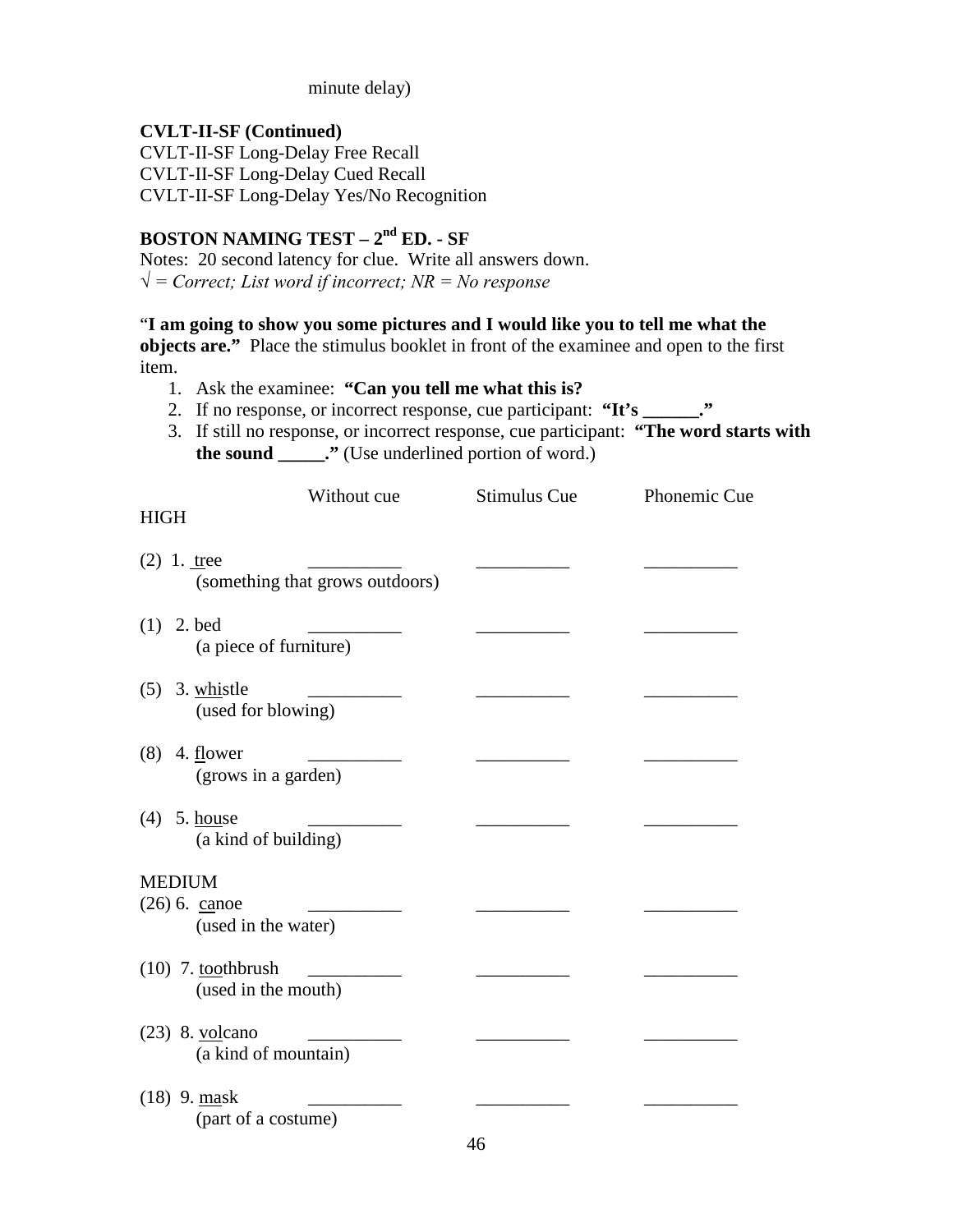| (17) | 10.camel<br>(an animal) |  |
|------|-------------------------|--|
| LOW  |                         |  |
|      | $(30)$ 11. harmonica    |  |
|      | (musical instrument)    |  |
| (54) | 12.tongs                |  |
|      | (a utensil)             |  |
| (39) | 13.hammock              |  |
|      | (you lie on it)         |  |
| (46) | 14.funnel               |  |
|      | (used for pouring)      |  |
|      |                         |  |
| (35) | 15.dominoes<br>(a game) |  |

## **NAART**

## **"I am going to point to a number of words that I would like you to read. I must tell you that there are many words that your probably won't recognize; in fact,** *most* **people don't know them, so just guess at these, ok? Go ahead."**

The examinee should be encouraged to guess, and all responses should be reinforced ("good," "that's fine," etc.). The examinee may change a response but if more than one version is given, the examinee must decide on the final choice. No time limit is given.

|  | 0 1 1. DEBRIS                         |  | 0 1 14. PARADIGM   |
|--|---------------------------------------|--|--------------------|
|  | 0 1 2. SIMILE                         |  | 0 1 15. FAÇADE     |
|  | 0 1 3. SUBTLE                         |  | 0 1 16. CELLIST    |
|  | 0 1 4. BOUQUET                        |  | 0 1 17. INDICT     |
|  | 0 1 5. COLONEL                        |  | 0 1 18. DETENTE    |
|  | 0 1 6. RAREFY                         |  | 0 1 19. IMPUGN     |
|  | 0 1 7. GIST                           |  | 0 1 20. AEON       |
|  | 0 1 8. CORPS                          |  | 0 1 21. EPITOME    |
|  | 0 1 9. HORS D'OEUVRE                  |  | 0 1 22. REIFY      |
|  | 0 1 10. SIEVE $(\text{`siv})$         |  | 0 1 23. INDICES    |
|  | 0 1 11. HIATUS                        |  | 0 1 24. ASSIGNATE  |
|  | $0 \quad 1 \quad 12$ . GAUCHE ('gOsh) |  | 0 1 25. TOPIARY    |
|  | 0 1 13. ZEALOT                        |  | 0 1 26. CAVEAT (ka |

- $( \text{assign-not})$
- $vE-at$ )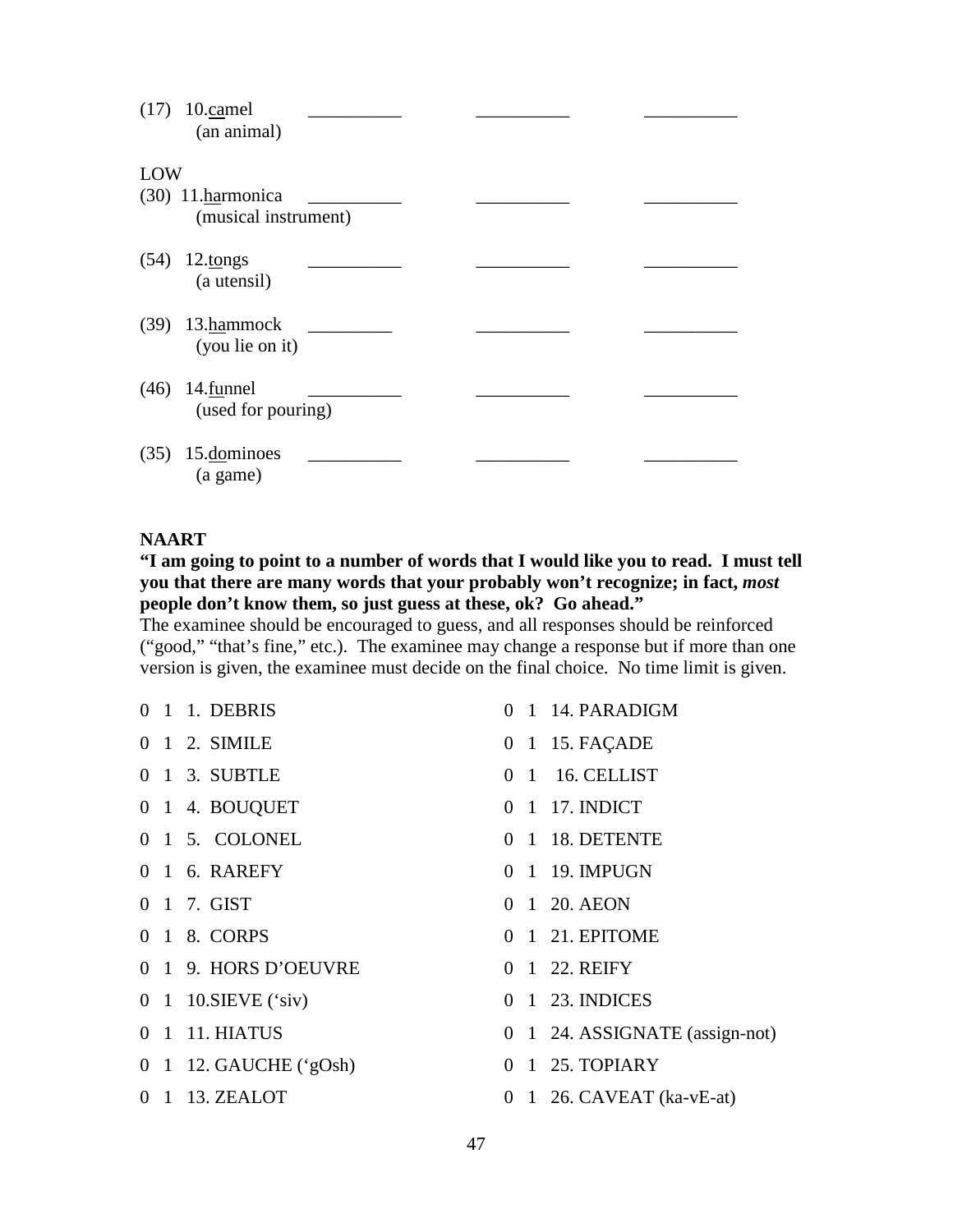- 0 1 27. LEVIATHAN
- 0 1 28. QUADRUPED
- 0 1 29. SIDEREAL (sy-daer-eal)
- 0 1 30. ABSTEMIOUS (ab-'stE-me-s)
- 0 1 31. BEATIFY (be-'at-i-fi)

## **COWAT**

- 0 1 32. GAOLED (jailed)
- 0 1 33. DEMESNE (di'mAn)
- 0 1 34. SYNCOPE (sin-co-pEE)
- 0 1 35. ENNUI (on-we)

Notes: It is permissible to remind the participant of each of the general rules once. Also, if there is a long pause in the participant's performance, it is permissible to encourage the participant to continue or to remind them of the particular letter they are working on. Mark 15 sec intervals. If unsure of word/spelling given, ask after time limit.

**This is a test to see how fast you can say some words. I am going to give you a letter of the alphabet and I would like you to tell me all of the words you can think of that begin with that letter. There are a couple of rules. First, you cannot use proper nouns. For example, if I gave you the letter B, you could not use Bill, or Betty or Boston. Also, you cannot slightly change the end of a word to get another. For example, you could not say box and boxes, or borrow and borrowing. Third, you can only use each word one time. Tell me, what are some other words that begin with the letter B?**

Allow patient to come up with a few examples and make corrections as needed per the above rules. After the patient has come up with a few appropriate examples, proceed.

"**That is fine. Now I am going to give you another letter and again say all the words beginning with that letter that you can think of. Remember, no names of people or places, just ordinary words. Also, if you should draw a blank, I want you to keep on trying until the time limit is up. You will have one minute for each one. The first letter is "F". Please begin."**

| <b>TIME INTERVAL</b> | $\mathbf{F}$ |  |
|----------------------|--------------|--|
| 0-15 SECONDS         |              |  |
|                      |              |  |
|                      |              |  |
|                      |              |  |
| 16-30 SECONDS        |              |  |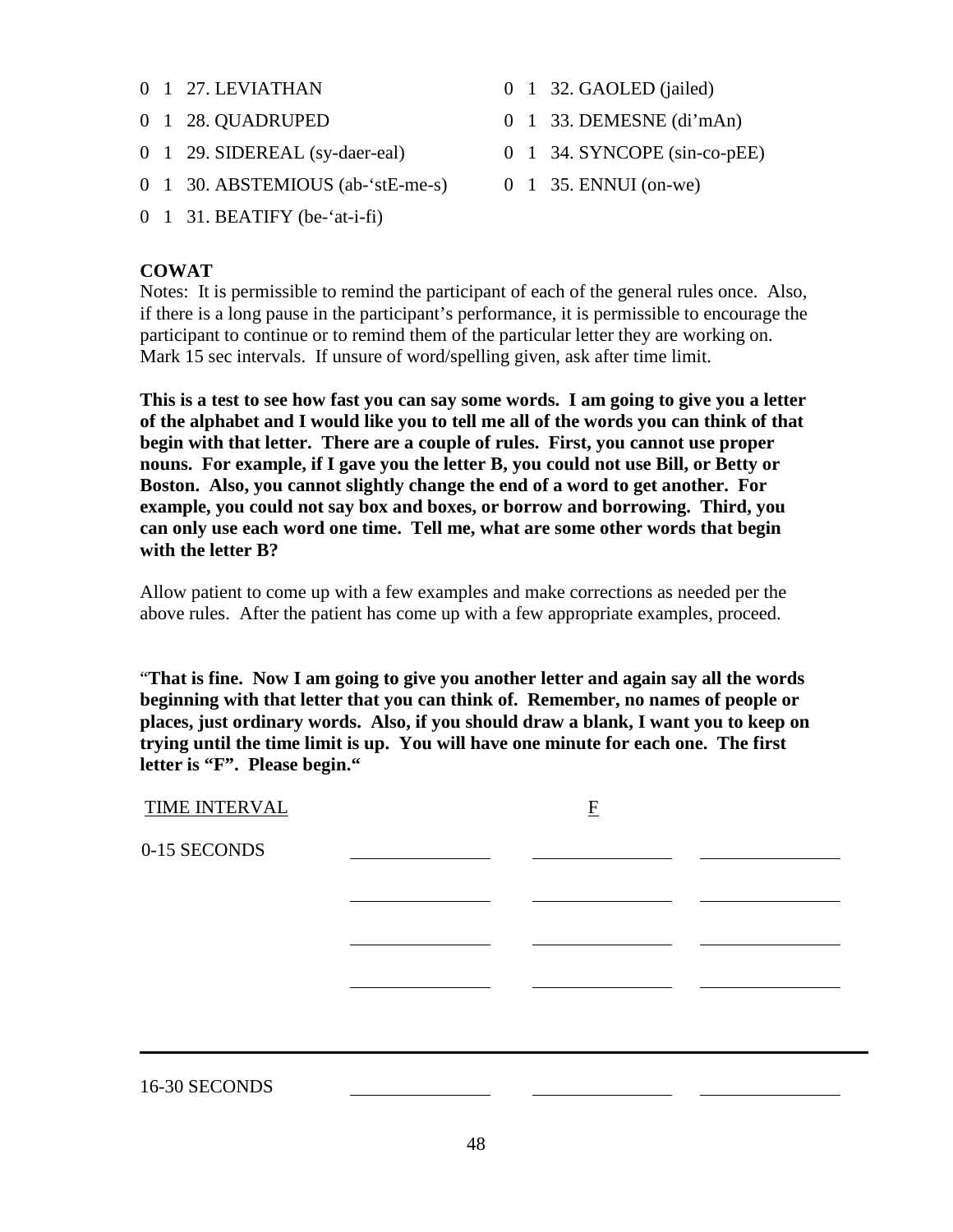| 31-45 SECONDS |  |  |
|---------------|--|--|
|               |  |  |
|               |  |  |
|               |  |  |
| 46-60 SECONDS |  |  |
|               |  |  |
|               |  |  |
|               |  |  |

Begin timing, allowing for 60 seconds. Then say: "**STOP**."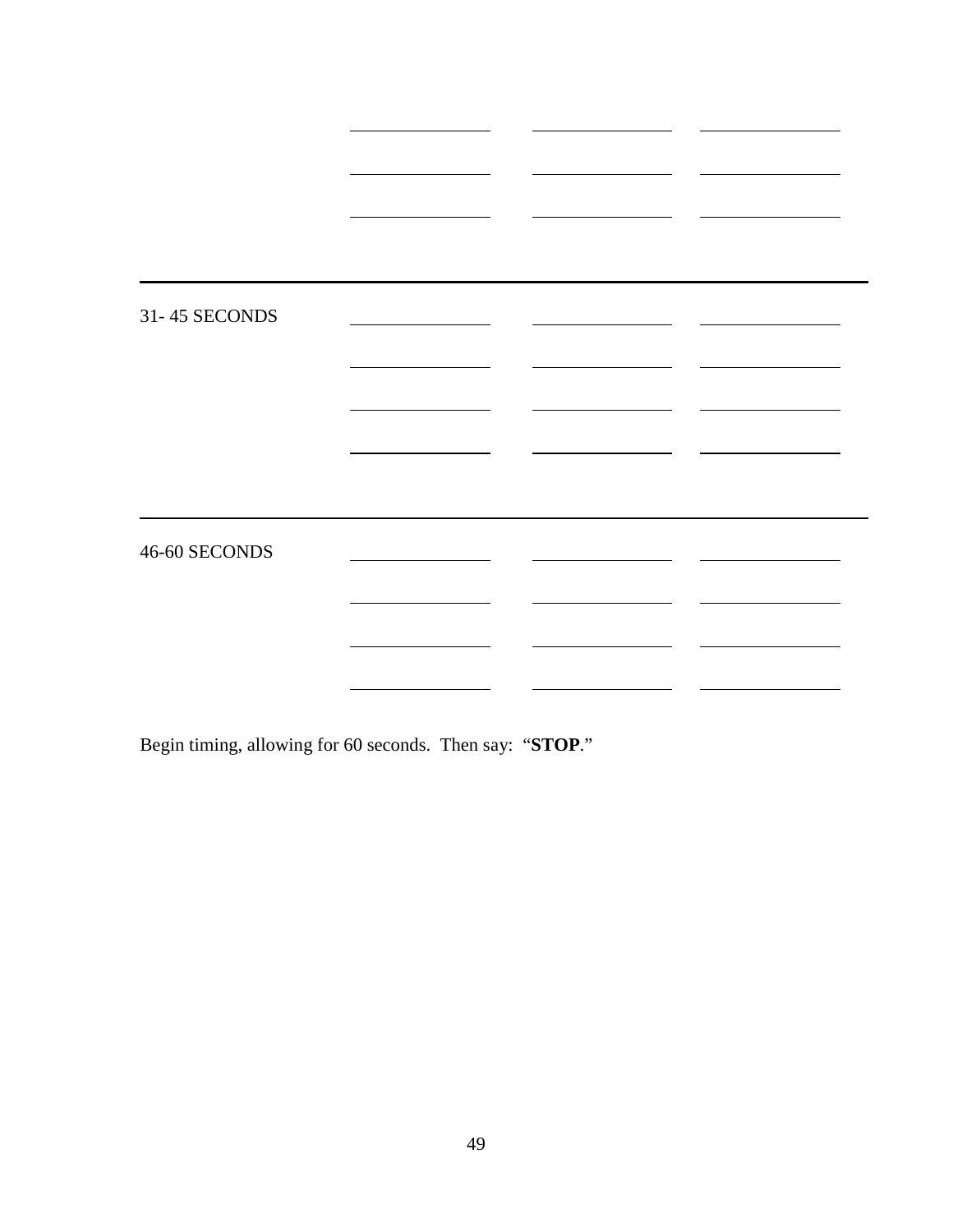| The next letter is "A". Please begin." |  |  |  |  |  |
|----------------------------------------|--|--|--|--|--|
|----------------------------------------|--|--|--|--|--|

| <b>TIME INTERVAL</b> | $\underline{A}$ |  |
|----------------------|-----------------|--|
| 0-15 SECONDS         |                 |  |
|                      |                 |  |
|                      |                 |  |
|                      |                 |  |
|                      |                 |  |
|                      |                 |  |
| 16-30 SECONDS        |                 |  |
|                      |                 |  |
|                      |                 |  |
|                      |                 |  |
|                      |                 |  |
|                      |                 |  |
| 31-45 SECONDS        |                 |  |
|                      |                 |  |
|                      |                 |  |
|                      |                 |  |
|                      |                 |  |
|                      |                 |  |
| 46-60 SECONDS        |                 |  |
|                      |                 |  |
|                      |                 |  |
|                      |                 |  |
|                      |                 |  |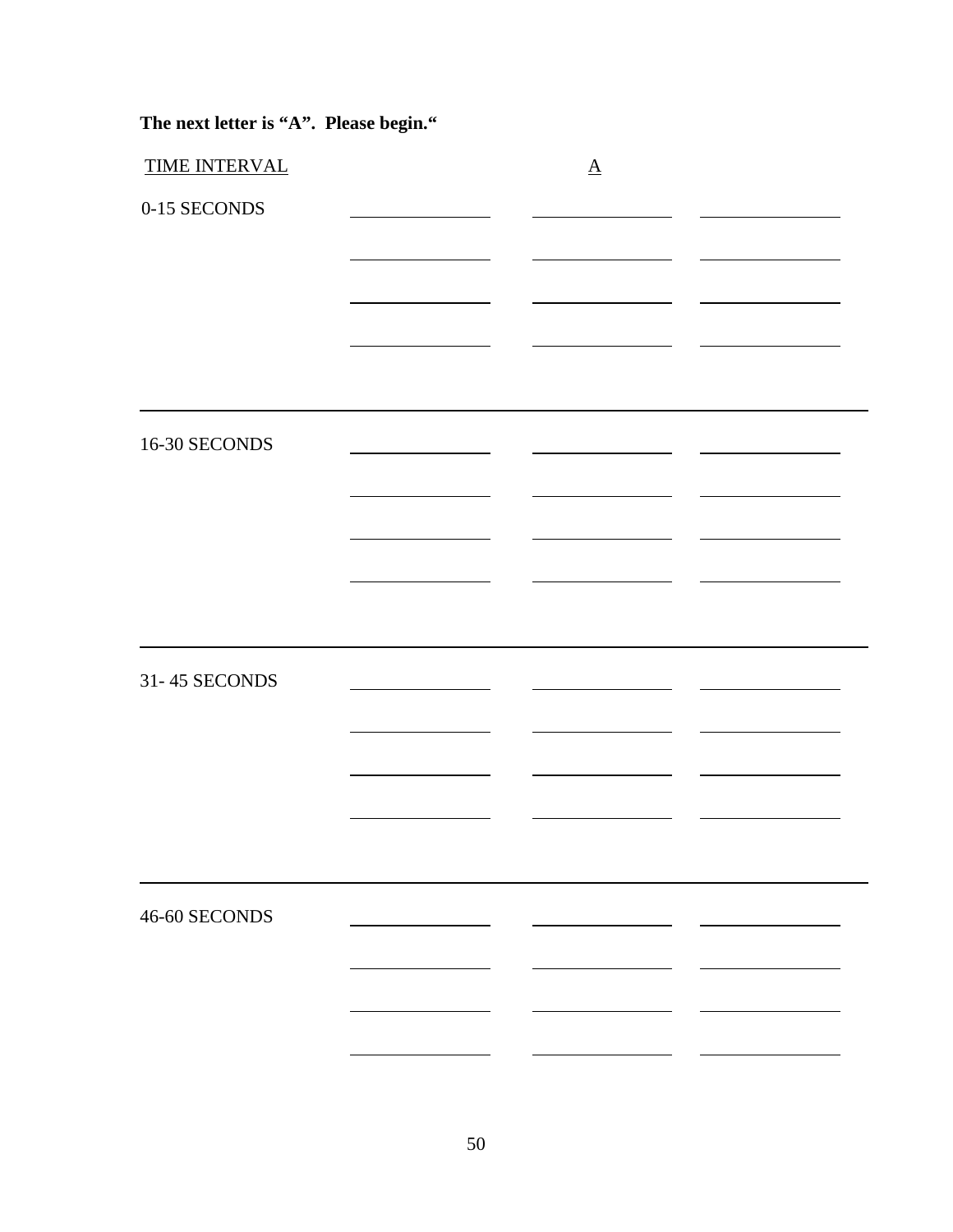Begin timing, allowing for 60 seconds. Then say: "**STOP**."

# **The next letter is "S". Please begin."**

| <b>TIME INTERVAL</b> | $\underline{\mathbf{S}}$ |  |
|----------------------|--------------------------|--|
| 0-15 SECONDS         |                          |  |
|                      |                          |  |
|                      |                          |  |
|                      |                          |  |
|                      |                          |  |
| 16-30 SECONDS        |                          |  |
|                      |                          |  |
|                      |                          |  |
|                      |                          |  |
|                      |                          |  |
|                      |                          |  |
| 31-45 SECONDS        |                          |  |
|                      |                          |  |
|                      |                          |  |
|                      |                          |  |
|                      |                          |  |
| 46-60 SECONDS        |                          |  |
|                      |                          |  |
|                      |                          |  |
|                      |                          |  |
|                      |                          |  |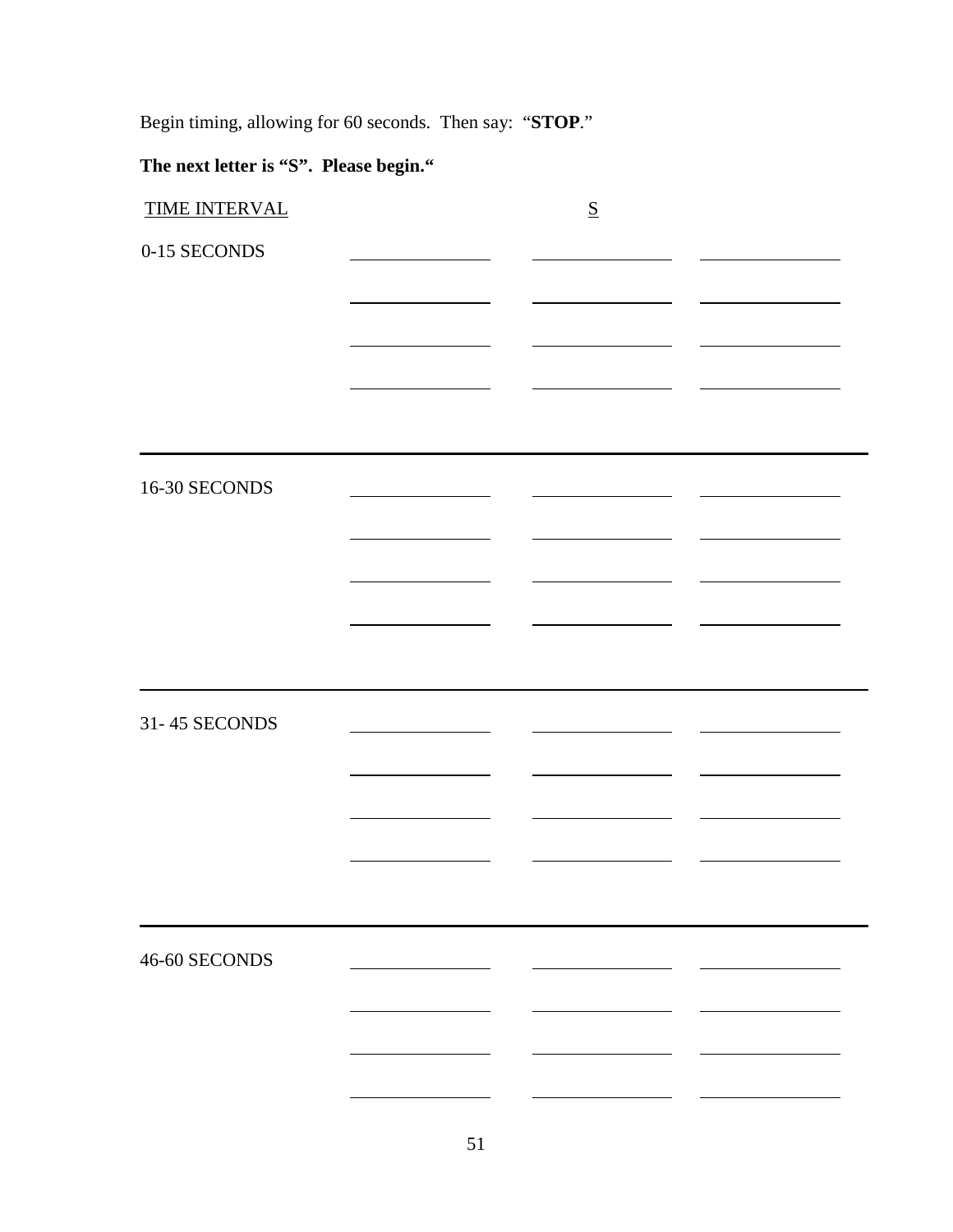Begin timing, allowing for 60 seconds. Then say: "**STOP**."

## **ANIMAL NAMING**

**"Now, I am going to give you a category and I want you to name, as fast as you can, all of the things that belong in that category. For example, if I say Articles of Clothing you could say shirt, tie, or hat. Can you think of other articles of clothing?**

**That is fine. I want you to name all of the things that belong to another category. That Is Animals. You will have one minute. It can be any animal at all. Animals that fly in the air, swim in the ocean, live on the farm, in the jungle or in the forest. I want you to tell me all the animals you can think of in one minute. Ready, go!"**

| <b>TIME INTERVAL</b> | <b>ANIMALS</b> |  |
|----------------------|----------------|--|
| 0-15 SECONDS         |                |  |
|                      |                |  |
|                      |                |  |
|                      |                |  |
| 16-30 SECONDS        |                |  |
|                      |                |  |
|                      |                |  |
|                      |                |  |
| 31-45 SECONDS        |                |  |
|                      |                |  |
|                      |                |  |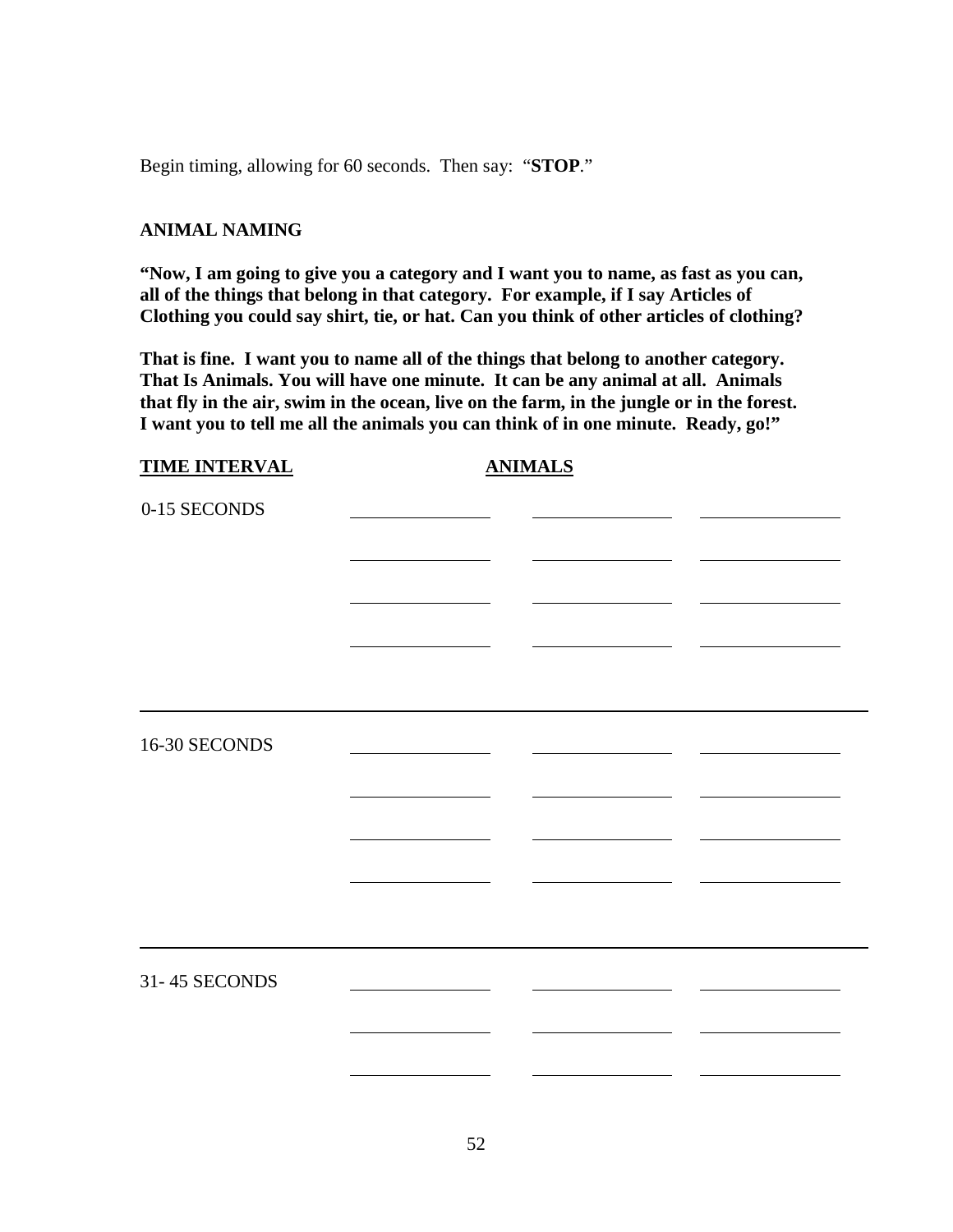46-60 SECONDS

Begin timing, allowing for 60 seconds.

If participant provides several types of a certain animal (i.e., types of birds), ask for another category of animal (i.e., something other than a bird).

## **REY-O 45-MINUTE DELAY**

45 minutes after the completion of the copy condition, place another blank half sheet in front of the participant. Say:

**"Remember that figure that I first had you copy and then draw from your memory? I would like you to draw it again from your memory. Please draw it here on this piece of paper. Take your time and try to be as accurate as you can."**

Caution the patient to take his/her time if it appears that he/she is going too fast.

Put the participant's ID #, date, and #3 (for Rey-O 45-minute delay) on the drawing.

\_\_\_\_\_\_\_\_ am pm Clock time @ end

**That concludes this portion of the study. Congratulations! How do you feel now that it's over? What are your thoughts and feelings about this testing? Thank you for working so hard. Now, I'll escort you to the next station.** 

**Study Participant Survey Questionnaire**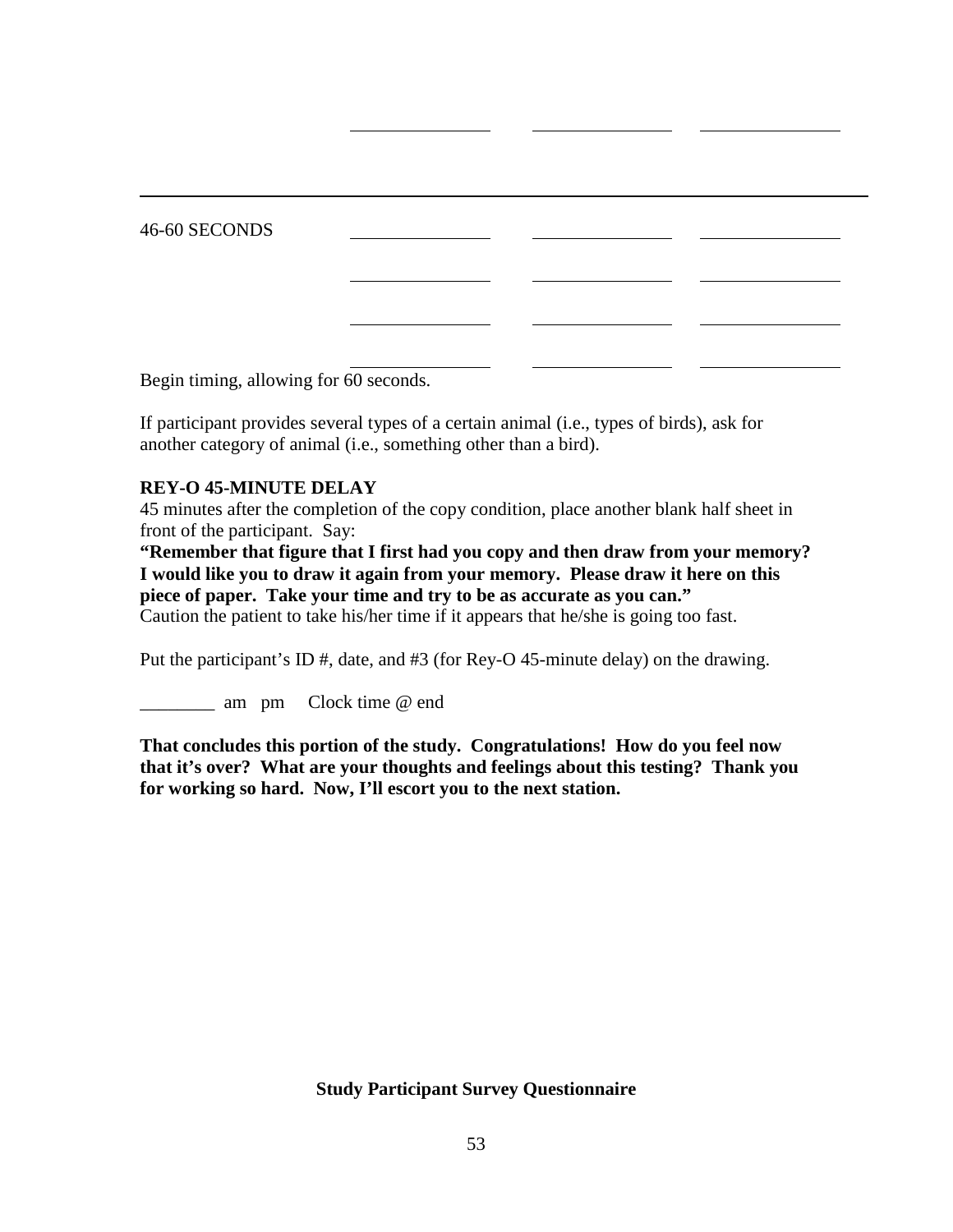|                                                            | Completed:                                                                                                                                                                                                                                                                                                                                                                                                                                                                                                                                                  |                               |
|------------------------------------------------------------|-------------------------------------------------------------------------------------------------------------------------------------------------------------------------------------------------------------------------------------------------------------------------------------------------------------------------------------------------------------------------------------------------------------------------------------------------------------------------------------------------------------------------------------------------------------|-------------------------------|
|                                                            |                                                                                                                                                                                                                                                                                                                                                                                                                                                                                                                                                             | $Yes$ 1<br>$No$ <sub></sub> 2 |
|                                                            |                                                                                                                                                                                                                                                                                                                                                                                                                                                                                                                                                             |                               |
| A1. What is your date of birth?                            |                                                                                                                                                                                                                                                                                                                                                                                                                                                                                                                                                             |                               |
| A2. Your gender?                                           |                                                                                                                                                                                                                                                                                                                                                                                                                                                                                                                                                             |                               |
|                                                            |                                                                                                                                                                                                                                                                                                                                                                                                                                                                                                                                                             |                               |
| A3. In what country were you born?                         |                                                                                                                                                                                                                                                                                                                                                                                                                                                                                                                                                             |                               |
|                                                            | $\text{Specify}$                                                                                                                                                                                                                                                                                                                                                                                                                                                                                                                                            |                               |
| A4. What is your marital status?                           |                                                                                                                                                                                                                                                                                                                                                                                                                                                                                                                                                             |                               |
|                                                            |                                                                                                                                                                                                                                                                                                                                                                                                                                                                                                                                                             |                               |
|                                                            |                                                                                                                                                                                                                                                                                                                                                                                                                                                                                                                                                             |                               |
|                                                            |                                                                                                                                                                                                                                                                                                                                                                                                                                                                                                                                                             |                               |
|                                                            |                                                                                                                                                                                                                                                                                                                                                                                                                                                                                                                                                             |                               |
|                                                            | $\text{Specify:}\n\begin{array}{ccc}\n\text{Specify:} & \quad \text{Specify:} \\ \quad \text{Specify:} & \quad \text{Specify:} \\ \quad \text{Specify:} & \quad \text{Specify:} \\ \quad \text{Specify:} & \quad \text{Specify:} \\ \quad \text{Specify:} & \quad \text{Specify:} \\ \quad \text{Specify:} & \quad \text{Specify:} \\ \quad \text{Specify:} & \quad \text{Specify:} \\ \quad \text{Specify:} & \quad \text{Specify:} \\ \quad \text{Specify:} & \quad \text{Specify:} \\ \quad \text{Specify:} & \quad \text{Specify:} \\ \quad \text{Spec$ |                               |
| A5. What was the highest level of education you completed? |                                                                                                                                                                                                                                                                                                                                                                                                                                                                                                                                                             |                               |

A6. About how much household income did you and your spouse receive in the last calendar year (income from all sources and before taxes)?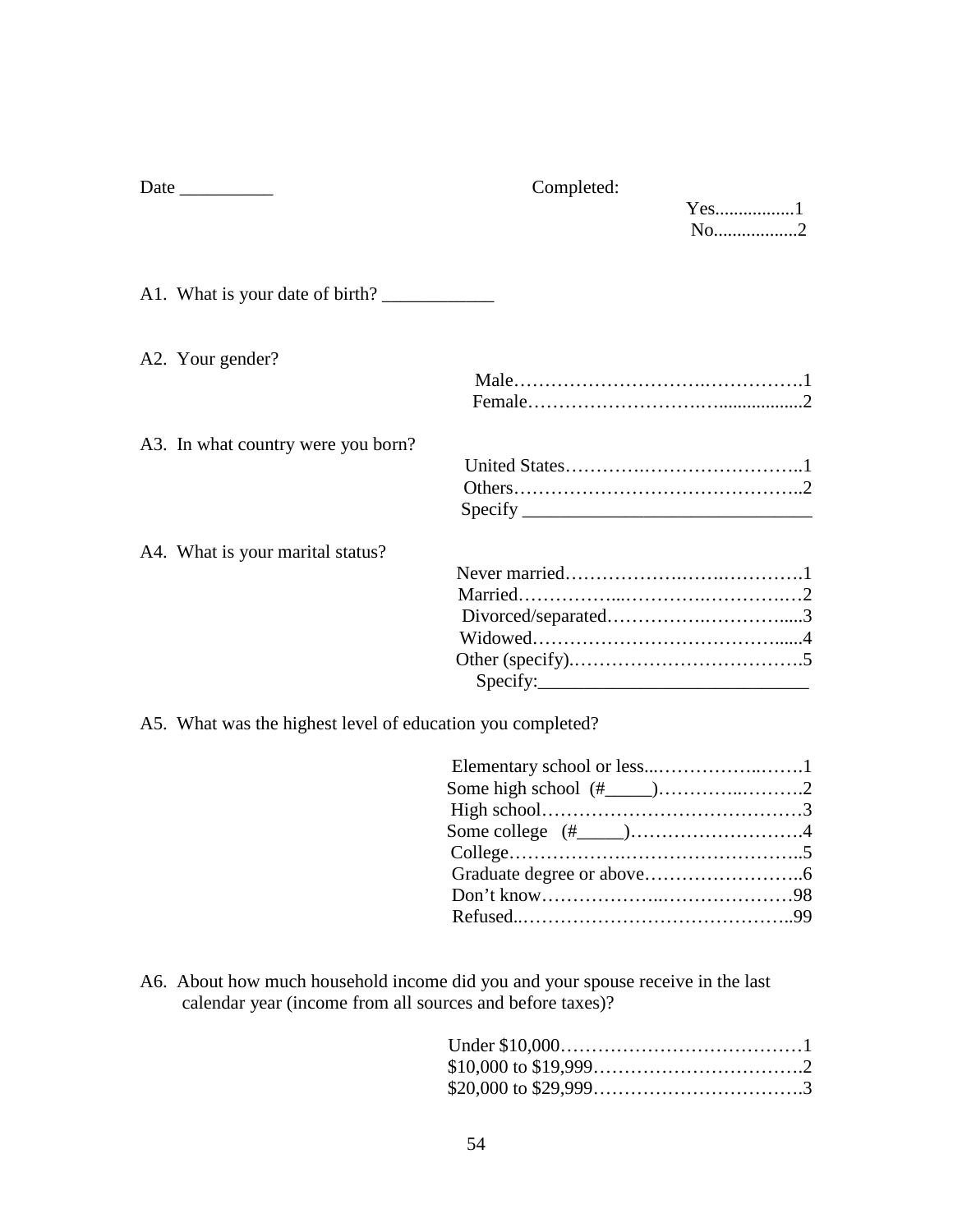| Refused |
|---------|
|         |

# **The Geriatric Depression Scale**

Obtain a clear yes or no answer. Circle an answer to every question**.**

| For each of the following questions, please respond               | Yes | No |
|-------------------------------------------------------------------|-----|----|
|                                                                   |     |    |
| F1. Are you basically satisfied with your life?                   |     |    |
| F2. Have you dropped many of your activities and interests?       |     |    |
| F3. Do you feel happy most of the time?                           |     |    |
| F4. Do you prefer to stay at home rather than going out and doing |     |    |
| new things?                                                       |     |    |

## *If none of the above responses suggests depression, STOP HERE. If any of the bolded responses above are circled, ask the following questions*

| F5. Do you feel that life is empty?                              |  |
|------------------------------------------------------------------|--|
| F6. Do you often get bored?                                      |  |
| F7. Are you in good spirits most of the time?                    |  |
| F8. Are you afraid that something bad is going to happen to you? |  |
| F9. Do you feel helpless?                                        |  |
| F10. Do you feel that you have more problems with memory than    |  |
| most?                                                            |  |
| F11. Do you think it is wonderful to be alive?                   |  |
| F12. Do you feel pretty worthless the way you are now?           |  |
| F13. Do you feel full of energy?                                 |  |
| F14. Do you feel that your situation is hopeless?                |  |
| F15. Do you think that most people are better off than you are?  |  |

# **Social Support**

G1. What is your current living arrangement?

| Living with spouse/partner2       |  |
|-----------------------------------|--|
| Living with other family members3 |  |
|                                   |  |
|                                   |  |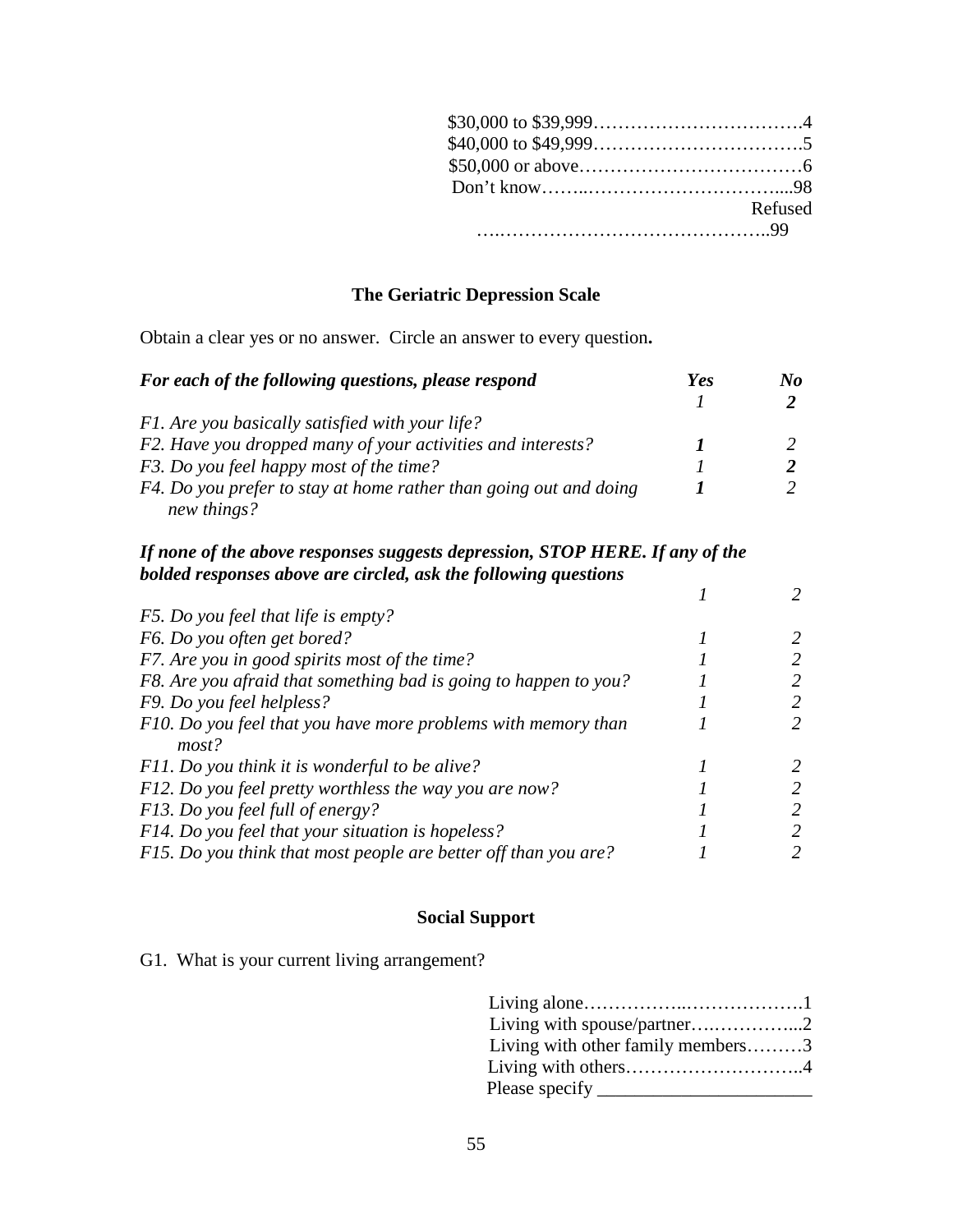Considering the people to whom you are related either by birth or marriage…

G2. How many relatives do you see or hear from at least once a month?

| Three or four $\dots \dots \dots \dots \dots \dots \dots \dots \dots$               |  |
|-------------------------------------------------------------------------------------|--|
| Five thru eight $\dots \dots \dots \dots \dots \dots \dots \dots \dots \dots \dots$ |  |
| Nine or more $\dots \dots \dots \dots \dots \dots \dots \dots \dots$                |  |

G3. How many relatives do you feel at ease with that you can talk about private matters?

| Three or four $\dots \dots \dots \dots \dots \dots \dots \dots \dots \dots \dots$ |  |
|-----------------------------------------------------------------------------------|--|
|                                                                                   |  |
|                                                                                   |  |

G4. How many relatives do you feel close to such that you could call on them for help?

| Three or four $\dots \dots \dots \dots \dots \dots \dots \dots \dots \dots \dots \dots$ |
|-----------------------------------------------------------------------------------------|
|                                                                                         |
| Nine or more $\dots \dots \dots \dots \dots \dots \dots \dots \dots \dots$              |
|                                                                                         |

Considering all of your friends including those who live in your neighborhood . . .

G5. How many of your friends do you see or hear from at least once a month?

| Three or four $\dots \dots \dots \dots \dots \dots \dots \dots \dots$                  |  |
|----------------------------------------------------------------------------------------|--|
| Five thru eight $\dots \dots \dots \dots \dots \dots \dots \dots \dots \dots \dots$    |  |
| Nine or more $\dots \dots \dots \dots \dots \dots \dots \dots \dots$                   |  |
| G6. How many friends do you feel at ease with that you can talk about private matters? |  |

None ………………………………………0